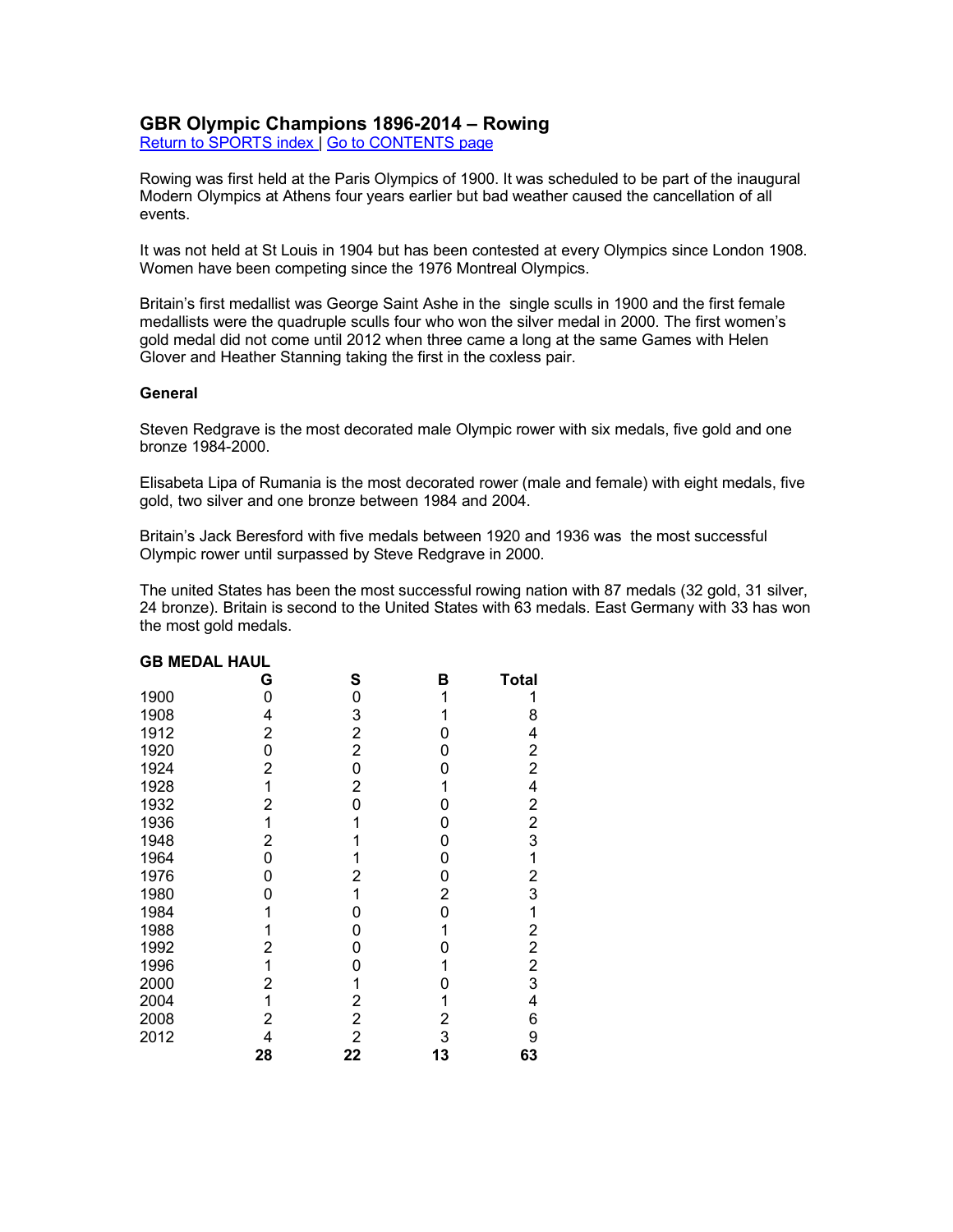## **ATTRILL, Louis Mark**

Born: 5 March 1975, Newport, Isle of Wight, England Olympics competed in: 1 (2000) Olympic medals: 2000 Gold – Rowing (Men's eights)

A multi-talented sportsman Louis Attrill played rugby and cricket for Hampshire colts and in 1991 was the British junior Thai-Kick boxing champion. But it was after going to Imperial College in London, where he was a civil engineering student, that he took up rowing competitively and became a member of the college eights.

In his first Henley Royal Regatta in 1994 he won the Temple Cup with the Imperial College eights. He was in their boat that won the Thames Challenge Cup at Henley in 1995 and he completed a notable hat-trick in 1996 when he was again in the Imperial boat that won the prestigious Grand Challenge Cup.

After leaving Imperial College in 1997 he joined the Queen's Tower Boat Club, the alumni club of Imperial and in 1999 he was in the British eights that won a silver medal at the world championships in Canada.

The following year they won the World Cup in Switzerland and then went on to become the first British eights to win the Olympic gold medal since 1912 when they held off a challenge from the Australians in Sydney to capture the gold medal. Former Imperial College team-mates Luka Grubor and Simon Dennis were also in the boat which was coached by the former Imperial management school student Martin McElroy.

Louis was awarded the MBE for services to Rowing in the 2001 New Years Honour list and he lives on his native Isle of Wight where he works as a civil engineer in the family business.

### **BADCOCK, John Charles**

Born: 17 January 1903, West Ham, London, England Died: 29 May 1976, Petersfield, Hampshire, England Olympics competed in: 2 (1928, 1932) Olympic medals: 1928 Silver – Rowing (Eights) 1932 Gold – Rowing (Coxless fours)

Felix Badcock came from a family with a long history of boat and barge building on the Thames going back more than 100 years..

Born in West Ham, he was educated at Merchant Taylor's and, spending most of his life on the river, he joined the Thames Rowing Club and had he first success at Henley in 1925 when Thames won the Wyfold Challenge Cup.

He was then in the Thames crew that won the Grand Challenge Cup and Stewards' Cup in 1927. They repeated the Thames/Grand double in 1928 and Badcock was also a member of the Thames Club who represented Great Britain in the eights at the Amsterdam Olympics where they won the silver medal, two seconds behind the Americans.

Felix didn't win at Henley again until 1932 when he won the Stewards for the third time. Being Olympic year again, he was selected as stroke to the coxless fours with Jack Beresford, Jumbo Edwards and George Rowland.

The British four were regarded the favourites to maintain Briton's domination of the event and they confirmed their superiority by beating the Germans by nearly five seconds.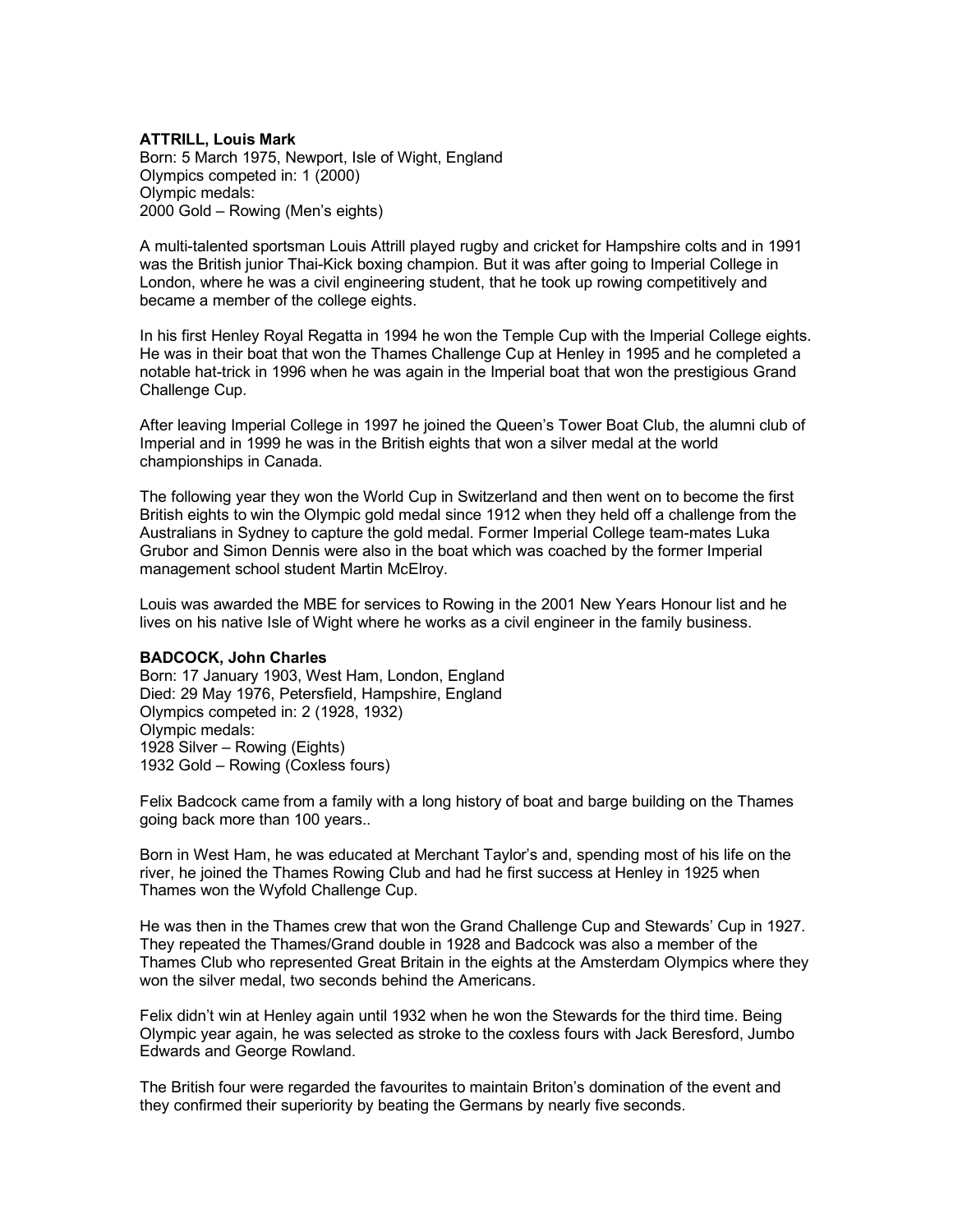In 1934 Felix married Olympic swimmer Joyce Cooper who won four medals in 1928 and 1932 and at the inaugural Empire (now Commonwealth) Games in 1930 she won four gold medals.

They had two sons who were both rowers. Felix junior won a bronze medal in the England eights at the 1958 British Empire & Commonwealth Games at Cardiff and younger son David won an Oxford blue the same year.

## **BEESLY, Richard**

Born: 27 July 1907, Barnt Green, Bromsgrove, Worcestershire, England Died: 28 March 1965, Ashford Bowlder, Shropshire, England Olympics competed in: 1 (1928) Olympic medals: 1928 Gold – Rowing (Coxless fours)

Richard Beesly was educated at Oundle School and then Trinity College, Cambridge where he was a three times rowing Blue, and on a winning crew each time. He was President of the Cambridge Boat Club for the third of those wins in 1929.

Beesly, along with fellow Trinity students, and First Trinity Boat Club members, John Lander, Michael Warriner and Edward Bevan were the clear favourites to win the coxless fours at the 1928 Amsterdam Olympics and they did not disappoint, beating the American by a second in the final.

After University Beesly went into engineering and joined the famous automative and aerospace components company GKN in 1932 and in October 1936 he obtained his pilot's licence.

He served with the Ministry of Supply during the War and after the war he bought a share in a company that manufactured automatic hedge cutters. This was to make him his fortune.

He lived at Ashford Hall in Shropshire where he also farmed and it was one of his own bulls that gored and killed him in 1965. At his inquest the South Shropshire Coroner called for the compulsory de-horning of all bulls.

In his will, Beesly left nearly £3.5 million in today's money in which he left 1% (around £30,000 today) of his net estate each to the Cambridge University and the First Trinity Boat Clubs

Beesly's mother Helen was the cousin of the former Prime Minister Neville Chamberlain as his mother Florence, and Helen's mother Louisa, were sisters.

### **BERESFORD, Jack**

Born: 1 January 1899, Chiswick, London. England Died: 3 December 1977, Shiplake, Oxfordshire, England Olympics competed in: 3 (1924, 1932, 1936) Olympic medals: 1920 Silver – Rowing (Single sculls) 1924 Gold – Rowing (Single sculls) 1928 Silver – Rowing (Eights) 1932 Gold – Rowing (Coxless fours) 1936 Gold – Rowing (Double sculls)

Jack Beresford came from a famous rowing family.

His father Julius won four times at Henley, including the 1911 Silver Goblets, after three times being the runner-up slots. Jack's Brother Eric rowed for the Thames Rowing club like his brother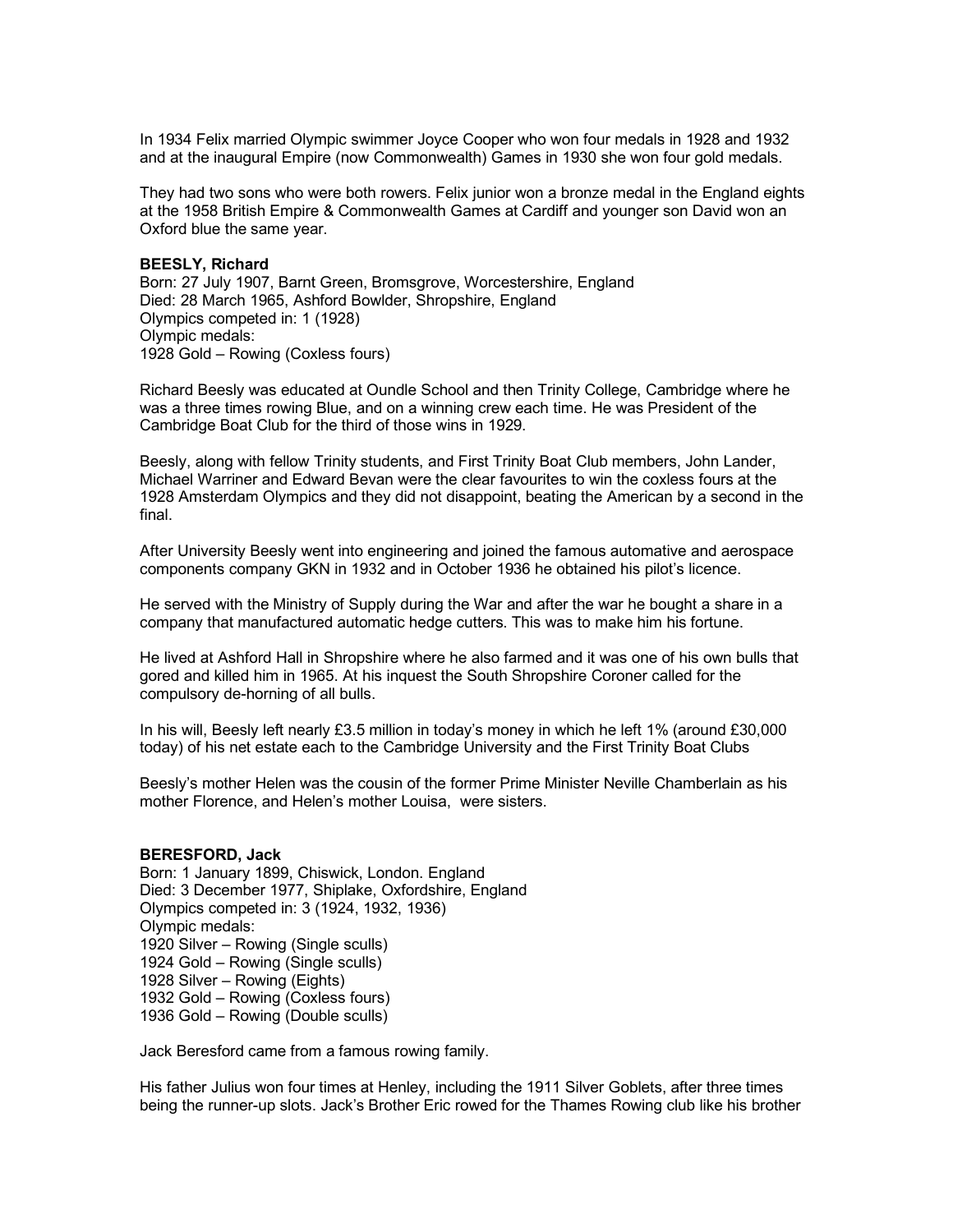and father and also won at Henley and was a reserve for the 1928 Olympic squad. Eric's son Michael finished fifth in the coxless fours at the 1960 Rome Olympics.

They were the first British family to have three generations take part in the Olympic Games, and after the 2012 London Games they remain the only British family to achieve the feat in the same sport.

But it was Jack who was the most successful oarsman in the Beresford family and he was, before the arrival of Steve Redgrave, the most successful British oarsman in Olympic history, winning medals at five consecutive Games 1920-36.

Born in 1899 his birth name was Jack Beresford Wiszniewski, as his grandfather, a Polish immigrant from what is know Gdansk, came to London in the mid-19th century and established an East End furniture manufacturing business.

Born in Chiswick, Beresford went to Pierremont Boarding School in Broadstairs, Kent when he was 11 by which time his father had dropped Wiszniewski from his name and called him Jack Beresford, despite retaining the family name for himself, his wife and their two other children.

When he was 14, Jack went to Bedford School where he learned to row and became "Captain of the Boats". He also had designs on being rugby player and captained the first XV in his final season, 1916-17.

From school he went straight into the army and served in France with the Liverpool Scottish Battalion of the Kings Liverpool Regiment and in 1918 was shot in the leg in the trenches and that ended his rugby career before it had really started.

When he returned home he joined the family furniture business of Beresford & Hicks, whose furniture was much sought after and some items could be seen in Buckingham Palace at that time.

To give his wounded leg some much needed recuperation he joined the Thames Rowing Club in 1919. He would remain with the club throughout his competitive career.

In 1920 when he was just 21, Beresford had a memorable year when he not only won the Diamond Sculls at Henley but he added the Wingfield Sculls and London Cup to complete the scullers triple crown. It was the first of a record breaking seven consecutive Wingfield Sculls. And to add to those achievements, Jack was a silver medalist the Antwerp Olympic Games in 1920.

He got beat in the final of the singles sculls in what is still regarded as the greatest and closest sculling race of all time when Beresford lost out to the legendary American rower John B Kelly Sr. by just one second. The two men were too exhausted to shake hands at the end of the race. Kelly was the father of actress Grace Kelly, who later became Princess Grace of Monaco.

Jack made up for his disappointment of 1920 by beating another American, William Gilmore, to win the single sculls four years later at the Paris Games.

He became a three times Olympic medalist at Amsterdam in 1928 when he was in the British eights that came second to the United States but, on American soil, at Los Angeles in 1932, Jack won his second gold medal when he teamed up with John Badcock, Jumbo Edwards and Rowland George to beat Germany and take the coxless fours title.

And it was in Germany four years later at the Berlin Games that Beresford took part in what he described as "the most sweetest race of his career."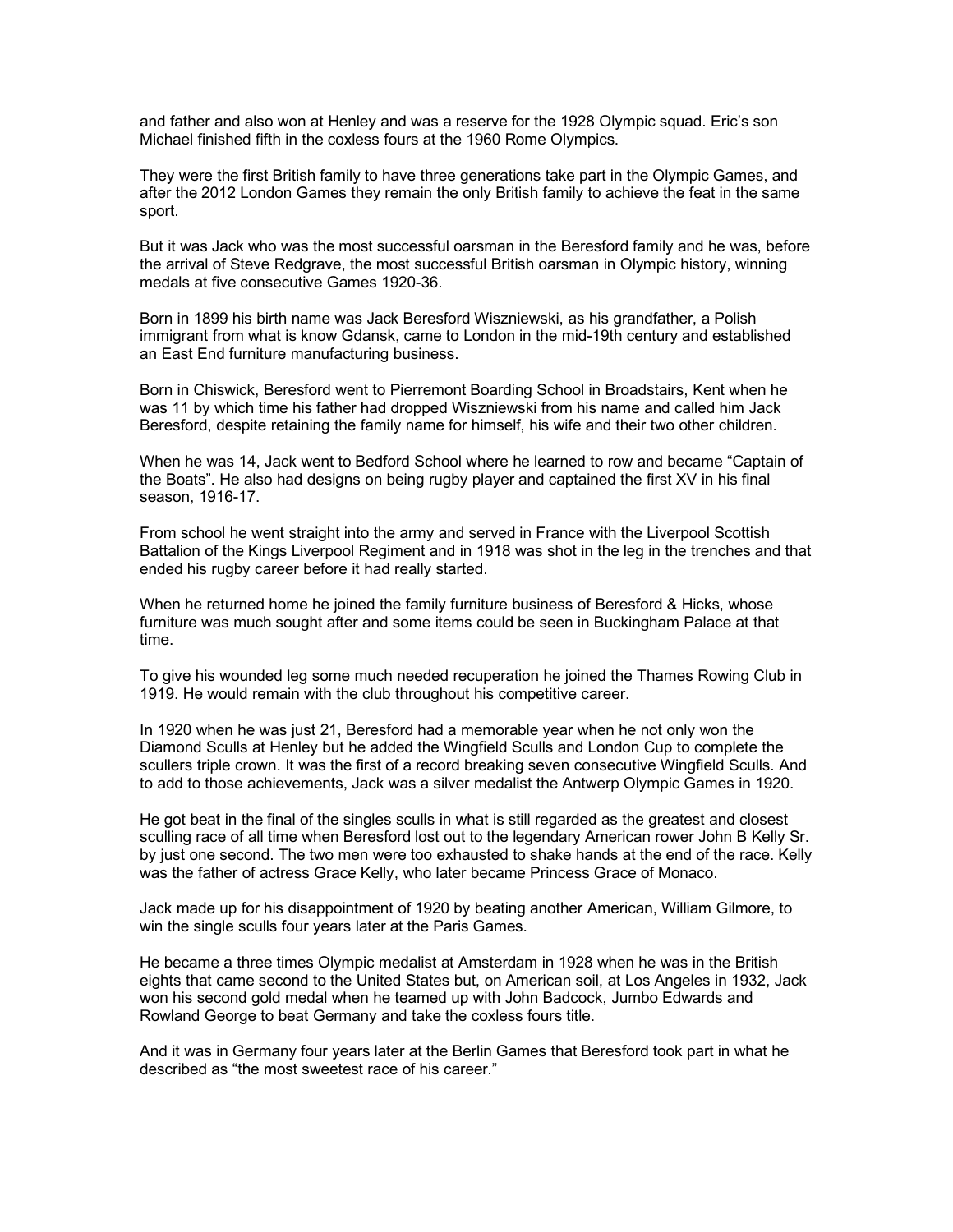He formed a partnership with Dick Southwood in 1935 with the sole aim of winning the Olympic double sculls title the following year and they achieved their aim by beating the German pair of Kaidel and Pirsch.

The Germans had won five out of five rowing events until Beresford and Southwood took to the water and their victory was achieved right in front of Adolf Hitler.

At the medal ceremony, Hitler presented all the British team with their medals and an oak leaf and stem. Beresford took his back Bedford School were it was planted and it grew into a fine oak tree which is still referred to as the 'Hitler Oak'.

Jack had the honour of carrying the British flag at the opening ceremony at the 1936 Berlin Olympics.

In between his Olympic exploits, Beresford won the silver medal in the single sculls at the inaugural Empire Games (now Commonwealth Games) in 1930 and at Henley he amassed no fewer than three more Diamond Sculls, in successive years 1924-26. He won the Grand Challenge Cup with the Thames Rowing Club in 1923 and 1928, the Silver Goblets with Bill Killick in 1928 and 1929 and the Steward's Cup in 1932. But perhaps his crowning glory was in 1939 when, at the age of 40, and 20 years after his Henley debut, he won the Centenary Double scull with Dick Southwood after a dead-heat wit the Italian pair of Giorgio Scherli and Ettori Broschi.

Only the Second World War prevented a possible sixth consecutive Olympic appearance – and medal.

A real legend by anybody's terms, Jack Beresford was awarded the CBE for his services to rowing in 1960. Beresford Way in Bedford was adopted by the local council in his honor in 1947. He was made a Freeman of the City of London in 1952 and he became one of the first sportspeople to be honoured with a blue English Heritage plaque which was erected at 19 Grove Park Garden, Chiswick, where he lived from 1903-40. In 1949 he was honoured with the Olympic Diploma of Merit by the IOC.

After his racing days he served the sport he enjoyed for many years. He was a steward and umpire at the Henley Royal regatta, and served on the committee of the Amateur Rowing Association. He was on the organizing committee for the 1948 Olympic Games as well as coaching the double scullers Bert Bushnell and Richard Burnell to a gold medal. In 1952 Jack was manager of the British Olympic team.

He was also, lie his father before him, the President of the Thames Rowing Club, from 1970 until his death in 1977.

He had a small part in the 1967 film Half a Sixpence starring Tommy Steele. Beresford played the part of an umpire at the Henley Royal Regatta, and between 1966 and 1971 he was the rowing correspondent for The Field.

Jack Beresford died at his home at Highlands House, Shiplake in 1977. The previous evening he had attended the Thames annual dinner.

## **FOOTNOTE:**

Even though there was no Jack Beresford Senior, Jack was widely referred to as "J Beresford Jr" and his father Julius was known as "J Beresford Sr". This was merely to identify the two in the media which rarely used Christian names at the time.

### **BEVAN, Edward Vaughan**

Born: 3 November 1907, Chesterton, Cambridgeshire, England Died: 23 February 1988, Storey's End, Cambridge, Cambridgeshire, England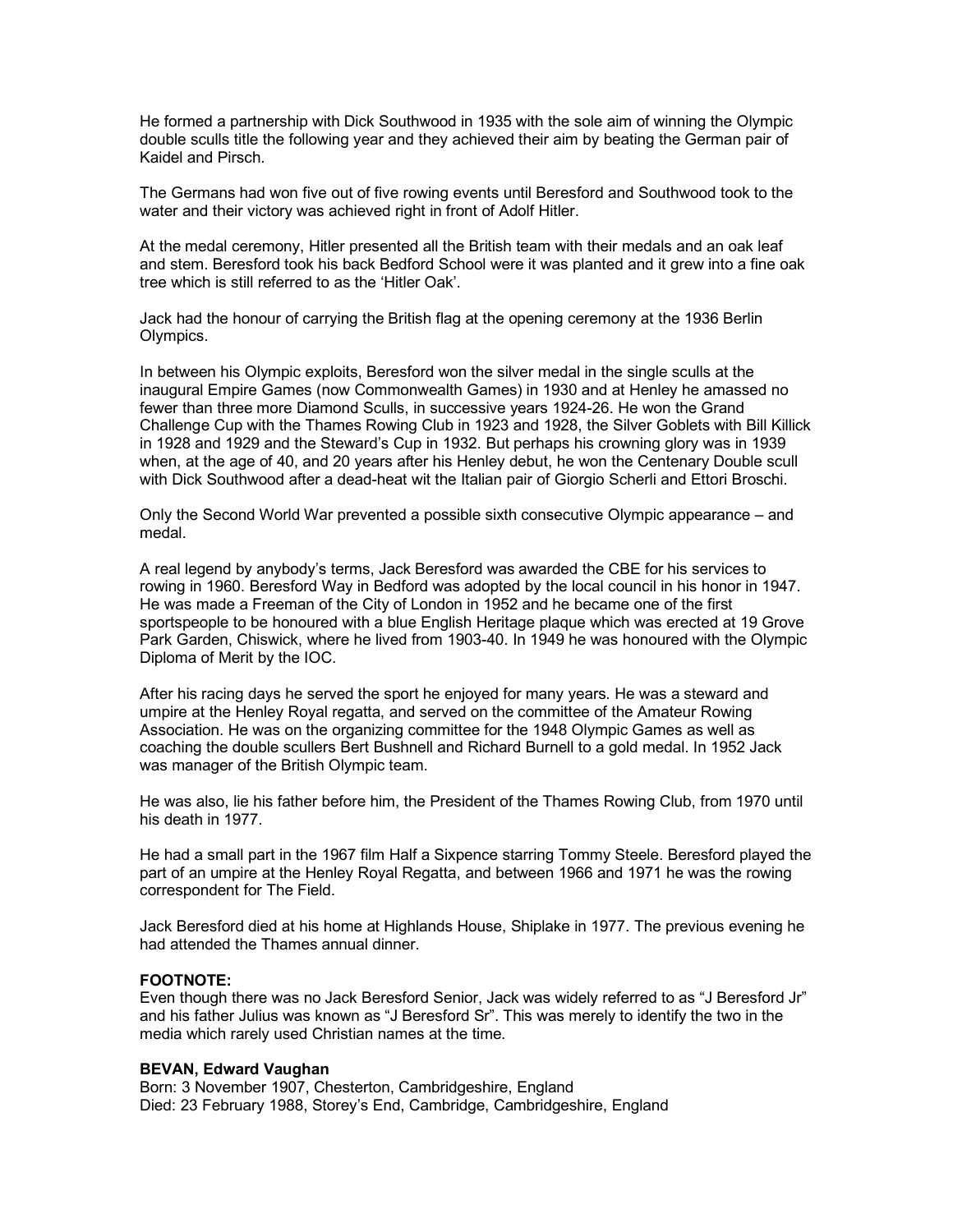Olympics competed in: 1 (1928) Olympic medals: 1928 Gold – Rowing (Coxless fours)

The son of a professor of physics at the Royal Holloway College, Edward's father died when he was just four years of age. Edward's mother was widowed with four young boys all under the age of seven.

Edward went on to Bedford School where he played rugby, and then to Cambridge where he rowed for the First Trinity Boat Club, but he failed to win his Blue and he is regarded as one of the unluckiest rowers not to win a Varsity Blue.

But, it was whilst at University, that he joined fellow Cambridge men John Lander, Richard Beesly and Michael Warriner in the boat that won the coxless fours for Great Britain at the 1928 Olympics with Bevan at bow.

Regarded as a certainty to make the Boat Race crew in 1929 he was short-listed for the eight, along with his brother Owen, but neither made the final selection. Their oldest brother Llewellyn had been a two time Cambridge Blue in 1927 and 1928.

After University Edward Bevan started a medical practice in Cambridge with former Olympic shot putter Rex Woods, and he maintained his connections with rowing as President of the town's Rob Roy Boat Club from 1946 to 1980.

### **BLACKSTAFFE, Henry Thomas "Harry"**

Born: 28 July 1868, Islington, London Died: 22 August 1951, West Wickham, Kent, England Olympics competed in: 1 (1908) Olympic medals: 1908 Gold – Rowing (Single sculls)

When Harry Blackstaffe won the single sculls gold medal at the 1908 Olympics he was 40 years and three days of age, twice the age of the second placed man, fellow Briton Alexander McCulloch. He is the oldest sculling gold medallist

The son of a London hairdresser "Blackie", as he was known, was a fine rower with the Vesta Rowing Club in Putney he was runner-up in the Diamond Sculls in 1897, 1898, 1899 and 1905 before eventually beating Captain William Darell to win the race in 1906.

He retired from rowing after the 1908 Olympics and was made a Freeman of the City of London in 1925. He later served as a senior life president of the Amateur Rowing Association and at the age of 80 he umpired the Wingfield Sculls, a race he five times between 1897 and 1908.

He won the Wingfield Sculls, Diamond Sculls and London Cup – the Triple Crown of sculling in Great Britain – a total of 15 times.

He spent most of his rowing career with The Vesta Rowing Club and they hold an annual Blackstaffe Day in Harry's honour every August.

Harry was also a cross-country runner and represented South London Harriers in the National **Championships** 

**BUCKNALL, Henry Cresswell**

Born: 4 July 1885, Lisbon, Portugal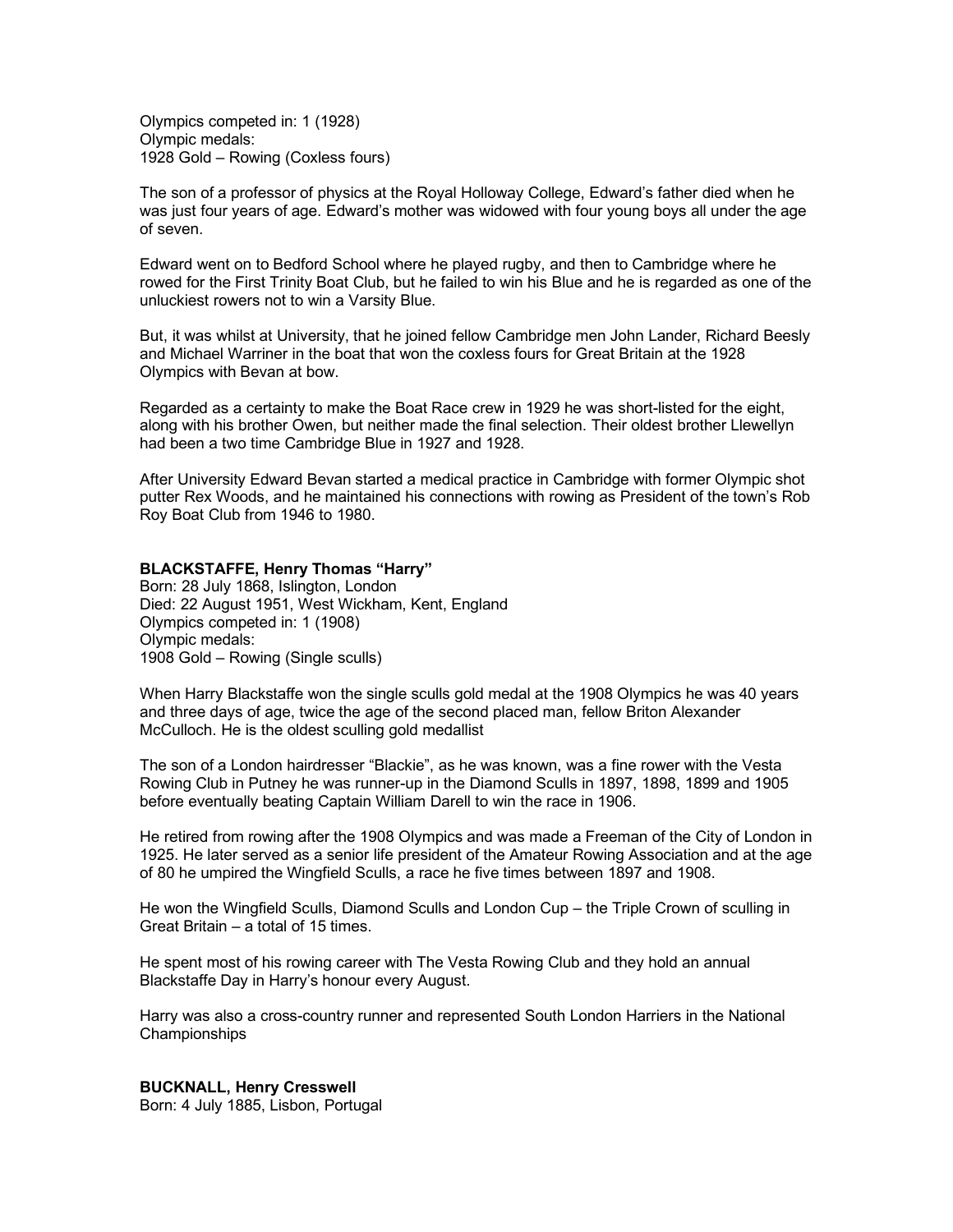Died: 1 January 1962, Dumfries, Dumfries & Galloway, Scotland Olympics competed in: 1 (1908) Olympic medals: 1908 Gold – Rowing (Eights)

Henry Bucknall was stroke to the Oxford crew in 1905 and 1906 but rowed at number two in 1907. However, for the 1908 Olympics he reverted to stroke in the gold medal winning team.

Bucknall gave up competitive rowing shortly after the Olympics and moved to the Morpeth in the north-east to work in shipbuilding but he maintained his contact with his sport by coaching the Durham University team.

*For further details see LEANDER CLUB in the CLUB SIDES OR TEAMS WHO WON GOLD MEDALS REPRESENTING GREAT BRITAIN section.* 

### **BUDGETT, Richard Gordon McBride**

Born: 20 March 1959, Glasgow, Scotland Olympics competed in: 1 (1984) Olympic medals: 1984 Gold – Rowing (Men's coxed fours)

The records show that Richard Budgett appeared in just one Olympic Games, when he won gold in the coxed fours at Los Angeles in 1984, but he has been involved in 10 other Olympics in his role as a doctor.

He was the doctor the British Bobsleigh team at the 1992 and 1994 Winter Olympics and was the chief medical officer to the British team at the 1998, 2002 and 2006 Winter Games and at every Summer Olympics from 1996-2012 he led the Team BG medical team. In October 2012 he took up the post as Medical and Scientific Director of the International Olympic Committee.

Richard qualified as a doctor in 1983 having attended Radley College, Queen Mary College and then Cambridge University where he rowed for Selwyn college but failed to reach the final trials for Boat Race crew.

His first international success came in 1981 when he partnered Thomas Cadoux-Hudson to win the bronze medal in the coxed pairs at the world championships in Germany. The partnership had only been established five weeks earlier.

Richard further competed in the 1982 and 1983 world championships in the coxed fours without success but in 1984 he was a member of the crew which took the Olympic gold medal.

Alongside him that day were Steve Redgrave, winning his first Olympic gold, Martin Cross, a fellow student at Queen Mary College), Andy Holmes and Adrian Ellison, the cox, who was also cox when Richard won the bronze medal at the 1981 world championships.

Richard was awarded an OBE in the 2003 Birthday Honours list for his role at the British Olympic Medical Centre.

#### **BURGESS, Edgar Richard**

Born: 23 September 1891, Westminster, London, England Died: 23 April 1952, Mesnana, Tangier, Morocco Olympics competed in: 1 (1912) Olympic medals: 1912 Gold – Rowing (Eights)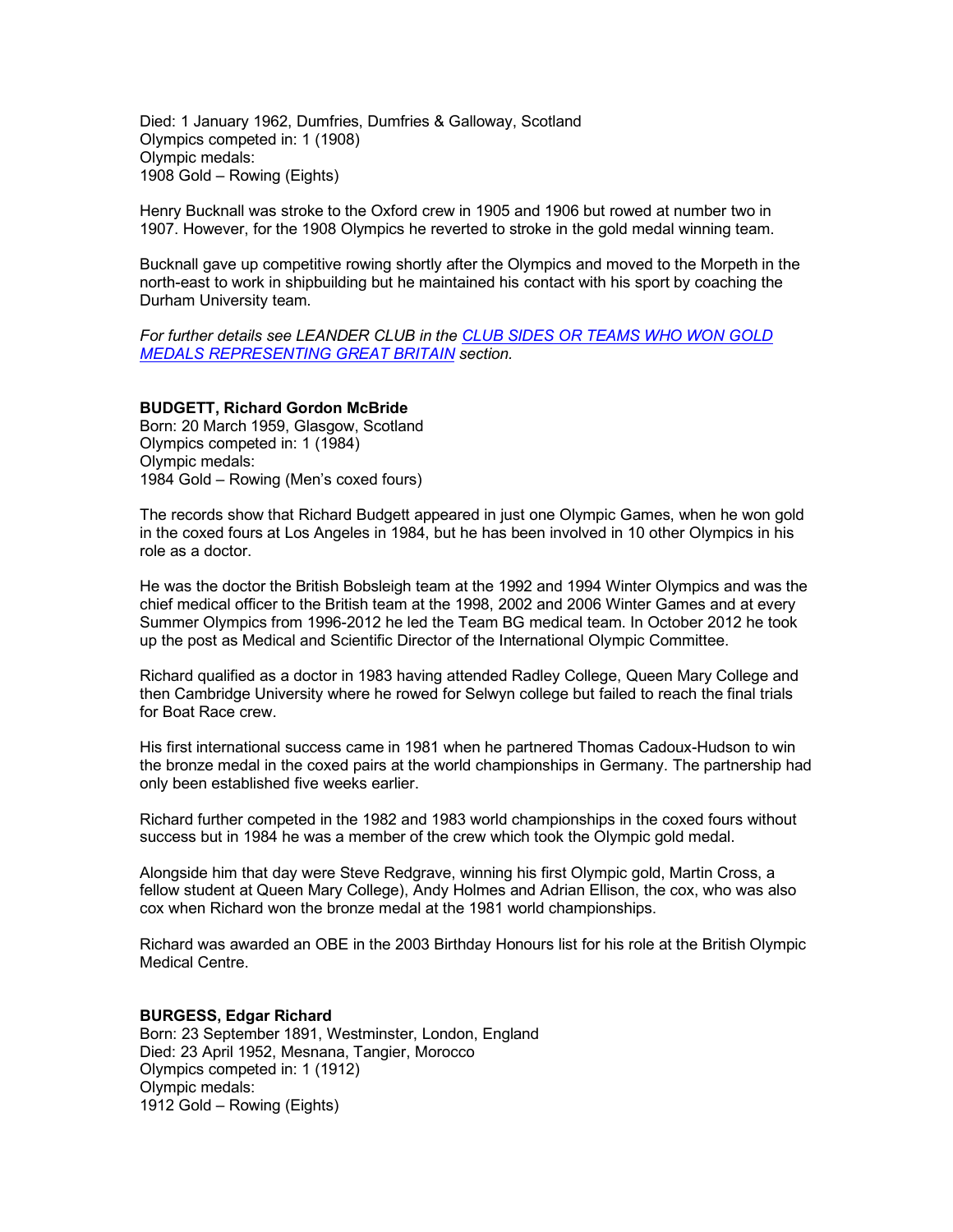Bowman Edgar Burgess was the only member of the 1912 Olympic gold medal winning team who was not a Boat Race blue at the time of the Games. He rectified that in 1913 when he was a member of the Oxford team that won the Boat Race by three-quarters of a length.

Burgess studied anthropology at Oxford and in 1920 was made a Fellow of the Zoological Society.

He served in Sudan with the Political Service and after his retirement stayed in Africa and died at his Moroccan home in 1952.

## *For further details see LEANDER CLUB in the CLUB SIDES OR TEAMS WHO WON GOLD MEDALS REPRESENTING GREAT BRITAIN section*

BURNELL, Charles Desborough Born: 13 January 1876, Beckenham, Kent, England Died: 3 October 1969, Blewbury, Berkshire (now Oxfordshire), England Olympics competed in: 1 (1908) Olympic medals: 1908 Gold – Rowing (Eights)

Burnell was the head of a great family rowing dynasty. Educated at Oxford he is one of the few men to have rowed on four winning Boat Race crew. His son Dickie (see below) also rowed in the Boat Race as did his grandson Peter, in 1962. It was only the fourth occasion that a father, son and grandson had rowed for Oxford in the race. Charles also umpired the race four times.

Charles was a member of the Leander team that won the gold medal at the 1908 London Olympics. He served during the war with the London Rifle Brigade and in 1919 was awarded a DSO. After the war he returned to the family firm of stockbrokers, Wise & Burnell.

He was awarded the OBE in 1954 for public service in Berkshire, having served as chairman of the Wokingham Rural District Council for over 30 years.

Burnell died a the age of 93 in 1969. He lived at Blewbury in Berkshire which was also the home to William Nicholson who won an Olympic gold medal in the Art competition at the 1928 Olmypics. Writers Kenneth Grahame (Wind in the Willows) and Dick Francs also lived in the village, which has a population of only around 1500.

Bucknall's son Dickie won the gold medal in the double sculls at the 1948 London Olympics to make them the first father and son to win rowing gold medals. Dickie married Rosalind Garton the daughter of Stanley Garton who won a gold medal in the 1912 Olympic rowing eights.

*For further details see LEANDER CLUB in the CLUB SIDES OR TEAMS WHO WON GOLD MEDALS REPRESENTING GREAT BRITAIN section*

BURNELL, Richard Deasborough Born: 26 July 1917, Henley-on-Thames, Oxfordshire, England Died: 29 January 1995, Wakkingford, Oxfordshire, England Olympics competed in: 1 (1948) Olympic medals: 1948 Gold – Rowing (Double sculls)

Dickie Burnell was educated at Eton, where he became Captain of Boats, and at Magdalen College Oxford where, like his father before him, he was a rowing Blue, in 1939.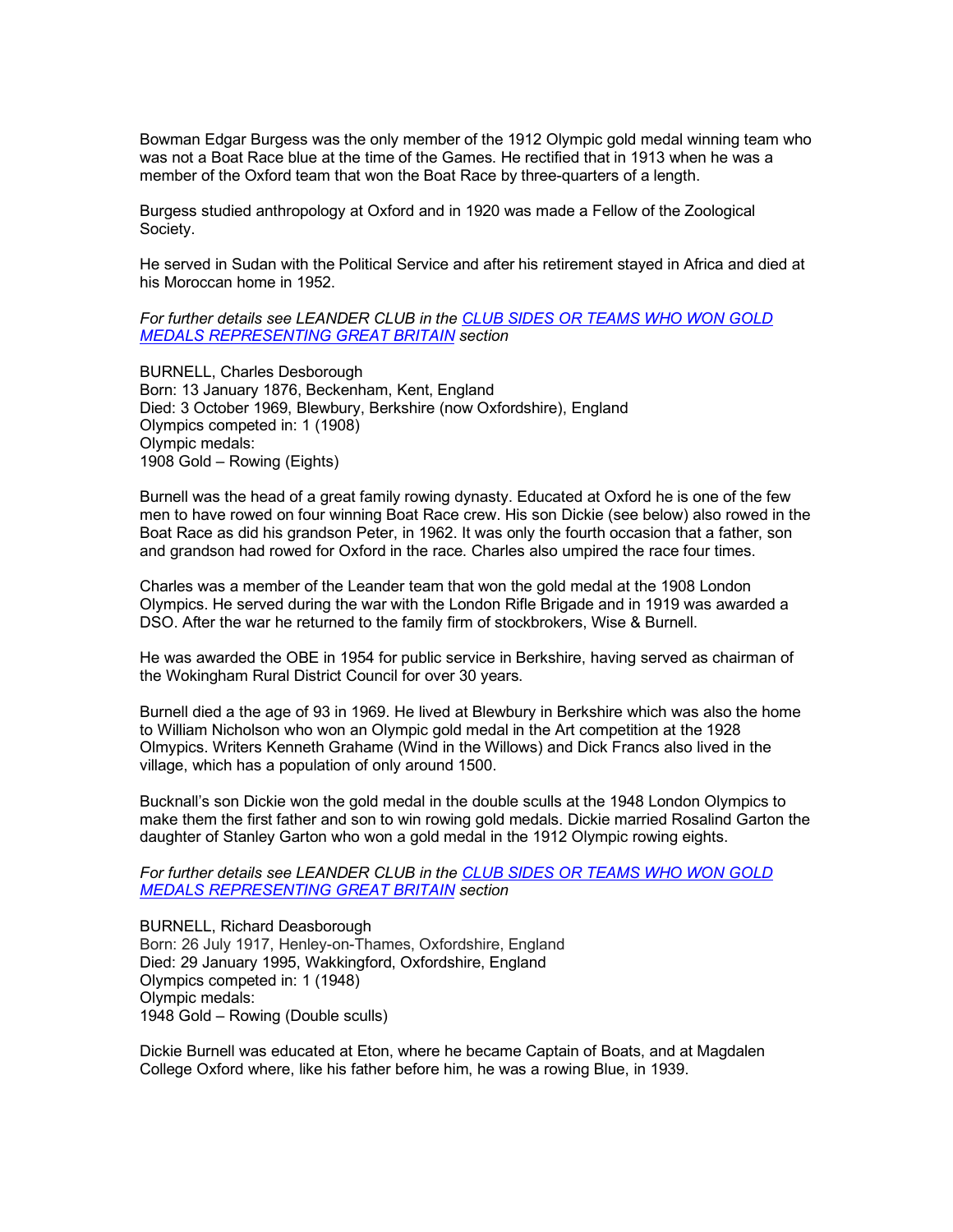He served in the second World War with the Rifle Brigade of the Northumberland Fusiliers and was stationed in Germany after the war and he continued his rowing at the Hamburg Rowing Club until April 1946 when he left the Army.

Already a fine sculler he established himself immediately upon his return to England and rowing for Leander he was in their eight that won the first Grand Challenge Cup after the War. He also competed in the Diamond Sculls and then later won the 1946 Wingfield Sculls.

He teamed up with Dick Winstone who was Dickie's original partner for the double sculls at the 1948 Olympics but it did not work out and after Henley they split and Dickie teamed up with Bert Bushnell, the 1947 Wingfield winner.

It was a most unlikely pairing - Dickie stood 6 feet 4 inches while Bert was just 5 feet 9 inches. And despite only rowing together for six weeks they managed to win the Olympic gold medal ahead of the strong Danish pair by two seconds.

Coached by the great Jack Beresford the story of their Olympic triumph was the subject of a 2012 BBC drama programme entitled simply: "Bert and Dickie".

In winning the gold medal Dickie made Olympic history as he followed his father Charles to win Olympic gold (1908 Eights), and they became the first, and so far, the only father and son to win Olympic rowing gold medals.

Dickie was captain of the Leander crew that won the Grand Challenge Cup in 1949 and he was then asked to assemble an eights crew for the 1950 British Empire (now Commonwealth) Games in Auckland. He selected men from Leander (including himself) and Thames Rowing Club but they could only finish third behind Australia and New Zealand.

Dickie's final Henley triumph was in winning the Double Sculls Challenge Cup in 1951 with Pat Badley.

Dickie's father-in-law was Stanley Garton who won an eights gold medal at the 1912 Stockholm Olympics, and to continue the family rowing dynasty, Dickie's son Peter was an Oxford Blue in 1962.

In 1946 Burnell became a rowing correspondent for The Times and he held that post with them and later the Sunday Times until 1990. He wrote several rowing books including the brilliant and highly acclaimed "Swing together: Thoughts on Rowing", published in 1952

Burnell was secretary, captain and, between 1988 and 1993, the president of the Leander Club. He was also a Henley steward and between 1967 and 1900 was the official Boat Race timekeper,

#### **BUSHNELL, Bertram Harold Thomas**

Born: 3 September 1921, Wargrave, Berkshire, England Died: 10 January 2010, Reading, Berkshire, England Olympics competed in: 1 (1948) Olympic medals: 1948 Gold – Rowing (Double sculls)

Bert Bushnell was one half of the 'Odd Couple' that won the doubles sculls at the 1948 London Olympics.

Bushnell left Henley Grammar school at 14 to serve his apprenticeship with a marine engineering company in Southampton. He was very anti-establishment and had little or no time for education and in particular public school and university education. It was therefore perhaps strange that he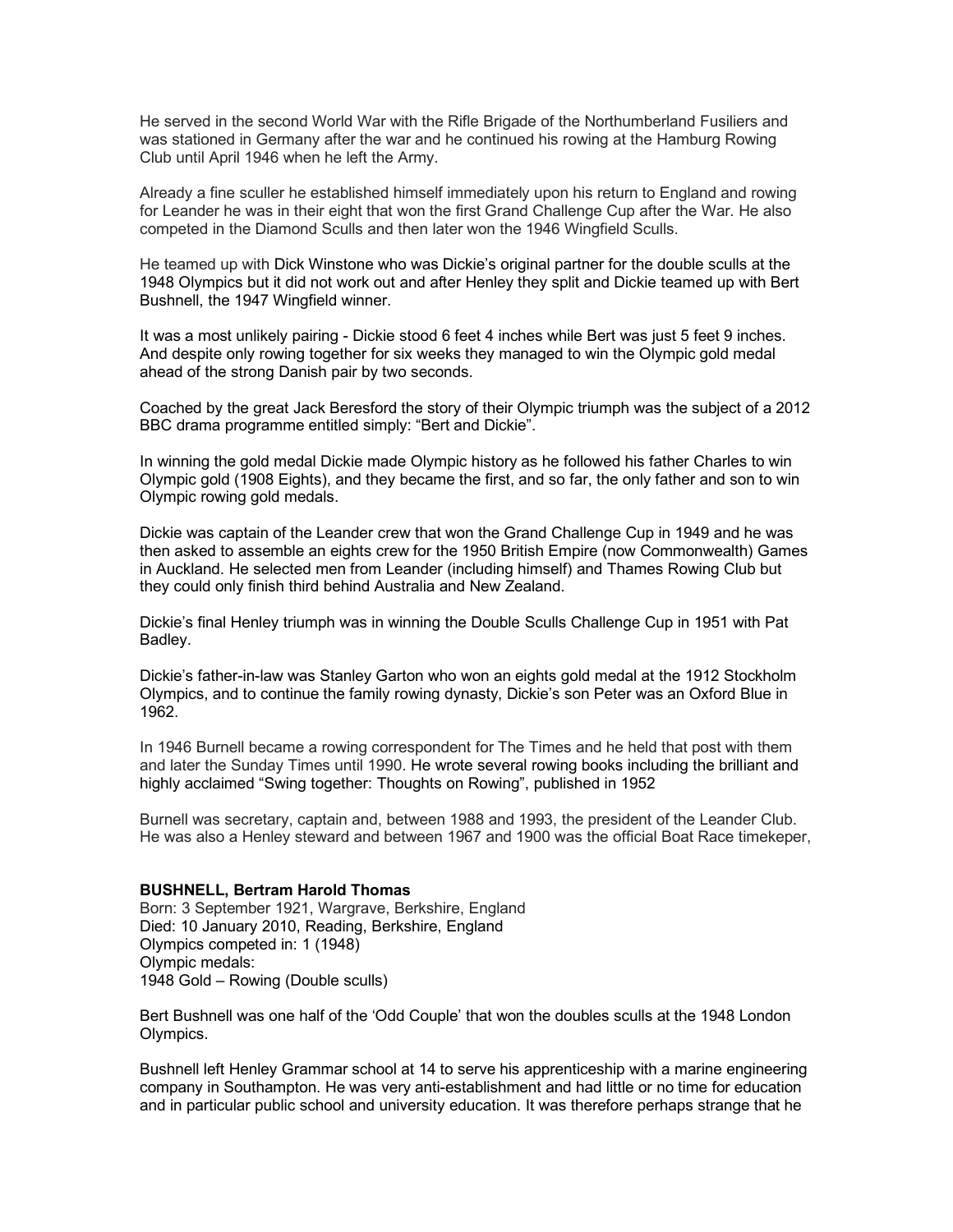should take to rowing, at Maidenhead Rowing Club, at a time when the sport was the preserve of the wealthy and titled.

During the war he tested torpedo boats which were used in the Dunkirk evacuation.

After the war he returned to competitive rowing and was beaten in the first round of the 1946 Diamond Sculls at Henley by Dickie Burnell, the man who was later to become his double sculls partner. Burnell won the Wingfield Sculls in 1946 and Bert who won the race the following year.

Bushnell was original set to partner John Pinches of the London Rowing Club at the 1948 Olympics but Pinches declined on the grounds that proper trials were not held and so was born the Bushnell/Burnell partnership.

Bushnell was a mere 5 feet 9 inches tall whilst his partner Dickie Burnell was 6 feet 4 inches, and three stone heavier. But they defied all the critics who called them the 'odd couple' to win gold after just six weeks together under the guidance of five times Olympic medallist Jack Beresford.

Such was their achievement at the 1948 Olympics that the exploits of the two men were recalled in a BBC film "Bert and Dickie" which was broadcast two days before the start of the 2012 London Olympics.

Bert retired from racing after the Olympics and established a successful cruiser building and hire business. He also played football for Maidenhead United.

He sold his business in the 1980s and moved to the Algarve where he enjoyed playing golf. After his wife Margaret died in 1988 Bert moved back home close to his Henley roots where he lived until his death in 2010. When he died Bert was the last surviving British Olympic rowing gold medallist from the 1948 Games. Before he died Bert donated his gold medal to the River Thames Rowing Museum at Henley.

Bert was a close friend of the American rower John Kelly whose sister was Grace Kelly, later Princes Grace of Monaco, and Bert once had a dinner date with her.

## **CLIVE, Lewis**

Born: 8 September 1910, London, England Died: 28 July 1938, 2 August 1938, nr. Gandesa, Tarragona, Cataluña, Spain Olympics competed in: 1 (1932) Olympic medals: 1932 Gold – Rowing (Coxless pairs)

Educated at Eton and Christ Church Oxford, Lewis Clive came from a wealthy family. At Eton he was honoured as Captain of the Boats.

His father Percy was a Conservative MP from 1900-06 and was also the Parliamentary Private Secretary to the Chancellor of the Exchequer, Austen Chamberlain – who was Lewis' Godfather. Percy was killed in action in World War War and left over £13 million in modern-day terms.

At Oxford, Lewis twice took part in the Boat Race but was on the losing side each time, in 1930 and 1931. But he struck up a winning pairs combination with his Christ Church team-mate Jumbo Edwards and they won the Silver Goblets at Henley in 1931 and 1932, and on the strength of their wins were selected to represent Great Britain at Long Beach, California, in the 1932 Olympics Games and they came home with the gold medal.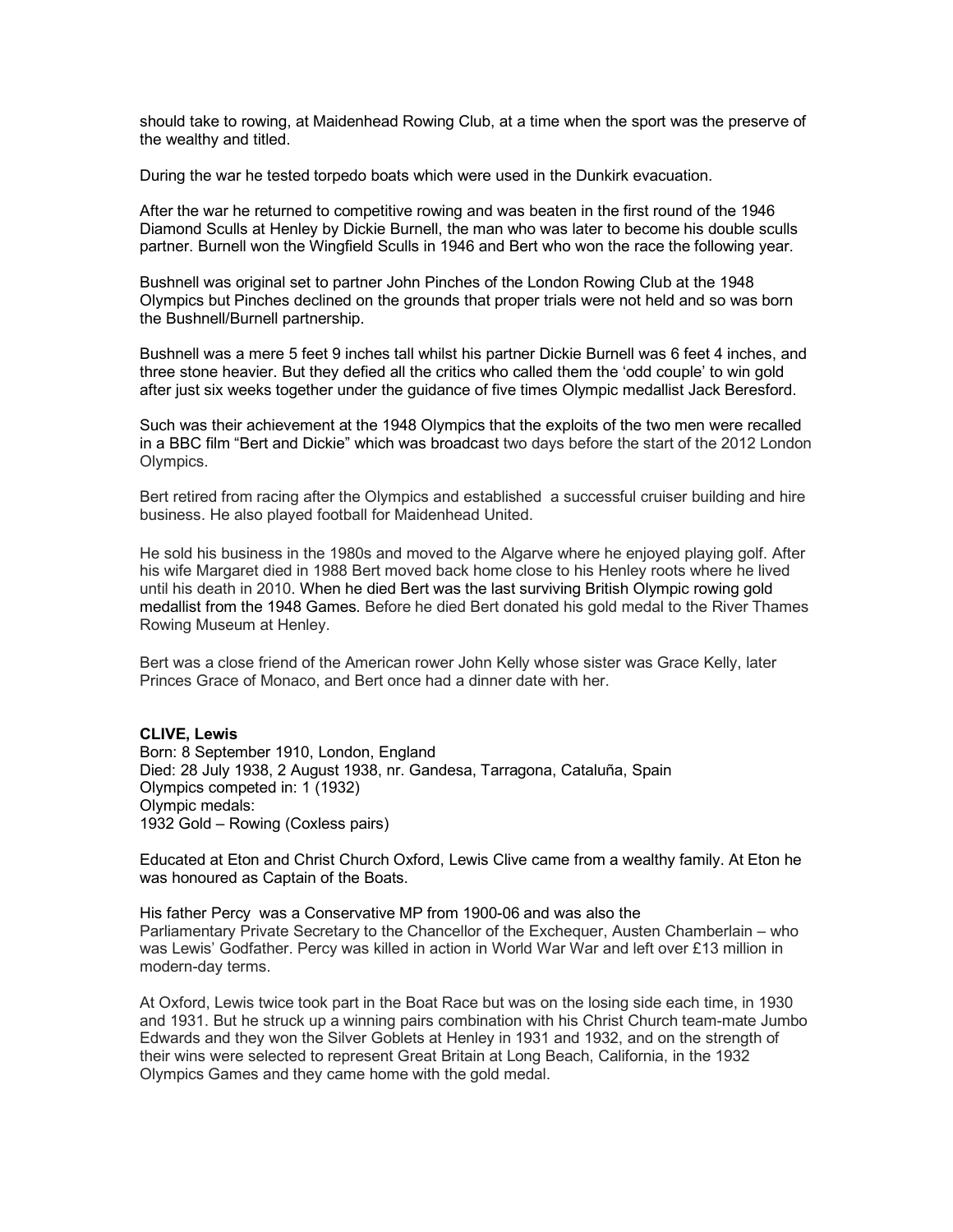A former member of the Bullingdon Club, Lewis left Oxford in 1932 with a second in Law and had a brief spell in banking. That same year he joined the Labour Party and served as a member of the Kensington Borough Council. He was invited to join the Leander Rowing Club but declined. Many feel that he was trying to 'find himself' politically at this time, hence the decision to decline.

So strong where Lewis' political beliefs that he joined the Republican fight in the Spanish Civil War early in 1938 and within less than five months of joining he was a Company Commander. But less than a month after taking up the post he lost his life in a bloody battle at Hill 481 during the Battle of Ebro near Gandesa in Tarragona, Cataluña.

Lewis Clive was the only British Olympic gold medallist killed in the Spanish civil war. Irish boxer Robert Hilliard was also killed in the hostilities but he was not a medallist.

#### **COODE, Edward**

Born: 19 June 1975, Bodmin, Cornwall, England Olympics competed in: 2 (2000, 2004) Olympic medals: 2004 Gold – Rowing (Coxless fours)

Educated at Eton College Ed Coode then studied Marine Biology at the University of Newcastleupon-Tyne and then Oxford where he continued his rowing career and in 1998 won his rowing Blue.

Ed represented Britain in the coxless fours at the 1993 junior world championships and won a silver medal. A further silver followed with the senior coxed fours squad at the 1996 Nations Cup and the following year he won gold in the coxless pairs with Steve Trapmore. That was followed in the same year, 1997, with a bronze meal in the coxed fours at the world championships.

At the 1998 world championships Ed was in the coxless fours which finished a disappointing seventh but the following year he struck gold when he came into the squad as a replacement for Tim Foster, and with Matthew Pinsent, James Cracknell and Steve Redgrave they won what Redgrave described as his "greatest race ever."

Ed won the prestigious Silver Goblets at Henley in 2000 with Greg Searle (winner of the 1997 Diamond Sculls) and with Tim Foster back in the fours crew, Ed turned to the coxless pairs for the 2000 Sydney Olympics and he and Greg Searle led for most of the race until being overtaken by three crews in the final 600 metres to finish just outside the medal places.

It was back to coxless fours in 2001 when Ed teamed up with Tony Garrett, Steve Williams and Rick Dunn to capture the world title in Lucerne.

In January 2002 the British rowing squad went on a cross country skiing camp to Norway but Ed suffered a serious injury which ruled him out of training for most of the season and he did not rejoin the squad until 2003 when he won a bronze medals with the British eights at the world championships.

For the Athens Olympics he was back in a fours boat when he replaced the injured Alex Partridge and joined Matthew Pinsent, James Cracknell and Steve Williams in the boat to beat the fancied Canadians by 0.08 seconds in a the most dramatic race of the 2004 Olympics. The four won the FISA Male Crew of the Year Award for 2004.

Ed retired from rowing in 2004 and the following year was awarded the MBE for his services to sport. That same year he went to the University of the West of England to study Law and he qualify as a solicitor in 2009 and the following year he joined the 250-year-old family firm of Devon and Cornwall solicitors, Coodes, at their Liskeard office.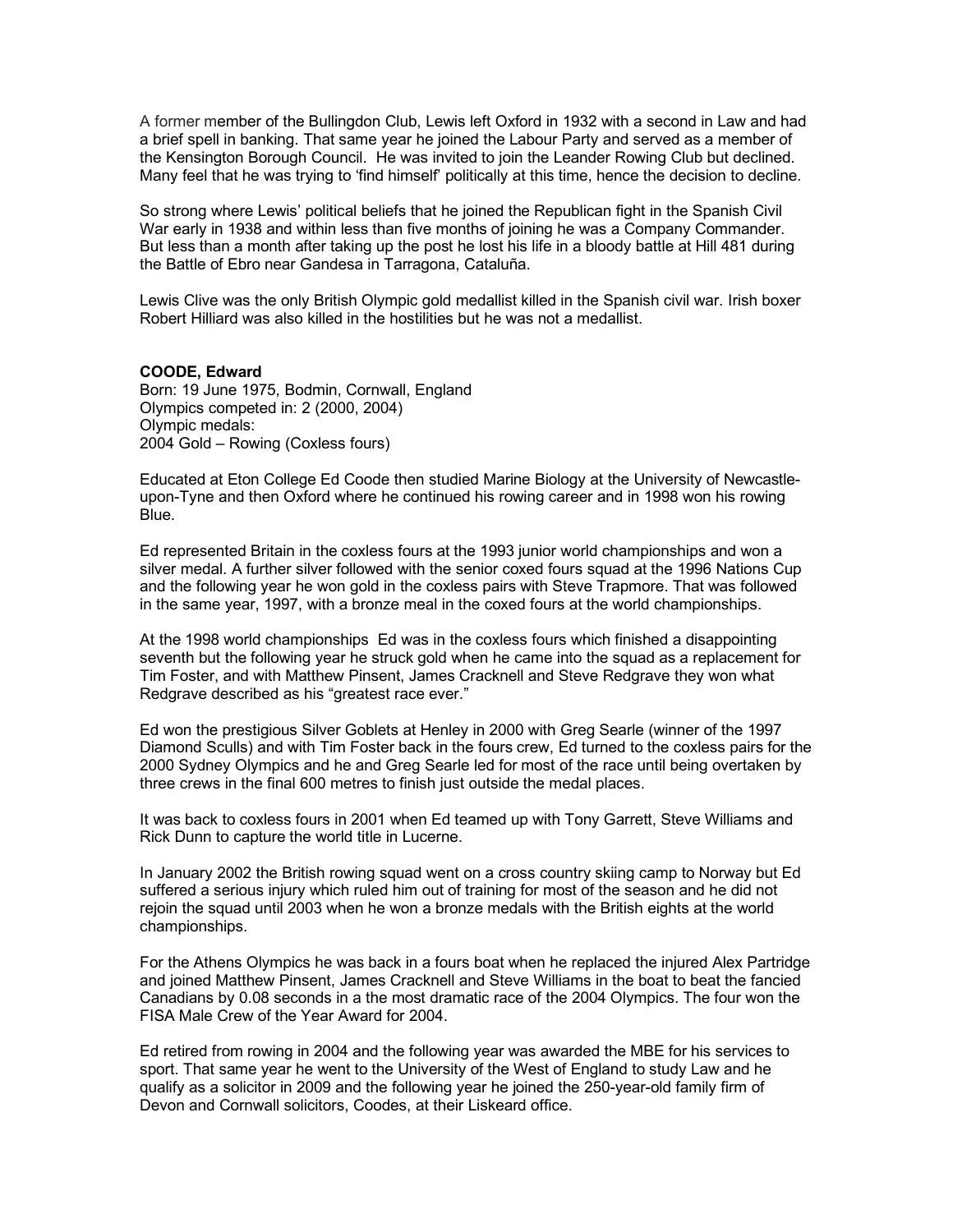Being a Cornishman, his two hobbies are, like rowing, water related – surfing and diving.

## **COPELAND, Katherine Sarah "Kat"**

Born: 1 December 1990, Ashington, County Durham, England Olympics competed in: 1 (2012) Olympic medals: 2012 Gold – Rowing (Women's lightweight double sculls)

Kat Copeland started rowing when she was 14 at Yarm School, Stockton-on-Tees in her native County Durham before she joined the Tees Rowing Club.

She came fourth in the lightweight single sculls at the 2009 world under-23 championships when she was just 18, and two years later she became the under-23 world champion. Shortly afterwards she stepped up to the senior world championship squad and after winning her heat and semi-final, beating the USA, Switzerland and Germany, she could only finish fifth in a final won by Brazil, with the Swiss, Germans and Americans all in front of her.

Kat teamed up with Sophie Hosking at the beginning of 2012 with the London 2012 Olympics their target in the lightweight double sculls and they achieved their goal as they beat China by two seconds in the final.

After her Olympic triumph Kat took a year out before teaming up with Imogen Walsh at the start of 2014 and they went on to win two of the three lightweight double sculls World Cup races as this new partnership had Rio 2016 firmly in their sights,

Kat was honoured with the MBE in the 2012 New Year's Honours list.

## **CRACKNELL, James Edward**

Born: 5 May 1972, Sutton, London, England Olympics competed in: 3 (1996, 2000, 2004) Olympic medals: 2000 Gold – Rowing (Coxless fours) 2004 Gold – Rowing (Coxless fours)

James Cracknell started rowing at the age of 14 and three years later rowed for Great Britain at the 1989 junior world championships, finishing tenth in the coxed pairs. The following year he won the gold medal as part of the coxless fours crew that consisted of Cracknell, Neil Bridge, Nicholas Clarry and Greg Searle.

After graduating from Reading University with a degree in geography Pinsent, also a qualified PE teacher, became a regular member of the senior British rowing squad and took part in his first senior world championship in 1991 but he had to wait until 1997 before he won his first medal, a gold in the coxless fours with Matthew Pinsent, Tim Foster and Steve Redgrave. The same four retained their title in 1998 and Cracknell, Pinsent and Redgrave made it three consecutive wins in 1999, when Ed Coode replaced Foster.

Foster was back in the boat in 2000 and the double world championship gold medal winning crew captured the gold medal at the Sydney Olympics.

Cracknell had made his Olympic debut in the coxless pairs at Atlanta four years earlier but he had a bout of tonsillitis during the opening ceremony and he was quarantined. During which time his father suggested it was about time he got a 'proper job!' He recovered, but not well, enough and his appearances were restricted to just two races.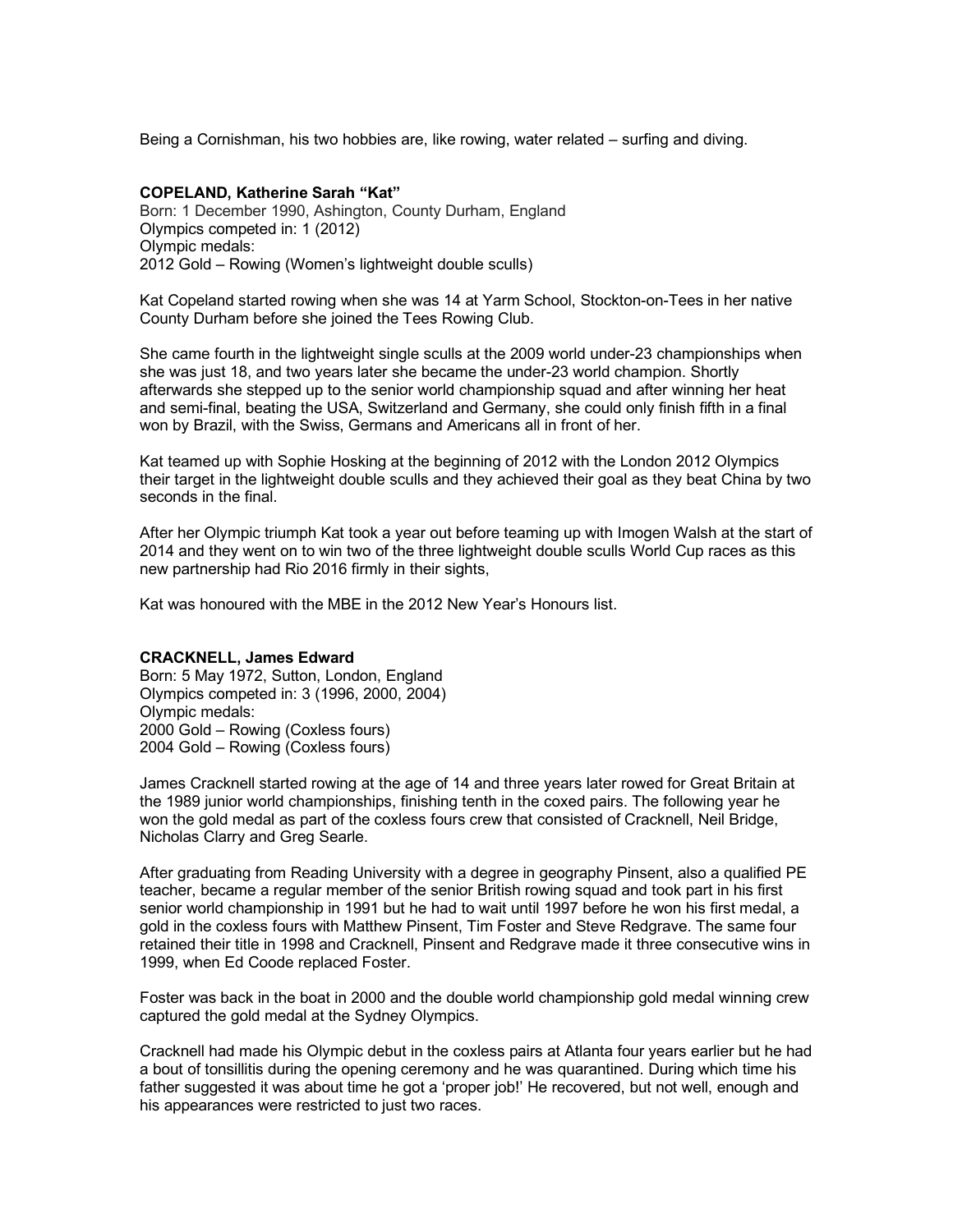In 2001 James was awarded the MBE and also won the first of three consecutive Silver Goblets and Nickalls Challenge Cups at Henley with Matthew Pinsent. It was quite an eventful year as Cracknell also won both the coxed and coxless pairs gold medals at the world championships with Pinsent. They retained the coxless title the following year and the pair won the FISA Crew of the Year Award for 2002.

Olympic year 2004 was another eventful one for James. He teamed up with Matthew Pinsent, Steve Williams and Ed Coode and won a second Olympic gold medal in Athens. This was to be James Cracknell's last race. He was awarded the OBE in the New Year's Honours list and was also in the team that won the FISA Male crew of the Year Award for 2004.

After his rowing days James became an intrepid modern-day adventurer and embarked on some gruelling tasks.

His first major challenge was in 2005 when he teamed up with TV presenter Ben Fogle to row across the Atlantic, which they did in 49 day and raised money for the Children in Need Appeal. The pair of them then took part in the 473-mile Amundsen South Pole Race in 2008 and in 2009 the pair rode a rickshaw from Edinburgh to London for the Pride of Britain Awards.

Also in 2009 James took part in the famous Devizes to Westminster canoe race, and he ran his second sub-three hour Marathon, in the famous New York Marathon.

In 2010 James took part in the Marathon des Sable 'The Toughest Race on Earth' – a 250 kilometre walking and running race across the Sahara. James finished 12th which was the highest placing by a Briton in its 25 year history. But it was whilst attempting to cross America from Los Angeles to New York by running, riding, rowing and swimming the entire distance, in July that year, that he suffered a near fatal accident when he was hit by a petrol tanker from behind while cycling in Arizona.

He took six months to recover and he suffered partial brain damage. His TV presented wife Beverley Turner was pregnant with their third child Trixie at the time.

Those are just a few of James Cracknell's adventures. There are many more, including paddling across the English Channel on a surf board!

A corporate after-dinner and motivational speaker, James also became a TV presenter and a columnist for the Daily Telegraph and in 2014 he stood as a Conservative MEP for the South-West of England and Gibraltar but unfortunately for him, he missed out on a seat as the Tories won just two seats and he was their third candidate.

In March 2006 Cracknell's Chiswick home was broken into and his Olympic gold medals, along with other important items were stolen. Fortunately, the medals were recovered.

Adrian Turner, the younger brother of Cracknell's wife Beverley represented Britain in the 200 and 400 metres individual medley swimming events at the 2004 Olympics.

## **CROSS, Martin Patrick** Born: 19 July 1957, London Olympics competed in: 4 (1980, 1984, 1988, 1992) Olympic medals: 1980 Bronze – Rowing (Men's coxless fours) 1984 Gold – Rowing (Men's coxed fours)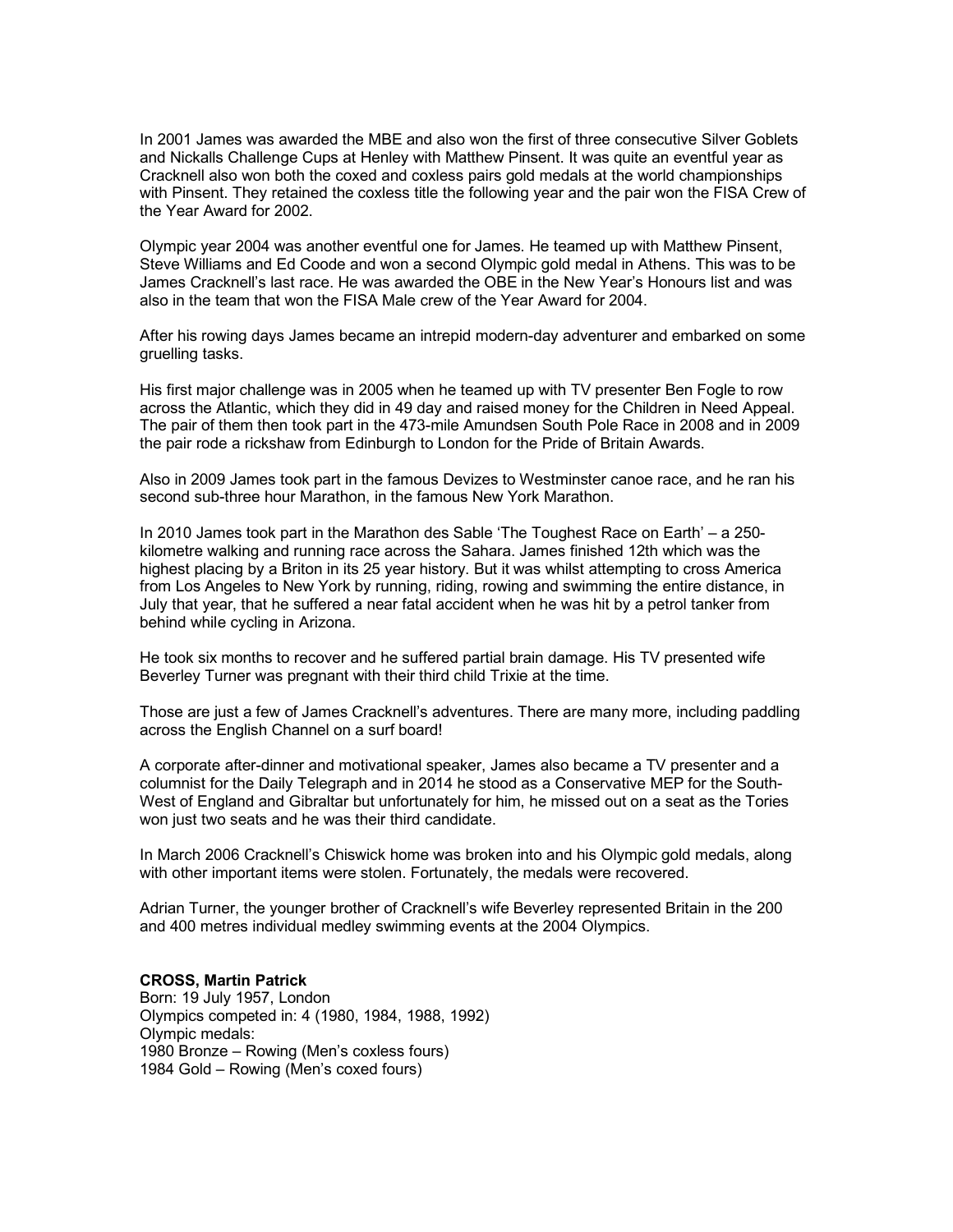Martin Cross took part in four Olympics, winning a bronze in the coxless fours at Moscow in 1980 and then a gold at Los Angeles four years later with Richard Budgett, Andrew Holmes, Steve Redgrave and cox Adrian Ellison.

He was in the coxed fours at the 1988 Games and finished fourth and at Barcelona in 1992 he was in the British eights that finished sixth.

During his career he rowed for Thames Tradesmen Rowing Club and the Molesey Boat Club on the Thames.

His first major international success was in winning the silver medal in the coxless fours at the 1975 junior world championship.

He competed in his first senior world championship in 1977 and year later in New Zealand he won a bronze medal as a member of the coxless fours. Another bronze followed in 1979, again in the coxless fours.

He won a fourth world championship medal in 1985 when he collected a silver medal in the coxless pairs and in 1986 he won only the second international gold medal of his career when he was in the winning English coxed fours team at the Edinburgh Commonwealth Games. His teammates that day were the same as in the gold medal winning boat at the Olympic Games except Adam Clift replaced Richard Budgett.

Martin won a fifth world championship medal in 1991 when he was part of he eights crew that won the silver medal. He made his final international appearance at the 1994 world championship, 18 years after his debut, when came seventh in the coxed pairs with Steve Redgrave.

Martin became a teacher at Hampton school and was also a rowing contributor to The Guardian and in 2001 his autobiography "Olympic Obsession" was published.

#### **CUDMORE, Collier Robert**

Born: 13 June 1885, Avoca, New South Wales, Australia Died: 16 May 1971, North Adelaide, South Australia Olympics competed in: 1 (1908) Olympic medals: 1908 Gold – Rowing (Coxless fours)

Robert Cudmore was educated at the Collegiate school of St.Peter Adelaide and then Adelaide University before going up to Oxford where he became a rowing blue in 1908 and 1909.

The Magdalen College fours won the Stewards' Challenge Cup and Visitors' Challenge Cup at Henley. They were then asked to row for Great Britain at the London Olympics that year and the foursome of Cudmore, Angus Gillan, Duncan Mackinnon and Robert Somers-Smith won the coxless fours beating Leander in the final.

Cudmore was called to the Bar of the Inner Temple in 1910 and he returned to Australia and was called to the Australian Bar in 1911 after which he practised as a solicitor and barrister in his home country until his retirement in 1955.

He served with the Royal Field Artillery during World War One but was seriously injured on two occasions which gave him back troubles throughout his life. His brother Milo was killed in action in 1916.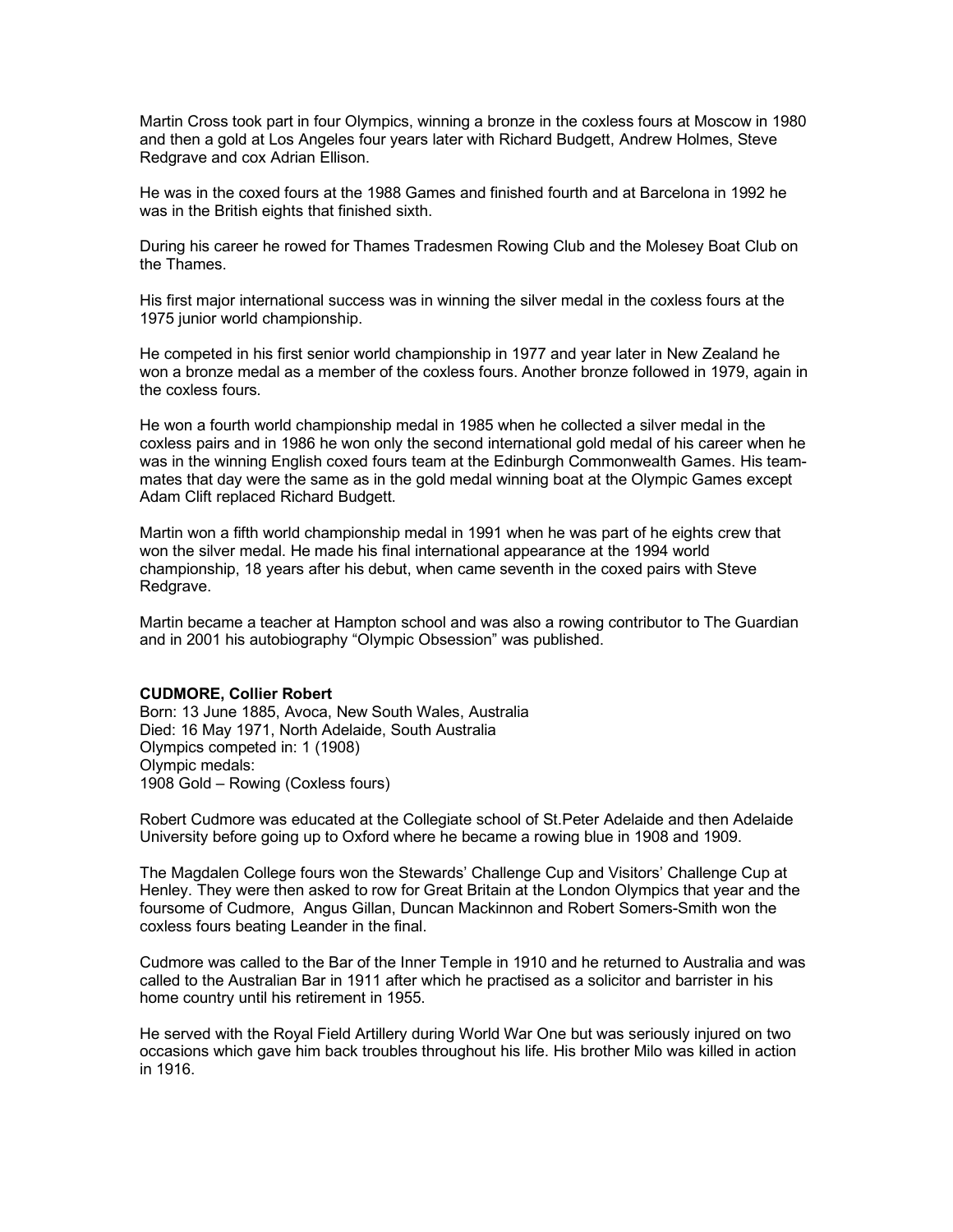In later life Robert turned to politics and spent 20 years in Australia's Upper House with the Liberal and Country League Party. In 1958 he was knighted for his services to politics.

## **DENNIS, Simon John**

Born: 24 August 1976, Henley-on-Thames, Oxfordshire, England Olympics competed in: 1 (2000) Olympic medals: 2000 Gold – Rowing (Men's eights)

Being born at Henley-on-Thames it was more than an average chance that Simon Dennis was going to have rowing in his blood. And so it was.

He started rowing at St Paul's School, London, before going to London's Imperial College, where fellow 2000 Olympic gold medallists Luka Grubor and Louis Attrill where members of the same college rowing eights.

Simon was a member of the British team that won the eights bronze medal at the 1994 junior World Championships when another 2000 team-mate, Andrew Lindsay, was also in the team.

Dennis was in the Imperial College boat that won the 1995 Thames Challenge Cup, 1996 Grand Challenge Cup and 1997 Temple Challenge Cup; three prestigious Henley races. Simon rowed for Queen's Tower Rowing Club after Imperial, but subsequently returned to his old college to train their rowing team.

He took time out from eights crews in 1999 to team up with Steve Williams in the coxless pairs and they won the coveted Silver Goblet and Nickalls Challenge Cup at Henley. He returned to eights and was selected for Great Britain at the 20000 Sydney Olympics when his gold medal became his only major international honour.

Simon intended taking a year away from the sport at the end of the 2001 season but on being offered the coaching job at Imperial College on Bill Mason's retirement, he quit racing completely.

Dennis studied zoology at Imperial College between 1994 and 1997 and later became a biology teacher at Marlborough College. For his services to rowing he was awarded the MBE in the 2001 Hew Year Honours list.

### **DOUGLAS, Rowley**

Born: 27 January 1977, Washington DC, USA Olympics competed in: 1 (2000) Olympic medals: 2000 Gold – Rowing (Men's eights)

Having coxed many different rowing teams, he joined the Great Britain eights in 1999 and guided them to a silver medal in that year's world championship in Canada. A year later he was the proud owner of an Olympic gold medal after Britain's triumph in Sydney.

He retired from major international rowing in 2001 and concentrated on his career as an account manager with General Electric. He became the company's Olympic Ambassador for London 2012.

In 2010 Rowley had made himself available for selection for the London Games but he was controversially overlooked in favour of Phelan Hill, a Treasury advisor to Chancellor George Osborne, just three months before the Games.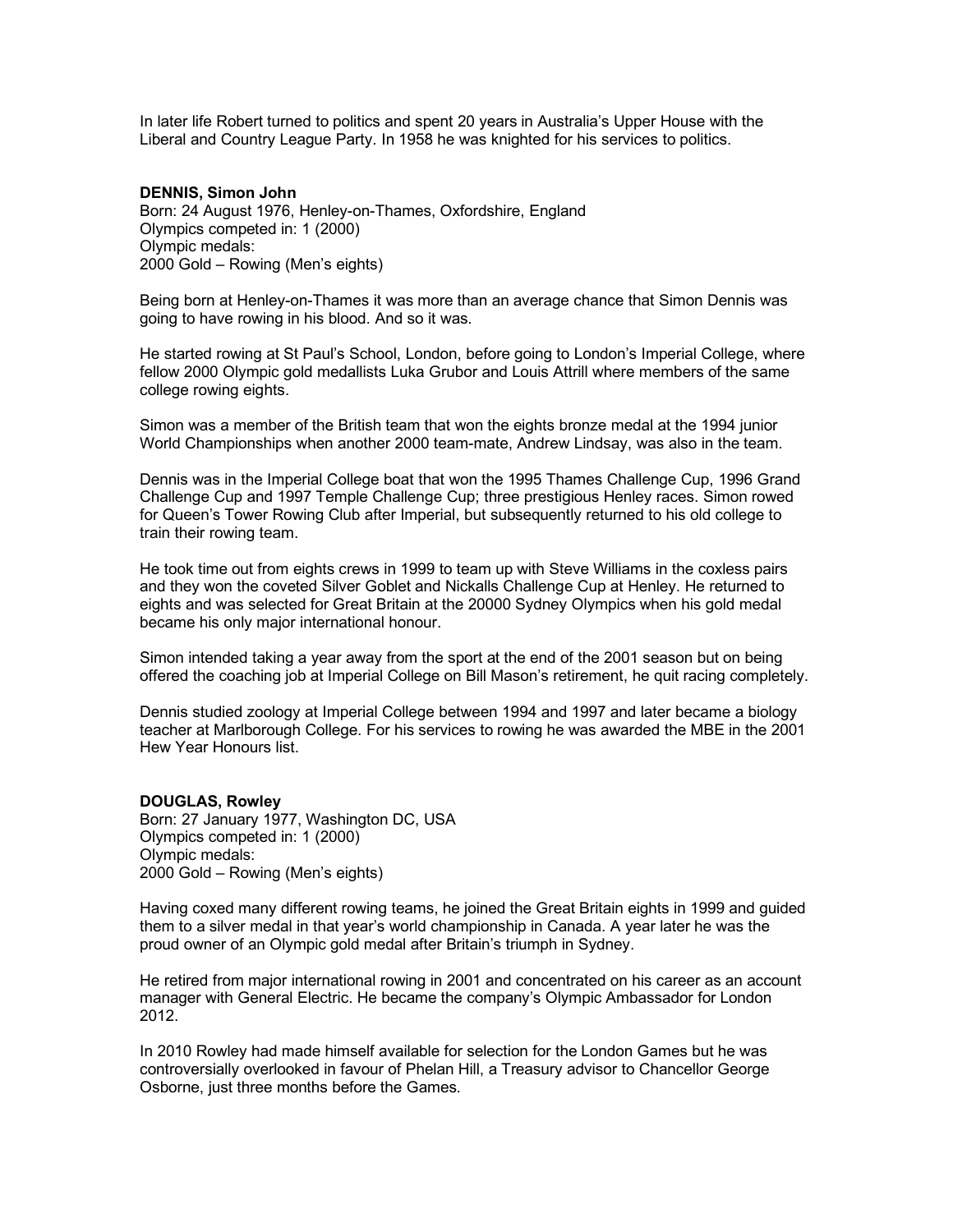An experienced motivational speaker, he also helped the Cambridge University Boat Club as a member of their coaching staff and for his services to rowing he was awarded the MBE in the 2001 Hew Year Honours list.

## **EDWARDS, Hugh Robert Arthur**

Born: 17 November 1906, West-cote Barton, Oxfordshire, England Died: 21 December 1972, Southampton, Hampshire, England Olympics competed in: 1 (1932) Olympic medals: 1932 Gold – Rowing (Coxless fours) 1932 Gold – Rowing (coxless pairs)

Known affectionately as Jumbo throughout his rowing career, Edwards was the son of Minister who was educated at Westminster School before going to Christ Church, Oxford.

He spent two years at Oxford in 1925-26 and then spent time working as a schoolmaster before returning to Oxford for three years in 1929.

He won his first Blue as a freshman in 1926 but collapsed during the race as Cambridge went on to win. Brother Cecil was in the same crew. Jumbo was later found to have a heart disorder, but it didn't curtail his rowing activities His was a Blue again during his second spell at Oxford, in 1930, when he was again on the losing crew.

In 1930 he was a member of the Thames Rowing Club that won the 1930 Grand Challenge Cup. That same year he won a gold medal for England in both the coxless fours and eights at the inaugural Empire Games (now Commonwealth Games).

The following year he achieved a remarkable feat of winning an unprecedented three races at Henley on one day when he won the Grand, Stewards' and Silver Goblets. A feat not achieved since 1903.

He made his Olympic debut in 1932 and won the coxless fours with Jack Beresford, Felix Badcock and George Rowland and returned from Los Angeles as a double gold medallist after wining the coxless pairs with fellow Christ Church rower Lewis Clive. He won both gold medals on the same day and was only called into the fours after Tom Tyler was taken ill in Los Angeles.

Edwards was commissioned into the RAF in 1931 and he became a squadron leader in 1938 and two years later he took over the Command of 53 Squadron from his brother Cecil was killed during the War. Jumbo was awarded Air Force Cross (AFC) and Distinguished Flying Corps (DFC). He retired from the RAF as a Group Captain in 1956.

An excellent pilot, he obtained his licence in 1929 and enjoyed racing in his own aircraft and was runner-up in the prestigious Kings's Cup Air Race in 1935. His late brother Cecil had won the race four years earlier.

After he retired from rowing he became a highly respected coach and was in charge of the Oxford crew for 19 Boat Races between 1949 and 1972. In 1960 he coached the British eights at the Rome Olympics and in 1962 he was coach to the Welsh coxless fours who won the silver medal at the Empire (Commonwealth) Games in Perth, Australia, and two of the four crew members were his sons David and John.

Son David rowed in the Oxford boat that lost the 1958 Boat Race, along with Jumbo's 1932 Olympic fours partner Felix Badcock's son, Felix junior. David won a second Blue in 1959, when he was in the winning Oxford boat.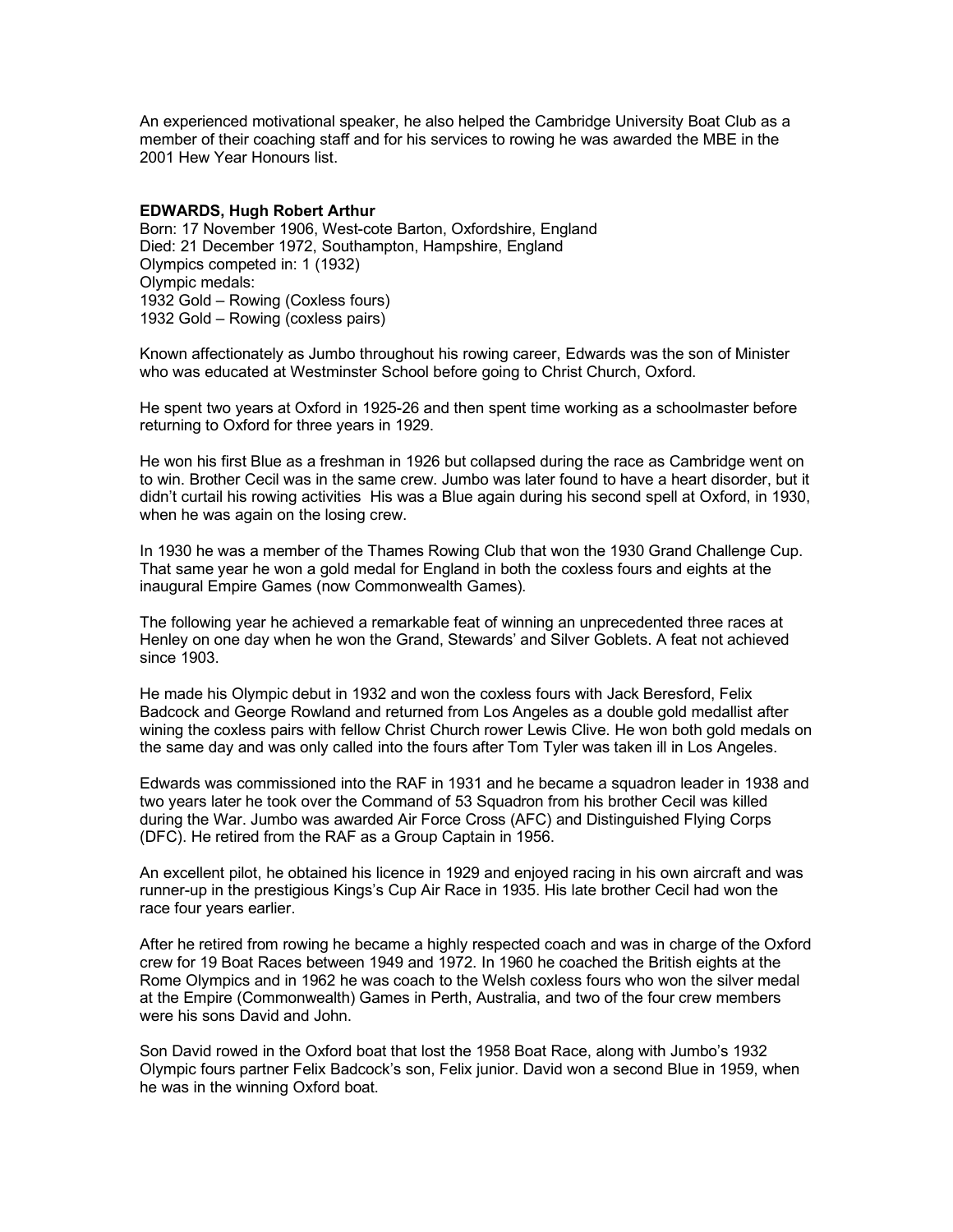Jumbo was also a keen sailor and too part in the inaugural Round Britain race in 1966. Six years later, he collapsed on bard his yacht at Hamble and died the next day in hospital in Southampton.

## **ELEY, Charles Ryves Maxwell**

Born: 16 September 1902, East Bergholt, Suffolk, England Died: 15 January 1983, East Bergholt, Suffolk, England Olympics competed in: 1 (1924) Olympic medals: 1924 Gold – Rowing (Coxless fours)

Maxwell Eley was a Cambridge Blue in 1924 when the light blues beat Oxford in the then second fastest time ever in what was the start of a run of 13 consecutive Cambridge wins. It was also the year that he won his Olympic gold medal

Eley first appeared at Henley in 1921 when he rowed in the Eton eight that won the Ladies' Challenge Plate. And in the five years between 1922 and 1926 he won the Stewards Cup three times, the Silver Goblets & Nickalls' Challenge Cup (with James MacNabb), the Visitors' cup and in 1926 he was a member of the Leander eight that won the Grand Challenge Cup.

Four of his Henley wins were with fellow Eton and Cambridge colleagues James MacNabb, Robert Morrison and Terence Sanders and it was this same quartet that won the 1924 Olympic coxless fours title. Maxwell was the bowman of the crew.

Eley had a long career with ICI and after retiring he lived at the family estate at East Bergholt Place in Suffolk and he nurtured the wonderful gardens of the estate and helped developed it into a successful apple growing business.

Charles' father started to lay out the beautiful garden at the turn of the 20th century and now, in the 21st century, the fourth generation of the family continue to look after the gardens and run the popular The Place for Plants Garden Centre,

Maxwell Eley was a Royal Naval volunteer during World War Two and in 1949 was awarded the OBE in the New Year Honours list

### **ELLISON, Adrian Charles**

Born: 11 September 1958, Solihull, Warwickshire, England Olympics competed in: 2 (1984, 1992) Olympic medals: 1984 Gold – Rowing (Men's coxed fours)

Adrian Ellison was cox to the fours that won Britain's first Olympic gold medal since 1948 at the Los Angeles Olympics in 1984 when he guided Steve Redgrave, Richard Budgett, Martin Cross and Andy Holmes over the finishing line.

Three years earlier Budgett was in the same boat coxed by Ellison that won a bronze medal at the world championships.

Adrian won a second major gold medal when he coxed the England fours to the 1986 Commonwealth Games title at Edinburgh.

A second world championship bronze medal came in 1989 when he was cox to the Great Britain eights. Altogether Ellison took part in eight world championships.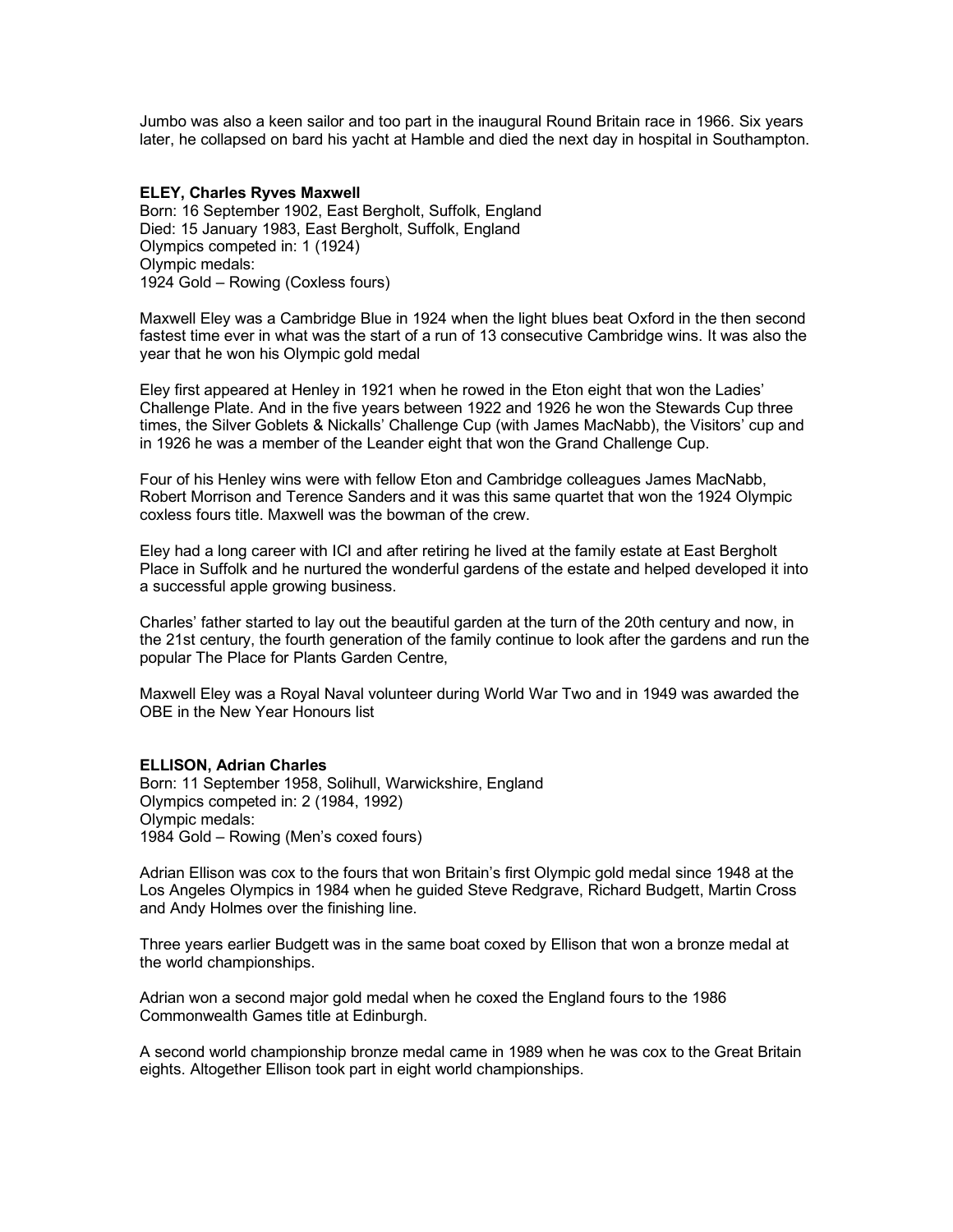Adrian appeared in his second Olympics at Barcelona in 1992 when he coxed the eights but they could only finish sixth.

A member of the Tyrian and Leander Rowing clubs, Adrian was educated at Reading University where he studied zoology. He later became a radiographer and became a senior radiographer at the Chelsea & Westminster Hospital.

## **ETHERINGTON-SMITH, Raymond Broadley**

Born: 11 April 1877, Putney, London, England Died: 19 April 1913, Smithfield, London, England Olympics competed in: 1 (1908) Olympic medals: 1908 Gold – Rowing (Eights)

Raymond Etherington-Smith was a rowing blue at Cambridge 1898-1900 and was captain of the Leander Club in 1903 and between 1905 and 1908 and was captain and number seven in the crew that won the 1908 Olympic gold medal. It was the last time the Etherington-Smith rowed.

He was a surgeon at St Bartholomew's Hospital and he died there in 1913 from blood poisoning (pneumo-coccal peritonitis) contracted while performing an operation, beieved to be on a gangrenous lung.

Etherington-Smith was known affectionately by staff at St Bartholomew's, and by most his friend as "Ethel Smith." Raymond's brother Thomas raced against him for Oxford in the 1900 boat race.

*For further details see LEANDER CLUB in the CLUB SIDES OR TEAMS WHO WON GOLD MEDALS REPRESENTING GREAT BRITAIN section*

## **FENNING, John Reginald Keith**

Born: 23 June 1885, Fulham, London, England Died: 3 January 1955, Coventry, Warwickshire, England Olympics competed in: 1 (1908) Olympic medals: 1908 Gold – Rowing (Coxless pairs) 1908 Silver – Rowing (Coxless fours)

The son of an Indian born Army Officer and Irish-born mother, John Fenning went to the London Hospital Medical College in 1904 and there he was an oarsman in their rowing team. He also rowed with the London Rowing Club and in 1906 was in the four that won the Wyfold Challenge Cup at Henley. They were runners-up the following year to Magdalen College, Oxford.

Fenning later joined the Leander Club and along with fellow team-mates he was selected for both the pairs and fours at the 1908 London Olympic Games.

In the pairs, Fenning and Gordon Thomson won the gold medal by beating another Leander pair, George Fairbairn and Philip Verdon. Later the same day, Fenning and Thomson teamed up with Philip Filleul and Harold Barker but this time they only came second to a fours crew representing Magdallen, Oxford.

Fenning took an unusually long time to qualify as a doctor – 13 years.

#### **FLEMING, Philip**

Born: 15 September 1889, Newport-on-Tay, Fife, Scotland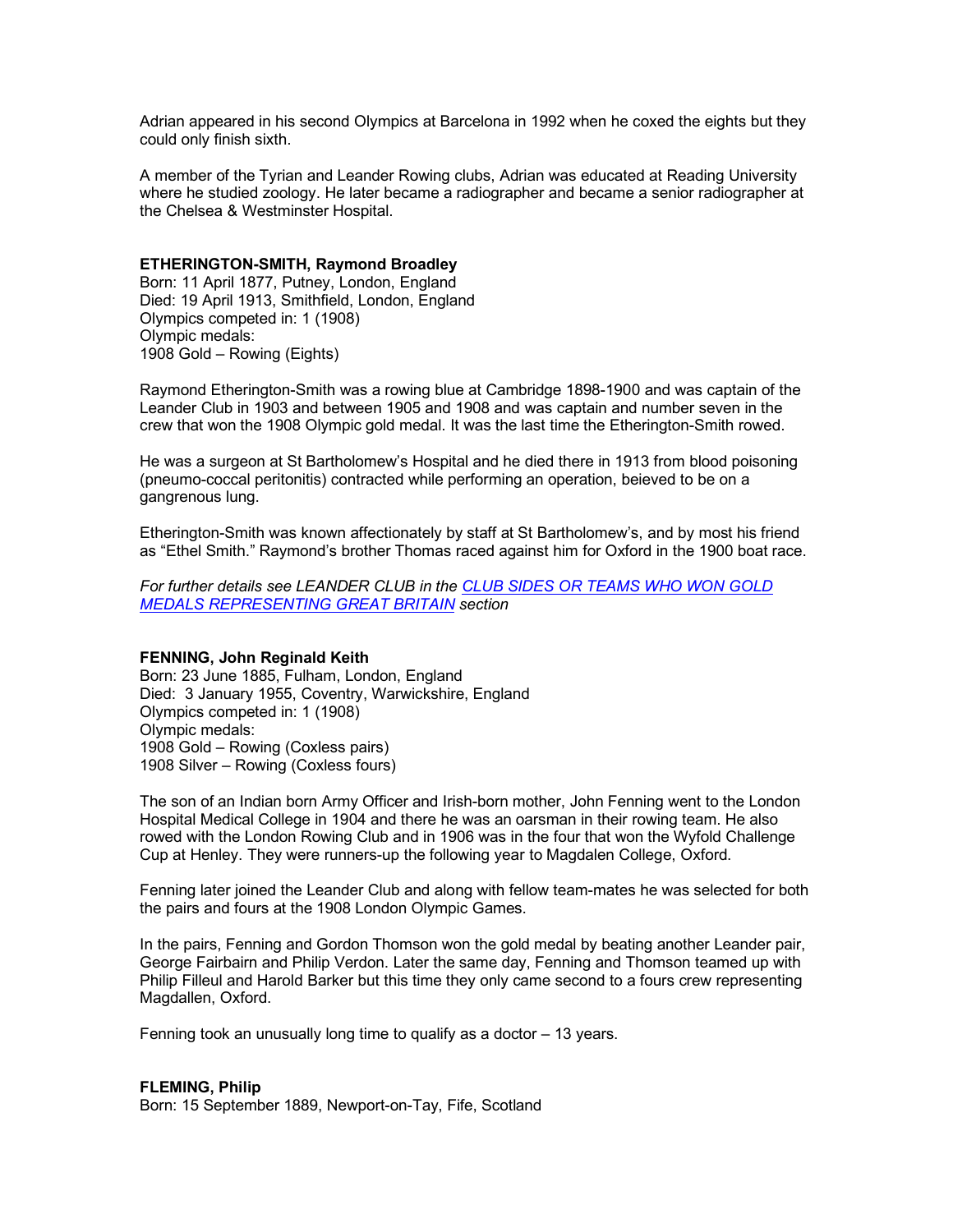Died: 13 October 1971, Chipping Norton, Oxfordshire, England Olympics competed in: 1 (1912) Olympic medals: 1912 Gold – Rowing (Eights)

Unlike most of his team-mates Philip Fleming only raced in one Boat Race, being a member of the winning Oxford crew in 1910. At the 1912 Olympics he was stroke to the Leander team that won gold for Britain.

Fleming's real claim to fame was when he was serving in the Queen's Own Oxfordshire Hussars during World War One when one of his fellow officers was Winston Churchill. Fleming rose to the rank of Major. Fleming's brother Valentine was killed in action in France in 1917 He was a Conservative MP for Henley from 1910 up to his death and his obituary was written by Churchill. Valentine was the father of Ian Fleming, the creator of James Bond.

Fleming's father Robert started Flemings Merchant Bank in Dundee in 1873. The company was sold to Chase Manhattan Bank in 2000 for \$7 billion. Philip was chairman of the company from 1948-66.

Fleming's father-in-law Philip Hunloke won a bronze medal in the 8 metres sailing event at the 1908 Olympics

*For further details see LEANDER CLUB in the CLUB SIDES OR TEAMS WHO WON GOLD MEDALS REPRESENTING GREAT BRITAIN section*

### **FOSTER, Timothy James Carrington**

Born: 10 January 1970, Hillingdon, London, England Olympics competed in: 3 (1992, 1996, 2000) Olympic medals: 1996 Bronze – Rowing (Coxless fours) 2000 Gold – Rowing (Coxless fours)

Tim Foster started rowing at school in Bedford and in 1987 he won a junior world championship gold medal in the coxless fours with Rupert Obholzer, Jonny Searle and Toby Hessian

The following year, when just 18,he became the first Briton to win successive gold medals at the junior worlds when he captured the pairs title with Matthew Pinsent.

In his first season with the senior squad, 1989, he won a bronze medal in the eights at the world championships. Another bronze followed in 1991 and then at the Barcelona Olympics in 1992 the British eights finished sixth.

Foster missed all of the 1993 season after undergoing back surgery but he was back in action in 1994 and won a bronze medal in the coxless fours at the world championships with Rupert Obholzer and the Searle brothers - Jonny and Greg. The same four won the silver medal in 1995 and at Atlanta the following year they took the Olympic bronze medal.

Tim went to Oxford to further his education in 1997 and took part in the Boat Race that year but was on the losing side. However, he had been part of the fours that won all three coxless fours races at the Nations Cup with the new four consisting of Foster, Matthew Pinsent, James Cracknell and Steve Redgrave. The four then went on to win the world championship gold medal that year.

They dominated the event for three years and retained the world title in 1998 and in 1999 Pinsent, Cracknell and Redgrave won a third consecutive coxless fours title but Foster gave way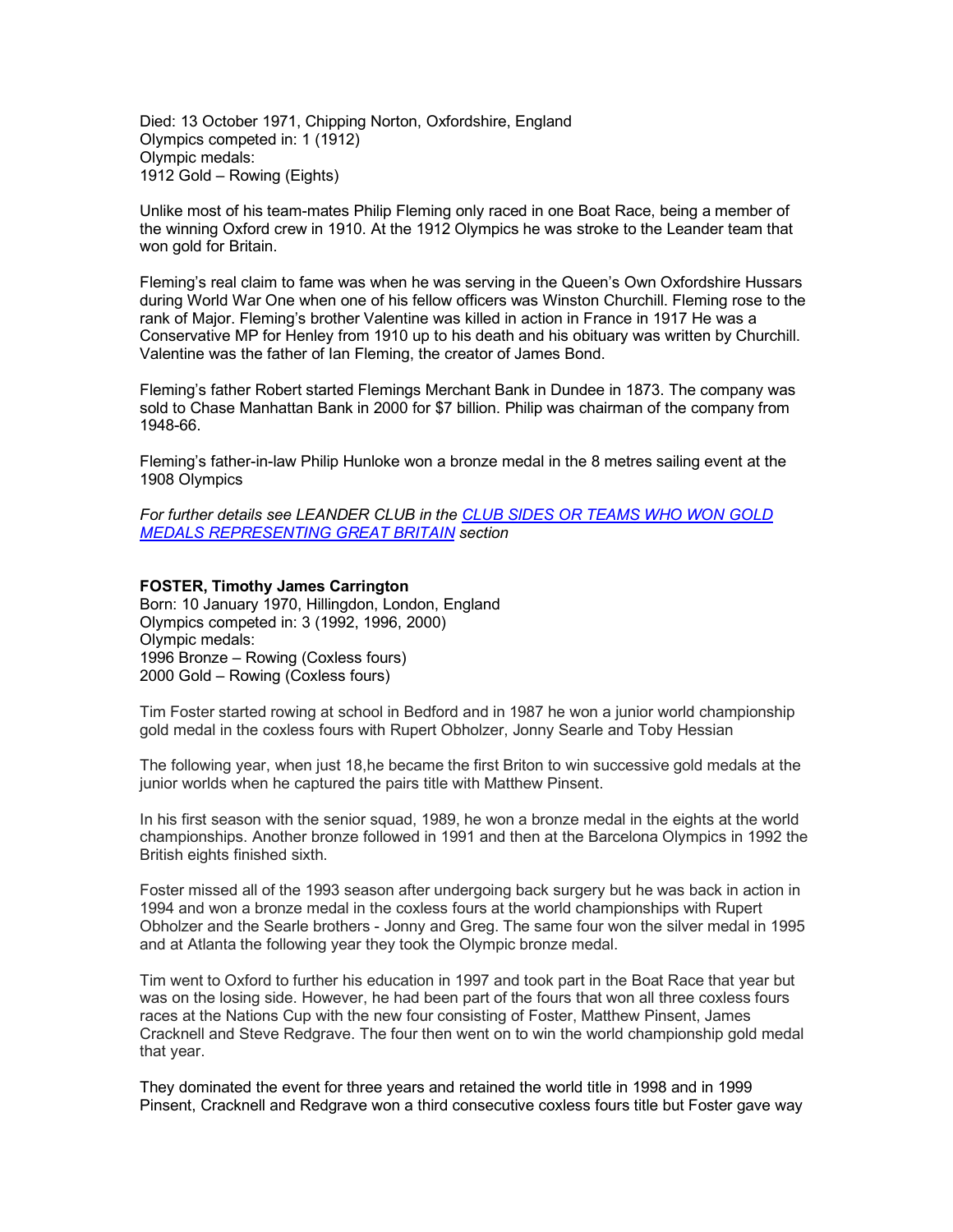to Ed Coode because of a re-occurrence of his back trouble. Tim rowed with the eights at the world championships that year and won a silver medal.

He was back in the fours boat with Cracknell, Pinsent and Redgrave for the 2000 Sydney Olympics which they won after a close encounter with the Italians before winning by 38/100ths of a second.

Tim was honoured with the MBE in the 2001 New Year's Honours list and following a serious knee injury he announced on 5 December 2001 that he was retiring from the sport and thus ending his ambition to appear in four Olympics.

He took up coaching, firstly with the London Rowing Club and then the UK-Sport sponsored Elite Coaching Programme and in 2007 he was appointed coach to the Swiss National squad

Tim is also a business coach and professional speaker. His brother Jason is also a rowing coach who was in 2011 appointed the head coach at George Watson's College, Edinburgh.

#### **GARTON, Arthur Stanley**

Born: 31 March 1889, Worcester Park, Surrey, London, England Died: 20 October 1948, Woking, Surrey, England Olympics competed in: 1 (1912) Olympic medals: 1912 Gold – Rowing (Eights)

When he went to Oxford from Eton, Stanley Garton took his immense rowing talent with him, consequently he was a member of three consecutive Oxford Boat Race winning crews 1909-11, and rowed on three Grand Challenge Cup teams, for Magdalen College and Leander.

He rowed at number six in the Leander team that won the eights gold medal for Britain at the 1912 Olympics.

He later coached the Oxford eight.

Stanley's daughter Rosalind married Dickie Burnell who won an Olympic gold in the double sculls at London in 1948. Their son Peter, Stanley's grandson, rowed for Oxford in the 1962 Boat Race.

Garton was born into a family that had made a fortune in sugar in the 19th century and he died in 1948 his estate was worth over £800,000 which is equivalent to over £25 million in today's terms.

*For further details see LEANDER CLUB in the CLUB SIDES OR TEAMS WHO WON GOLD MEDALS REPRESENTING GREAT BRITAIN section*

## **GILLAN, James Angus**

Born: 11 October 1885, Aberdeen, Scotland Died: 23 April 1981, Leigh, Surrey, England Olympics competed in: 2 (1908, 1912) Olympic medals: 1908 Gold – Rowing (Coxless fours) 1912 Gold – Rowing (Eights)

When Angus Gillan rowed at number five for the 1912 Leander team that won the eights gold medal for Britain he made history as the first man to win two Olympic rowing gold medals, having been a member of the British coxless fours team at the London Games four years earlier.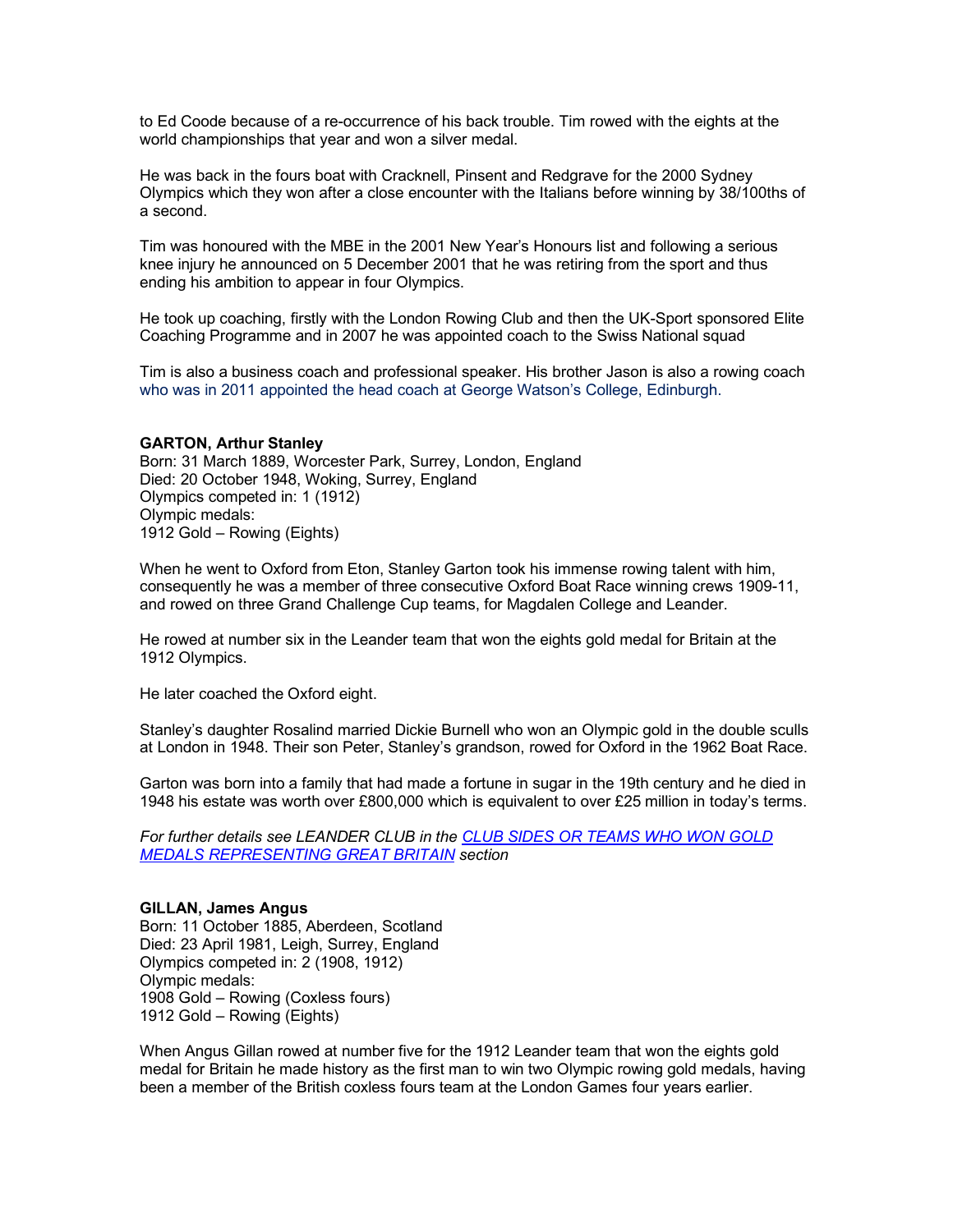Gillan took part at the 1912 Olympics while he was on leave from Sudan where he had worked in the Colonial Service since 1909 and would continue up to the start of World War Two. He was awarded the KBE in 1939 and was heavily involved in the organisation of the 1948 London Olympics.

Sir Angus Gillan, known affectionately in the rowing world as 'Mary' died in 1981, eight years after his wife Margaret passed away.

*For further details see LEANDER CLUB in the CLUB SIDES OR TEAMS WHO WON GOLD MEDALS REPRESENTING GREAT BRITAIN section*

## **GLADSTONE, Albert Charles**

Born: 28 October 1886, Hawarden, Flintshire, Wales Died: 2 March 1967, Fordingbridge, Hampshire, England Olympics competed in: 1 (1908) Olympic medals: 1908 Gold – Rowing (Eights)

Albert Gladstone was born at Hawarden Castle in North Wales, the estate of British Prime Minister William Gladstone, Albert Gladstone's grandfather.

The youngest member of the 1908 gold medal winning Leander eights he was nevertheless very experienced and rowed for Oxford in the Boat Race four times, winning just once, in 1909.

During World War One he served in Mesopotamia and Gallipoli and was mentioned in dispatches several times. He was awarded the MBE in 1919.

After the war he had a very successful business career and was for 23 years a director of the Bank of England. He became High Sheriff of the County of London in 1929. On the death of his cousin in 1945 he became Sir Albert Gladstone, the 5th Baronet Gladstone of Fasque and Balfour in the County of Kincardine

*For further details see LEANDER CLUB in the CLUB SIDES OR TEAMS WHO WON GOLD MEDALS REPRESENTING GREAT BRITAIN section*

### **GEORGE, Rowland David**

Born: 15 January 1905, Bath, Somerset, England Died: 9 September 1997, Henley-on-Thames, I Oxfordshire, England Olympics competed in: 1 (1932) Olympic medals: 1932 Gold – Rowing (Coxless fours)

When he died in 1997, Rowland George was, at the age of 92, the oldest surviving British Olympic gold medallist having been bow to the coxless gold medal winning coxless fours at the 1932 Los Angeles Olympics with Jack Beresford, Felix Badcock and Jumbo Edwards.

Educated at Wycliffe College in Gloucestershire and then Oxford. He took up rowing at Oxford because, as he said, he hated cricket and football. But after one year rowing with the college a doctor refused to let him row again because of the severe exhaustion he was suffering.

After University he joined a firm of Bristol printers and in 1929 they moved him to their London branch and this gave Rowland the chance to take up rowing and the man described by his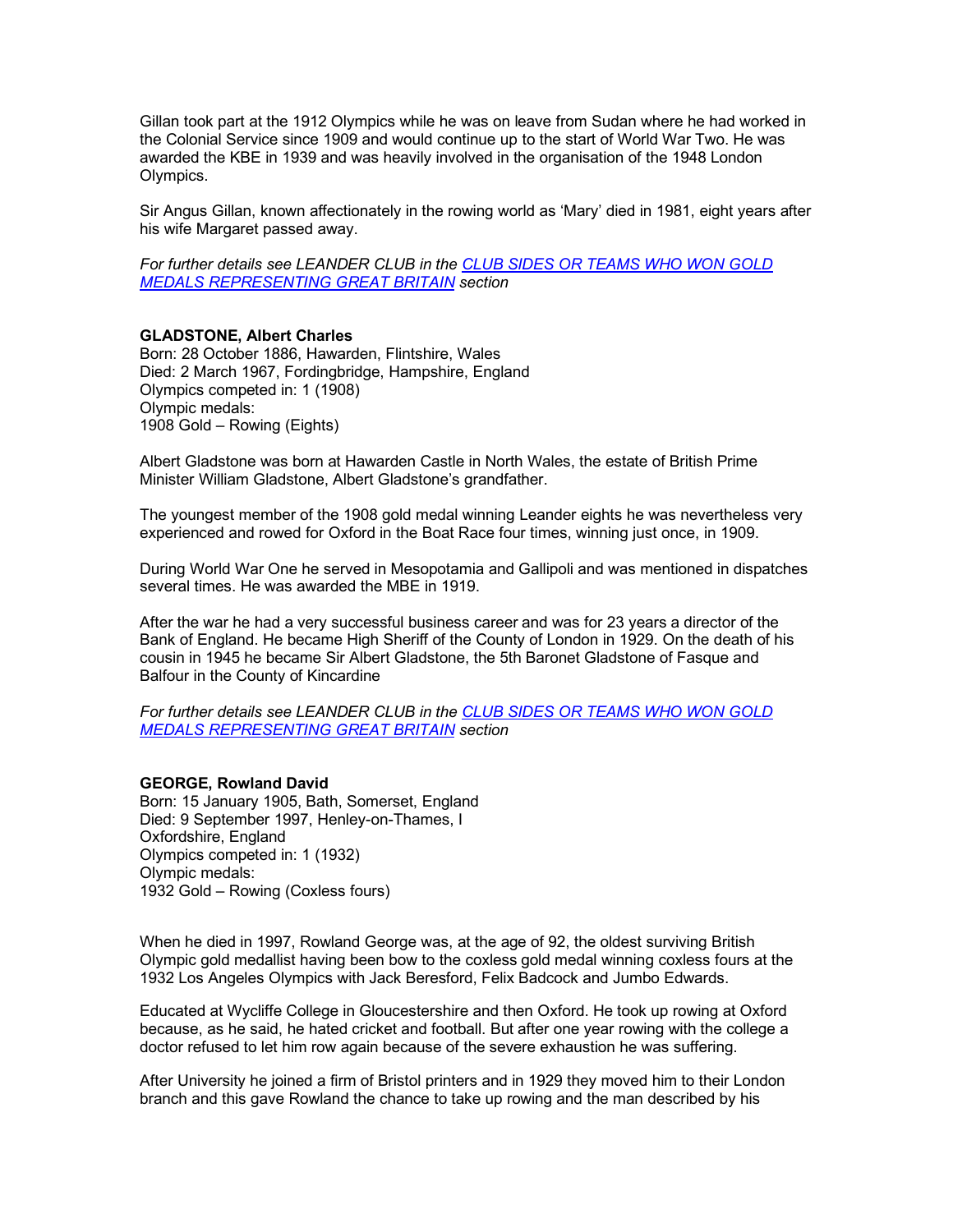Wycliffe headmaster as a "nervy little chap" joined the famous Thames Rowing Club in 1930 and the following year he won the Wyfold Challenge Cup at Henley and was runner-up with the Thames eights in the Grand Challenge Cup. Thames were runners-up in the Grand again in 1932 but their four of George, Beresford, Badcock and Edwards beat a German crew in the Stewards' Challenge Cup before they were all selected to go to the Olympics where they beat another German crew to take the gold medal.

George wanted to join the RAF at the outbreak of the World War Two but at 34 was too old to learn to fly so he joined the equipment branch and he became a specialist in explosives. And for his extreme bravery at Algiers in 1942 he was uniquely awarded the OBE, an award not normally made for bravery.

In 1943 he was moved to Sicily where, despite getting wounded, he was still able to supervise the unloading and distribution of much needed supplies. For this effort he was awarded the DSO again, it was an award not normally made to somebody from the equipment branch.

George took early retirement in 1959 and returned to his native Bath where he was involved many local institutions and organisations, as well as being an active Christian Scientist.

He was invited the British Olympic Association to attend the 1992 Barcelona Olympics as the only survivor of the crew that won gold at Los Angeles 60 years earlier. For the occasion he took the trouble to learn Spanish, to be respectful to his Spanish hosts, despite being 87 years of age

## **GLOVER, Helen**

Born: 17 June 1986, Truro, Cornwall Olympics competed in: 1 (2012) Olympic medals: 2012 Gold – Rowing (Women's coxless pairs)

As a youngster Helen Glover participated in a variety of sports. As a junior she ran international cross-country and was part of the England hockey satellite squad for Hockey. She attended the famous Millfield School before going to the University of Wales Institute in Cardiff where she studied for a degree in Sport and Exercise Science followed by a post graduated certificate in Physical Education.

It was during her spell as a PE teacher in Bath that she took up rowing, and joined the Minerva Club in Bath and in 2010 she formed a partnership with Heather Stanning in the coxless pairs and they went to that year's world championships having finished no better than fifth in the World Cup series but they came away from the 'Worlds' in New Zealand with the silver medal, losing by three seconds to the host country.

The following year Helen and Heather won the two World Cup races they entered but it was to be another silver at the world championships at Bled in Slovenia when, again, they came second to the New Zealand pair, but by a mere eight one hundredths of a second this time.

But, those two silver medals were soon forgotten in 2012 as the British girls won all three World Cup races and then went on to win the Olympic title on home water at Lake Dorney when they beat Australia into second place with the New Zealand girls in third. It was Britain's first ever Olympic gold medal in women's rowing.

Heather had to return to her army duties after the 2012 Olympics and Helen teamed up with Polly Swann for the 2013 season and the new pair continued to dominate the coxless pairs and Helen eventually won her elusive world championship gold medal to go with her Olympic gold.

Helen and Heather Stanning renewed their partnership in 2014 an immediately continued where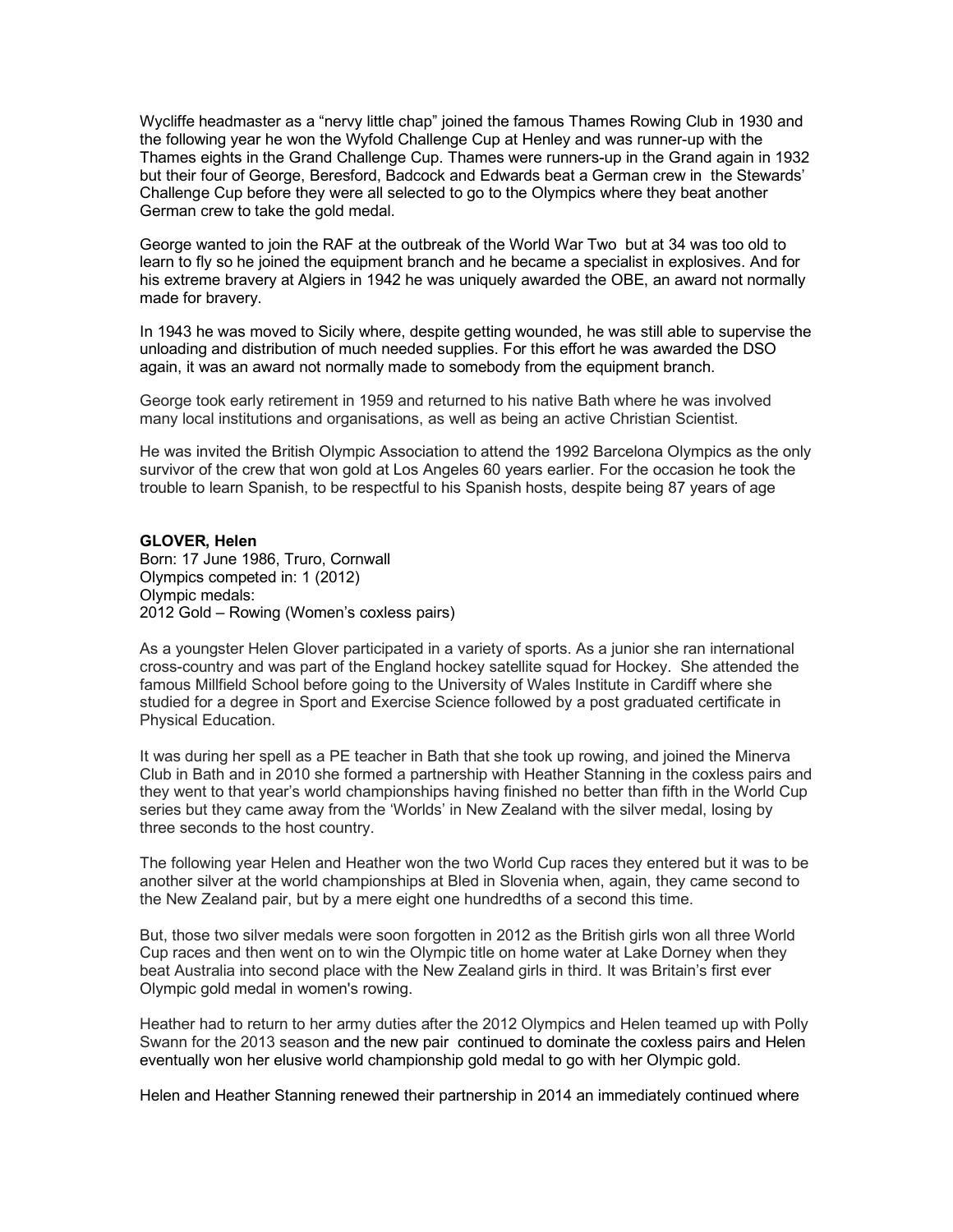they left off and carried on winning.

Helen was awarded the MBE in 2012 New Year's Honours list, and when she goes home to Cornwall, Helen enjoys surfing, swimming, playing tennis and spending time with her family and loves nothing more than an ice cream at the family shop, Jelberts, in Newlyn.

#### **GRAINGER, Katherine**

Born: 12 November 1975, Glasgow, Scotland Olympics competed in: 4 (2000, 2004, 2008, 2012) Olympic medals: 2000 Silver – Rowing (Women's quadruple sculls) 2004 Silver – Rowing (Women's coxless pairs) 2008 Silver – Rowing (Women's quadruple sculls) 2012 Gold – Rowing (Women's double sculls)

Katherine Grainger is the only British woman in any sport to have won a medal at four consecutive Olympics, and after three successive silvers in 2000, 2004 and 2008 she was determined to continue racing until London 2012 to have one last shot at that elusive gold medal, which she eventually won.

Katherine started rowing whilst at Edinburgh University in 1993 and she was captain of the University Boat Cub in 1997 when she won her first major international title at the under-23 world championship with Francesca Zino in the coxless pairs. That same year she was a member of the first British senior eights crew to win a world championship medal when they won the bronze medal in France.

Her first Olympic medal was in the quadruple sculls at Sydney in 2000 when Britain finished second to Germany but managed to hold off the Russian crew by one hundredth of a second to take the silver.

She won the first of her five world championship gold medals with Cath Bishop in the coxless pairs at Milan in 2003 and the following year at Athens she was to endure a second successive Olympic silver medal when Katherine and Cath Bishop finished two seconds behind the winning Romanian pair.

Three consecutive world championship gold medals then followed in the quadruple sculls in 2005-07 and then it was to Beijing to try for that elusive Olympic gold medal. This time she was in the quadruple sculls with Annabel Vernon, Debbie Flood and Frances Houghton – the same four who had won the world title a year earlier. But there was to be no repeat as the British girls were beaten by the Chinese four by just over a second. Katherine was inconsolable after a third successive silver. To many it was a great achievement but to her, another silver meant failure.

She won a silver medal at the 2009 world championship in the single sculling event, her first solo championship medal. And in 2010 and 2011, after teaming up with a new partner, Anna Watkins, she won consecutive world championship golds. They won by six seconds in 2010 and led from start to finish in retaining their title in 2011.

At the 2012 senior rowing trials Katherine won the women's single sculls and took her national titles tally to a record ten. Katherine and Anna won all three World Cup events that year and arrived at Dorney Lake as favourites for the coxless pair title at the London Olympics and Katherine eventually reached the pinnacle of her career when the pair beat their Australian rivals by nearly three seconds to take that elusive gold medal.

Katherine graduated with an Honours Degree in Law from Edinburgh University, in 1997 and later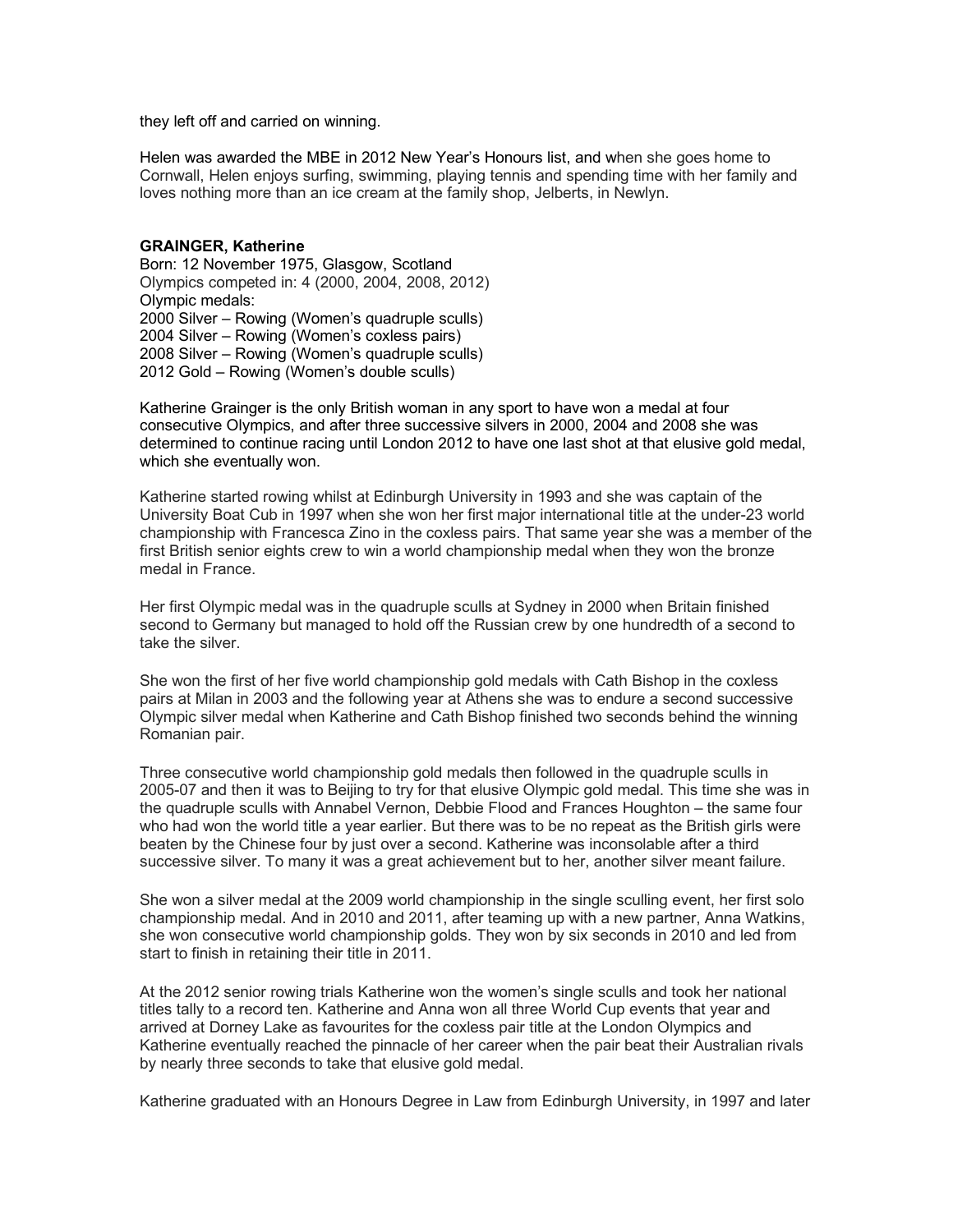went on to obtain a Master of Philosophy in Medical Law and Medical Ethics from Glasgow University and after her 2012 Olympic success she completed a PhD in the Sentencing of Homicide at King's College, University of London. She spends time as an after dinner-speaker and also finds time to visit schools and sports clubs. She has also worked as a rowing pundit for the BBC at the world championships.

Katherine has received many awards and honours, with the MBE in 2006 and CBE in the 2012 New Year's Honours list being the best of them all. But other awards include the 2009 Scottish Sportsperson of the Year, FISA World Rowing Female Crew of the Year in 2010 and 2012, Sunday Times Women's Sports Team of the Year 2010 and in 2012. She has also been the Sunday Times Sportswomen Olympian of the Year and British Olympic Association GB Rowing Olympic Athlete of the Year (twice).

She has also served as a steward at Henley Royal Regatta, an Honorary President of the Scottish Amateur Rowing Association and served on the board of the BOA Athlete's Commission. She is also a black belt in karate.

### **GREGORY, Alexander John**

Born: 11 March 1984, Cheltenham, Gloucestershire, England Olympics competed in: 1 (2012) Olympic medals: 2012 Gold – Rowing (Men's coxless fours)

Alex Gregory was educated at a Worcestershire comprehensive school and was a competitive swimmer. But while he was while studying for his A-levels he was invited to go to his local rowing club at Evesham and he fell in love with his 'new' sport straight away.

He continued rowing after going to Reading University from where he graduated in 2006.

It was during his time at Reading that he gained his first representative honours when he was a member of the Great Britain squad at the 2004 Under-23 world championships.

A member of the Leander Club he then made his senior debut in 2007 and was honoured to be selected as a reserve for the British team at the Beijing Olympics in 2008.

He was, however in the British four, along with Matthew Langridge, Richard Egington and Alex Partridge that won the coxless fours gold medal at the 2009 world championships at Poznan, Poland, and two years later he was in the four that won gold at Bled in Slovenia. Only Alex Partridge was missing from the team as he was replaced by Tom James.

Alex eventually won Olympic gold when the four of Gregory, James, Pete Reed and Andy Triggs Hodge came home first to win a fourth successive coxless fours for Britain on home soil in 2012.

While Alex was delighted to get hold of an Olympic gold medal, his son Jasper was disappointed it wasn't made out of chocolate.

Honoured with the MBE in the 2013 New Year's Honours list, Alex went on to a add a third world title that year in the eights at Chungju, South Korea.

### **GRUBOR, LUKA**

Born: 27 December 1973, Zagreb, Yugoslavia Olympics competed in: 1 (2000) Olympic medals: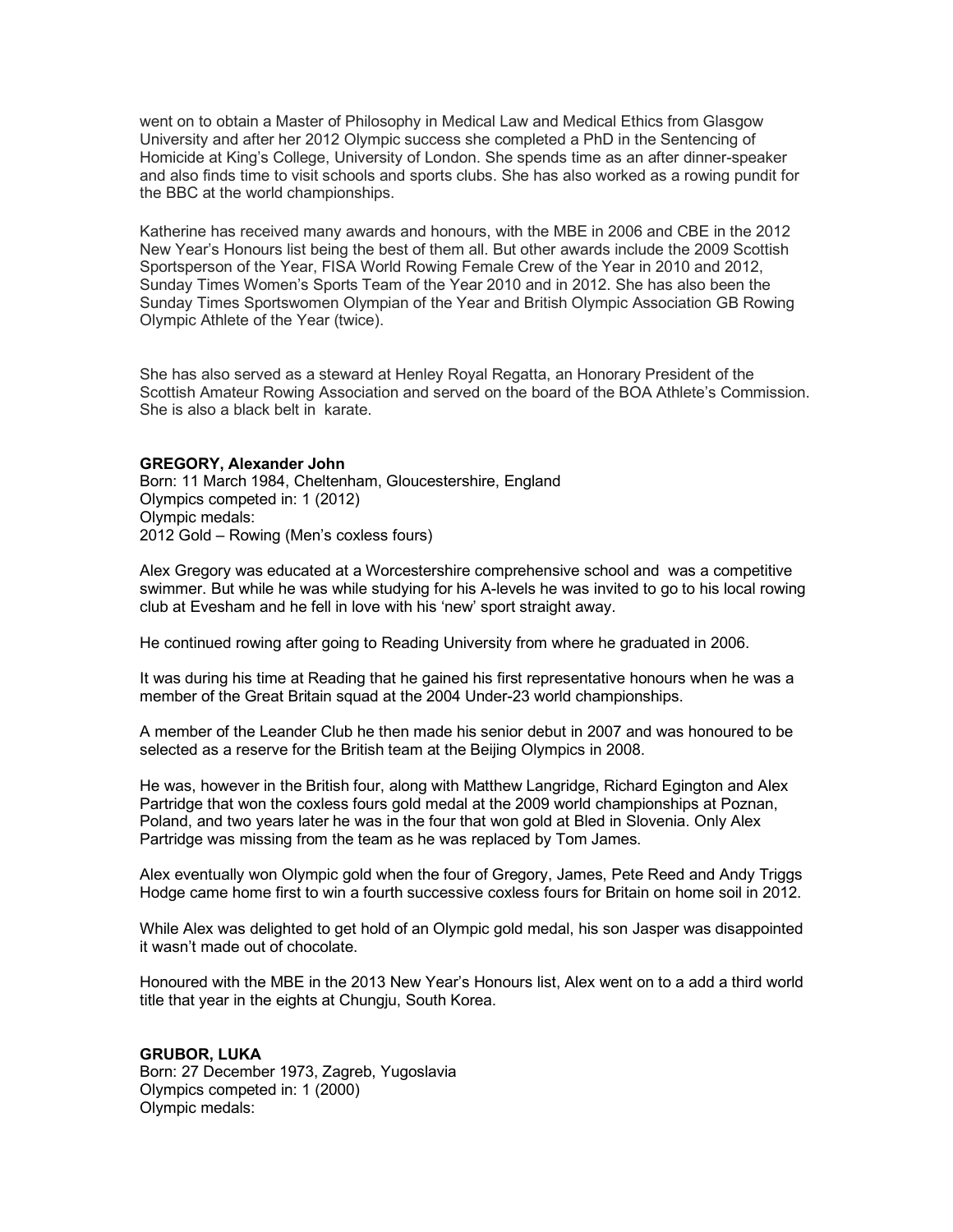2000 Gold – Rowing (Men's eights)

Born in what was Yugoslavia, Luka Grubor came to England in 1992 to study computing at the Imperial College London.

Before he came to London, Luka had established himself as a quality oarsman and represented Yugoslavia at the 1991 junior world championships. In his first year at Imperial, he won the Ladies Challenge Plate at Henley. He then went on to represent Croatia in the 1993, 1994 and 1995 senior world championships.

A second Henley triumph followed in 1996 when Imperial College won the Grand Challenge Cup – fellow Olympic gold medalists Louis Attrill and Simon Dennis were in the same team.

Grubor later rowed with the Leander Club and was selected for the Great Britain eights that won the silver medal at the 1999 world championships in Canada. That was followed by the Olympic triumph at Sydney in 2000. For his services to rowing he was awarded the MBE in the 2001 Hew Year Honours list.

But the glory didn't end in Sydney as Luka was in the coxed fours that won the gold medal at the 2002 world championships in Seville, Spain. Also in the team that day were fellow Olympic gold medalists Steve Trapmore and Kieran West.

Luka was the co-founder of Sail Croatia in 2003 a London-based company which charters yachts in the Adriatic.

#### **HERBERT, Garry Gerard Paul**

Born: 3 October 1969, Hammersmith, London, England Olympics competed in: 2 (1992, 1996) Olympic medals: 1992 Gold – Rowing (Men's coxed pairs)

Garry Herbert first represented Great Britain at the 1987 junior world championships when he coxed the crew into fourth place. He then coxed the senior eights to a bronze medal at the 1991 worlds.

He started coxing for the Searle brothers, Greg and Jonny in 1992 and the following year they went on to win a world championship gold medal and the trio followed that with an Olympic gold in a memorable race in Barcelona.

It was the last time the coxed pairs was seen at the Olympic Games and the clear favourites for the race were the Italian brothers Carmine and Giuseppe Abbagnale who were six times world champions. Jonnny and Greg trailed in third place at the half-way mark, and with 200 metres to go moved up to second lace but still a length down on the Italians. But then, in the final 25 strokes they powered past the Italians to win by half a length in sensational style. Garry's tears of sheer joy at winning gold on the rostrum at the medal ceremony was one of the iconic pictures of the Barcelona Games.

He went to one more Olympics, as cox to the eights in 1996 at Atlanta but there was no medal on that occasion.

He retired shortly after the Atlanta Games to concentrate on his professional as a barrister, and also serve as a motivational speaker and BBC commentator.

Having been to Reading University Garry was called to the Bar in 1995 but later turned his attention to banking and joined Goldman Sachs in 2005.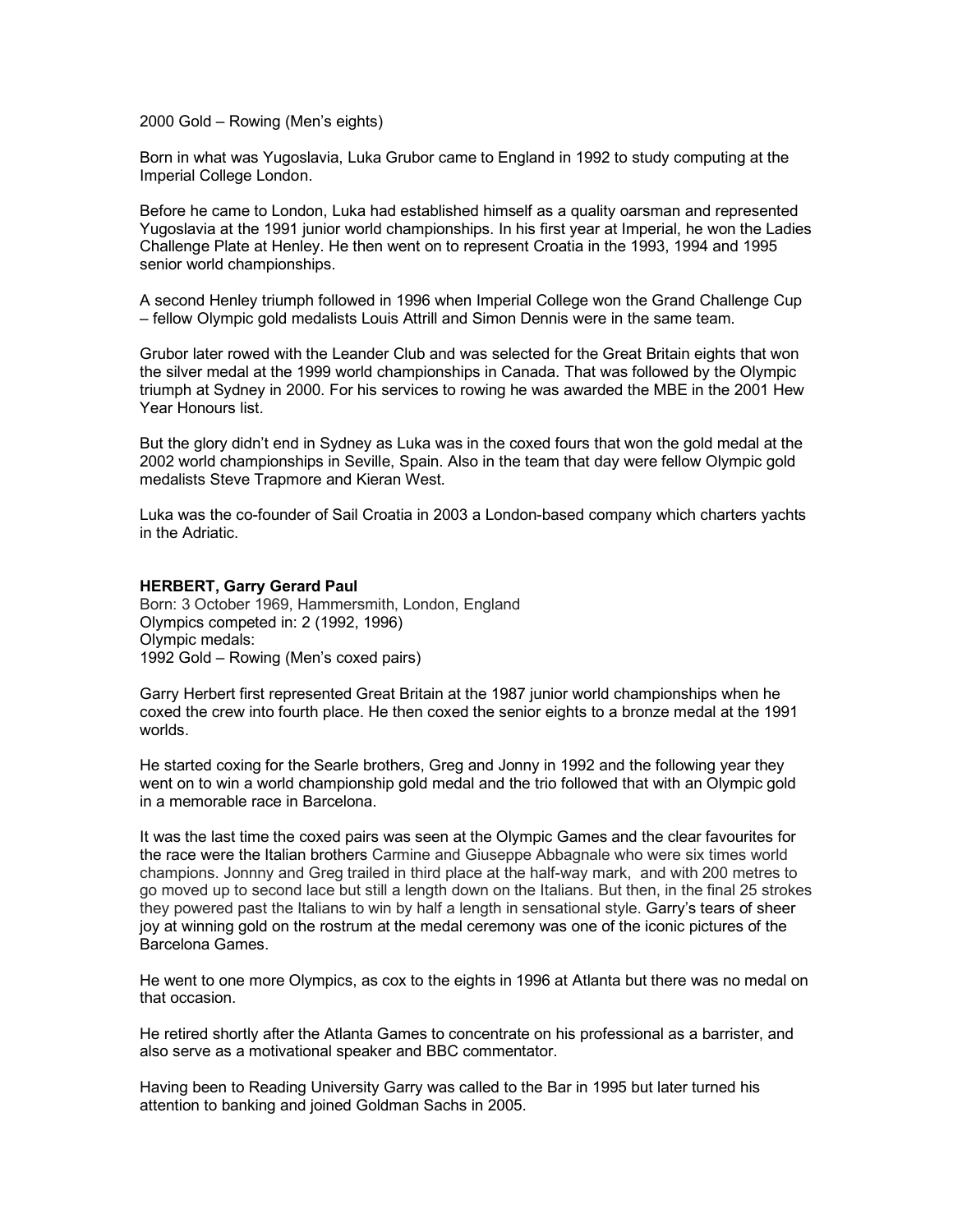Garry was involved in the Olympic torch procession for the 2012 Olympics when he coxed the eight that rowed down the Thames with Steve Redgrave aboard carrying the torch as t rowed down the Thames to Leander where a guard of honour of former Leander Olympians greeted the torch ashore,

Garry worked for the BBC during the 2012 Olympics and was regarded as one of their best commentators, bettered only by the stylish Clare Balding.

Garry is an Honorary life member of the Leander and Molesey Boat Clubs and received the MBE for his services to rowing.

## **HODGE, Andrew Triggs**

Born: 3 March 1979, Aylesbury, Buckinghamshire, England Olympics competed in: 3 (2004, 2008, 2012) Olympic medals: 2008 Gold – Rowing (Men's coxless fours) 2012 Gold – Rowing (Men's coxless fours)

Despite being educated at a Secondary Modern School Andy Triggs Hodge went to Staffordshire University to study Environmental Science. It was during his time at Stoke that he took up rowing on the famous Rudyard Lake near Leek.

After graduating in 2000, Andy moved south and joined the Molesey Boat Club and he represented the senior Great Britain squad for the first time at the 2002 world championships in Seville. And the following year he won his first world cup race at Lucerne when he was a member of the British eights. Between 2003-13 he won 15 world cup races at pairs, fours and eights.

He made his Olympic debut in 2004 but could only finish ninth in the eights. The following year, having gone up to Oxford for his Masters, he won his only Blue in a dramatic race which saw Oxford beat a strong Cambridge crew. He also won the coxless fours world title in 2005 and was in the crew that retained the title a year later.

His first Olympic success came at Beijing in 2008 when he was in the boat with Steve Williams, Tom James and Pete Reed that retained the coxless fours title for Britain.

Andy then turned his attention to pairs and he teamed up with Pete Reed and they won three consecutive world championship silver medals between 2009-11 but it was back into a fours boat for 2012 and a new British line up of Alex Gregory, Tom James, Pete Reed & Andy won another Olympic gold medal at Eton Dorney Lake.

Awarded the MBE in the 2009 New Year's Honours list, Andy kept on rowing after the 2012 Olympics and in 2013 won his third world championship gold medal as part of the British eights at Chungju in South Korea.

## **HOLMES, Andrew John**

Born: 15 October 1959, Hillindon, London, England Died: 24 October 2010, Southwark, London Olympics competed in: 2 (1984, 1988) Olympic medals: 1984 Gold – Rowing (Men's coxed fours) 1988 Gold – Rowing (Men's coxless pairs) 1988 Bronze – Rowing (Men's coxed pairs)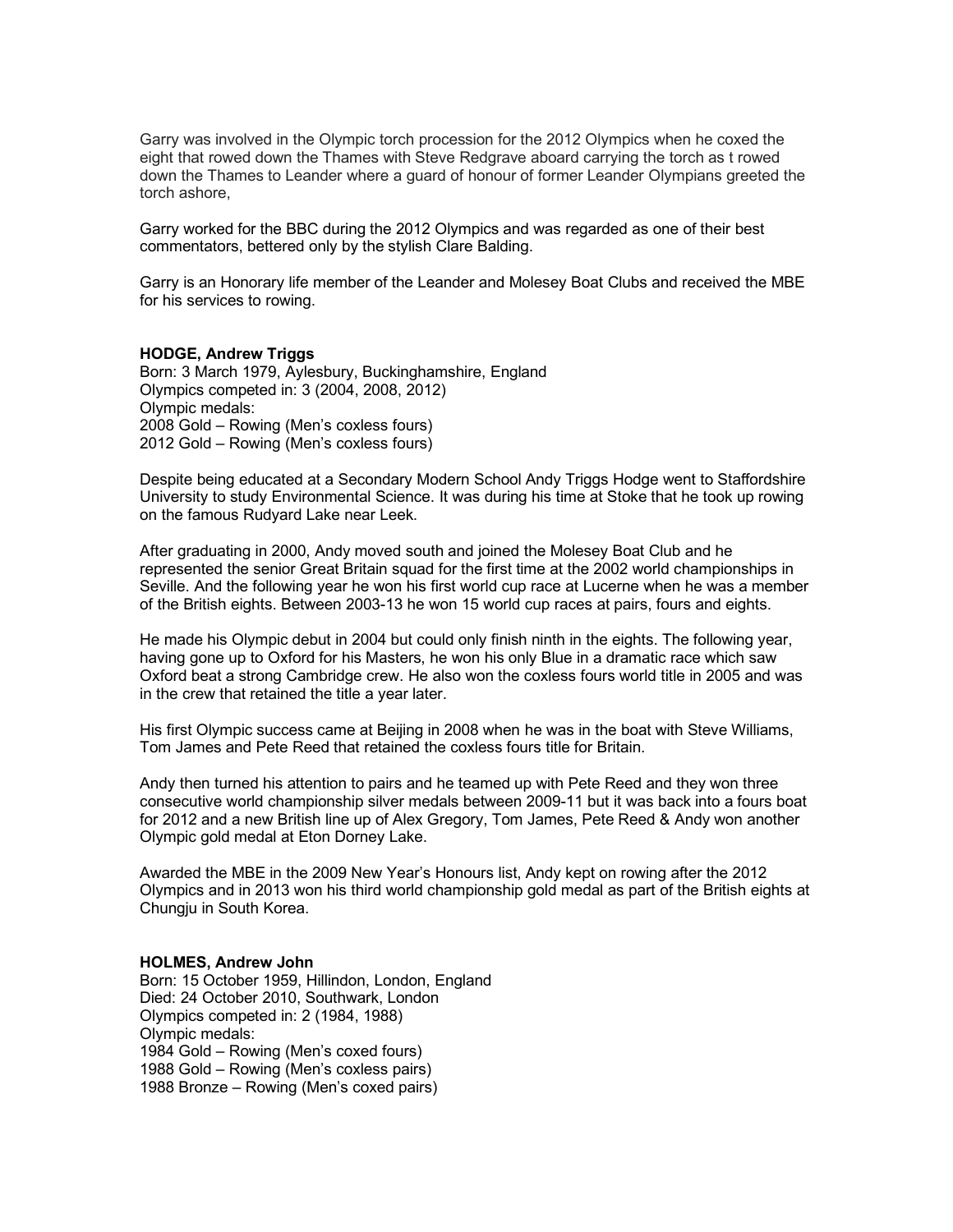Andy Holmes went on to become one half of rowing's finest duos when he teamed up with the legendary Steve Redgrave.

The youngest of three brothers, Andy started rowing at Latymer Upper School in Westminster at the age of 12 when he was coached by 1976 Olympic eights silver medallist Jim Clark. Holmes later rowed with Kingston and completed a degree in French. To earn money he worked as a labourer and the hod carrying helped to develop his arms and legs. He then moved to the famous Leander Club and when he was 19 he won the Thames Challenge Cup (eights) at Henley in 1979.

He became part of the senior Great Britain squad in early 1981 and was selected for the coxed fours at that year's world championship.

After spending 1982-83 as part of the national eights he reverted back to the fours for the 1984 season and he achieved the ultimate prize in winning Olympic gold.

The Redgrave – Holmes partnership was established shortly after the break up of the fours team of Redgrave, Holmes, Richard Budgett, Martin Cross and cox Adrian Ellison that had won the 1984 Olympic gold medal. It was that Olympic triumph upon which the current British success in rowing is founded.

After forming the partnership with Redgrave, the pair went on to win gold in the coxless pairs at the 1986 Commonwealth Games in Scotland (they were also in the gold medal winning coxed fours team), and later that year they won the coxed pairs with Pat Sweeney at the world championships in Nottingham.

At the 1987 world championships in Copenhagen they won gold in the coxless pairs and silver in the coxed pairs, again with Sweeney as cox.

It was a similar story at the Seoul Olympics in 1988 when they won the coxless pairs gold medal but could only manage a bronze in the coxed pairs with Sweeney.

Redgrave and Holmes also won the Silver Gobletts and Nickalls Challenge Cup at Henley in 1986 and 1987.

Andy received an OBE in the 1988 New Year's Honours list. Strangely, Steve Redgrave received his OBE the year before and Andy was overlooked, but the situation was rectified and justice was done for Andy. He retired from the sport in 1989 and made a clean break from rowing to concentrate on developing his removals firm in south-east England.

After nearly 18 years away from rowing he was tempted back by friends in 2007. The fact that his daughter Aimee had taken up rowing had something to do with his choice, and he took up coaching at Furnivall Sculling Club and the Langley Academy which trained on the Olympic lake at Dorney.

Whilst competing in a 26 mile sculling marathon at Boston in Lincolnshire in October 2010 Andy contracted leptospirosis, known as Weil's disease, which is an infection picked up from river water contaminated by infected rats' urine. He was rushed to hospital but the disease proved fatal after it attached Andy's major organs. And he died at King's College Hospital in London nearly two weeks later.

Only a month earlier his second wife Gabrielle gave birth to a daughter, Parker. One day she will learn about what a great sportsman her father was and when they tell her that his partnership with Steve Redgrave was described as the most celebrated partnership in British sport since Torvill and Dean, she will be immensely proud.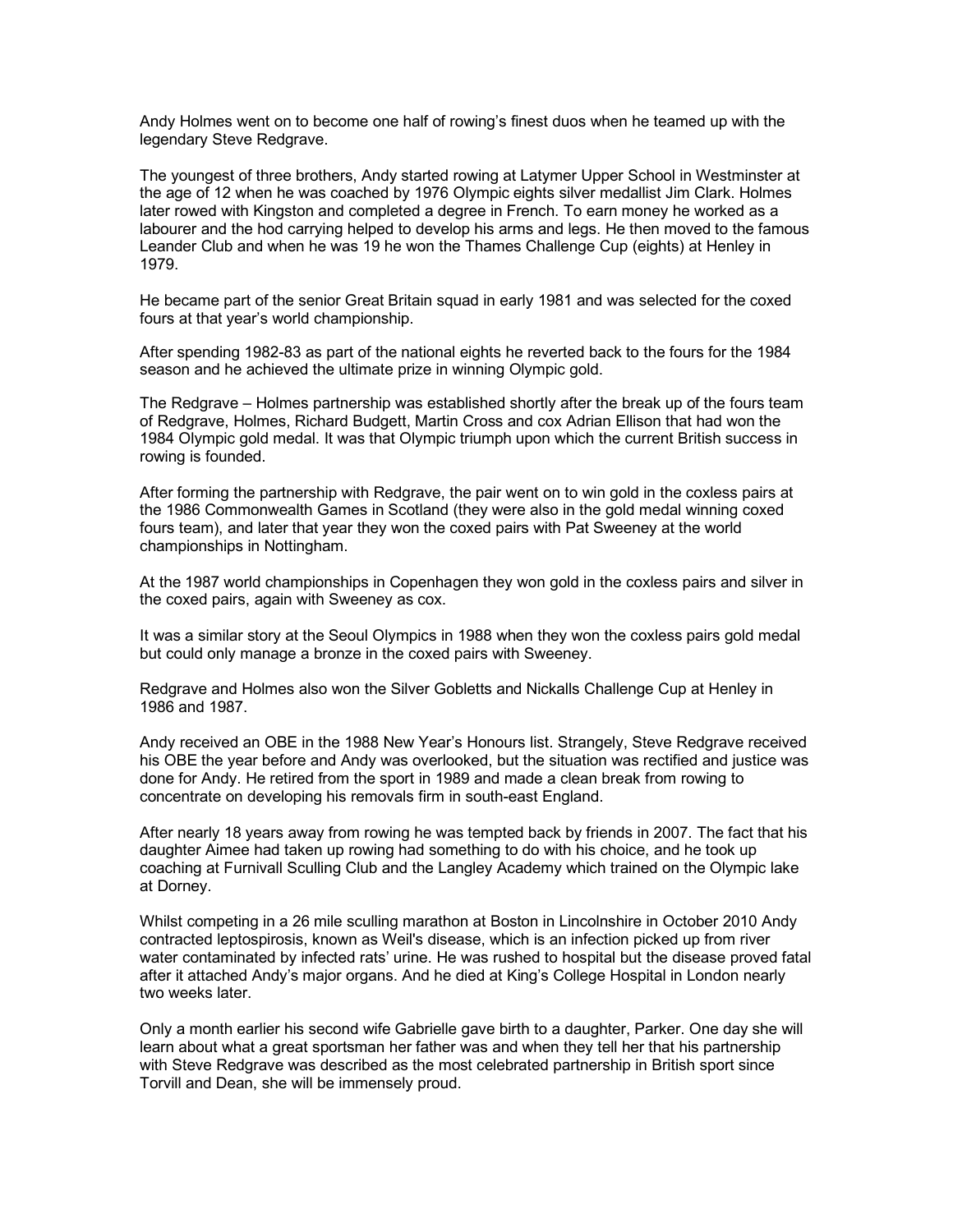## **HORSFALL, Ewart Douglas**

Born: 24 May 1892, Liverpool, Lancashire, England Died: 1 February 1974, Devizes, Wiltshire, England Olympics competed in: 2 (1912, 1920) Olympic medals: 1912 Gold – Rowing (Eights) 1920 Silver – Rowing (Eights)

Ewart Horsfall, better known to his fellow oarsmen as 'Dink' was one of the great Strokes in English rowing. He was a member of the Oxford crew in three Boat Races including the 1912 race when both boats sank and the race had to be re-run the next day. He also won the Grand Challenge Cup four times and the Steward's Cup on each of the two occasions he entered.

He rowed at number four in the 1912 winning Olympic eights, and was the youngest crew member, aged just over 20.

During the war Horsfall served first with the Rifle Brigade and then as a Squadron Leader in the RAF and he achieved the rare distinction of winning both the Military Cross and Distinguished Flying Cross.

After the war he returned to Oxford to help with the coaching of the rowing team and he was fit enough himself to compete in the 1920 Olympics and win a second eights medal but this time only silver. It could well have been gold as they led for most of the way before losing the final by three feet after one of the crew members behind Horsfall collapsed a few strokes from the finish.

Horsfall managed the Great Britain team at the 1948 London Olympics.

Horsfall's father, Howard Douglas Horsfall, was a successful stockbroker but was also a great benefactor to churches in Liverpool and his money helped build or the help with restoration of several churches in the city.

*For further details see LEANDER CLUB in the CLUB SIDES OR TEAMS WHO WON GOLD MEDALS REPRESENTING GREAT BRITAIN section*.

## **HOSKING, Sophie**

Born: 25 January 1986, Edinburgh, Scotland Olympics competed in: 1 (2012) Olympic medals: 2012 Gold – Rowing (Women's lightweight double sculls)

Although she was born in Edinburgh, Sophie and her family moved to the London area where she attended Kingston Grammar School before obtaining a degree in Physics and Chemistry from Durham University.

Shortly after moving to London she took up rowing with the London Rowing Club and followed in her father's footsteps, as he was a world rowing champion.

Father David was born in Gibraltar and he joined the Royal Navy in 1974 and saw service in the Falklands War. He was a member of the British team that won the eights at the 1980 lightweight rowing world championships. He also twice rowed across the Atlantic and later became head rowing coach at Charterhouse School.

At the age of 17, in 2003, Sophie won a silver medal in the coxless fours at the junior world championships. The following year she was a member of the Durham eight that won the British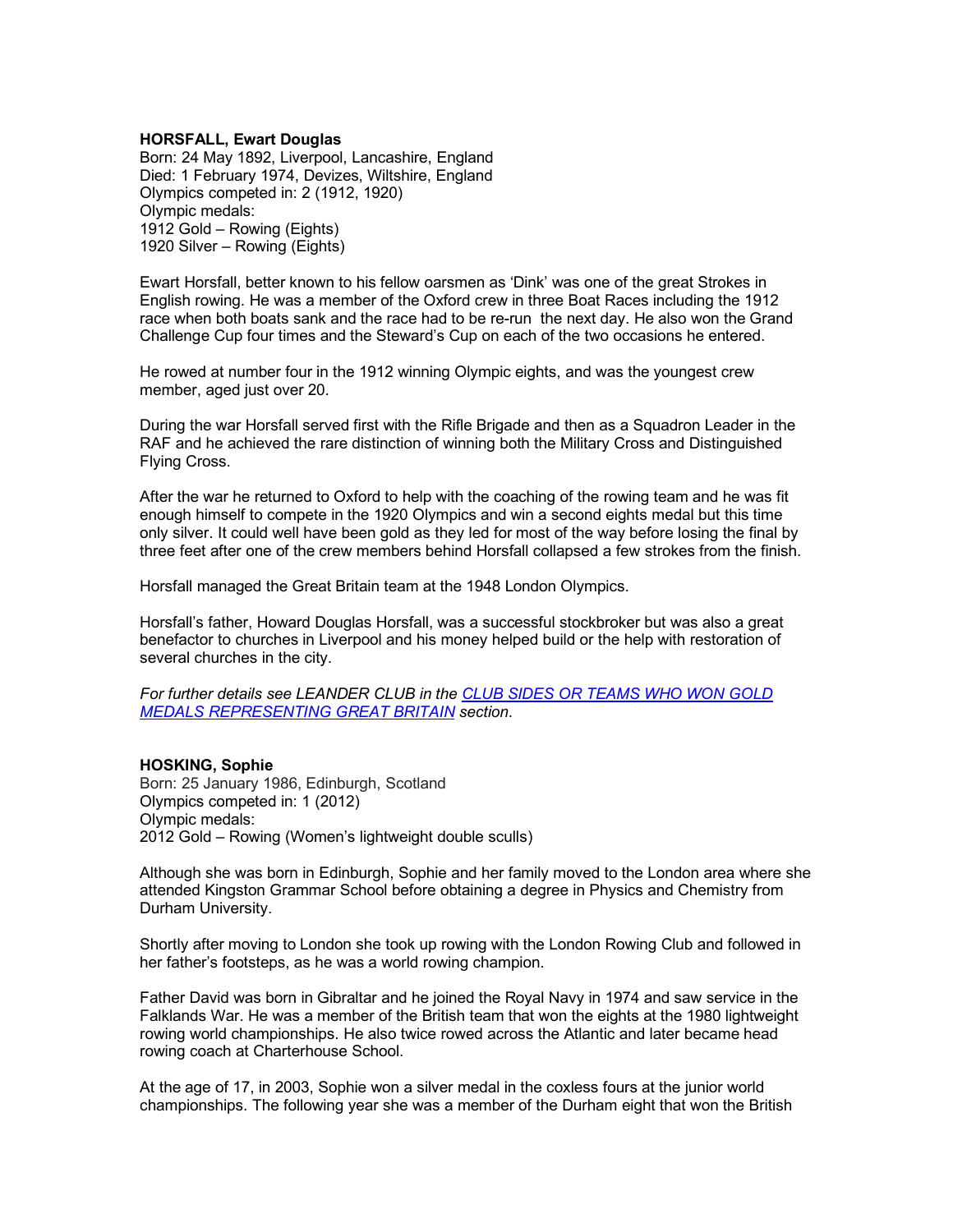Universities title and in 2006 she was runner-up in the lightweight single sculls at the under-23 world championships and that same year made her senior international debut and won a bronze medal in the lightweight fours in the world championships at Lake Dorney.

Another silver followed in the lightweight fours at the 2007 world championships and in 2008 Sophie won the coveted women's Wingfield Sculls race on the Thames. She retained her title the following year and also won a world championship bronze medal with her Hester Goodsell. The pair won bronze again at the 2011 championships.

Sophie teamed up with Kat Copeland for the first World Cup event Of 2012 and on Lake Dorney during the Olympics the British pair qualified for the lightweight double sculls final in the fastest time before going on to beat China to take gold.

Sophie Hosking announced her retirement from competitive rowing in June 2013 to concentrate on her career as a trainee solicitor as she attempted to convert her science undergraduate degree into a law degree.

She was honoured with the MBE in the 2012 New Year's Honours list, and the former AFC Wimbledon ladies' footballer was also honoured with unmpiring the women's Wingfield Sculls in 2013.

#### **HUNT-DAVIS, Benjamin**

Born: 15 March 1972, Tidworth, Wiltshire, England Olympics competed in: 3 (1992, 1996, 2000) Olympic medals: 2000 Gold – Rowing (Men's eights)

Ben Hunt-Davis represented Great Britain at three consecutive Olympic Games, finishing sixth in the eights in 1992, eighth in 1998 and in 2000 that elusive medal came his way when the British eight struck gold.

Educated at Shiplake College on the Thames at Henley, it was understandable that he would take to rowing and he rowed for Shiplake Vikings before joining the Leander Club.

He represented Great Britain at the 1990 junior world championships and finished fourth in the coxed pairs before going on to represent the senior squad at six world championship with a silver medal in the eights at Canada in 1999 being his best result.

Ben retired from international rowing after the 2000 Olympics and a month after his gold medal win, he married his wife Isabella in a ceremony in Italy.

He has worked in various administrative roles for the Amateur Rowing Association and has served on organising committee for many national and international championships and was part of the Team GB staff at the Beijing and London Olympics.

He owns a corporate development company called "Will It Make the Boat Go Faster? Limited" and he has co-written a motivational book of the same name which was published in 2011.

Ben's father is Brigadier Miles Hunt-Davis who served as a private secretary to the Duke of Edinburgh from 1991-2010, which may explain Ben and Isaballa's first home after their wedding was a cottage in the grounds of Kensington Palace.

For his services to rowing Ben Hunt-Davis was awarded the MBE in the 2001 Hew Year Honours list.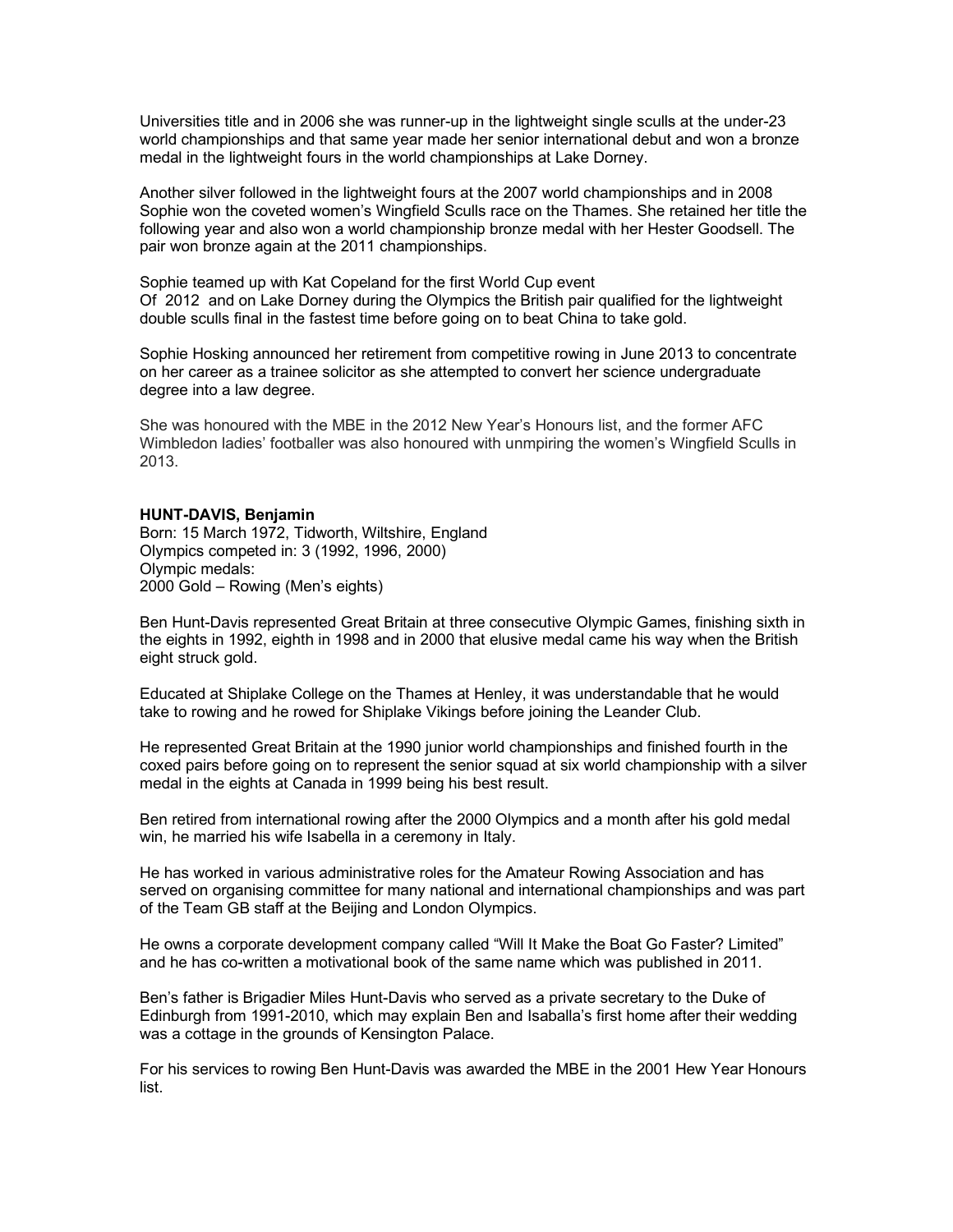## **HUNTER, Mark John**

Born: 1 July 1978, Forest Gate, Newham, London, England Olympics competed in: 3 (2004, 2008, 2012) Olympic medals: 2008 Gold – Rowing (Men's lightweight double sculls) 2012 Silver – Rowing (Men's lightweight double sculls)

Mark Hunter is a keen all-round sportsman and likes football, cycling, badminton and swimming. But he was introduced to rowing by his father at the age of 14 when he joined the Poplar Blackwall & District Rowing Club. And it was at that early age that he had aspirations of becoming an Olympic champion.

He first represented Great Britain at the world junior championships in 1995 and soon afterwards he gained senior representative honours. He was also in the Windsor Boys' & Poplar, Blackwall & District Rowing Club crew that won the Fawley Cup at Henley in 1995 and 1996.

He won the 2000 Millennium Doggett's Coat and Badge double sculls and the following year he made the decision to turn to lightweight rowing and it soon proved to be the right one as he was in the lightweight eight that won the World Cup at Munich in 2001.

He competed in the 2004 Athens Olympics in the lightweight four but could only finish 13th. The following year he won the Double Sculls Challenge cup at Henley with James Lindsay-Fynn.

But Mark had to wait until 2007 before winning his first world championship medal, a bronze with Zak Purchase in the lightweight double sculls at Munich. His partnership with Purchase was only formed at the start of the 2007 season with a view to them racing together at the Beijing Olympics as single lightweight sculls was not part of the Olympic programme.

Mark was by now a member of the Leander Club of which he had been appointed captain in 2005.

Mark and Zak won all three World Cup lightweight double sculls races in 2008 and went to Beijing as the favourites for the title and they came away as Britain's first ever Olympic lightweight rowing gold medallists.

Mark took a year out of rowing in 2009 to coach at UCLA which Zac was out through injury, but the Hunter/Purchase duo was back together again in 2010 and they won the world title at Kafapiro Lake in New Zealand. They retained their title at Bled, Slovenia the following year.

They won the opening World Cup race of 2012 but could only manage two sixth places in the other two events and gold was not a certainty for them at the London Olympics. But, in a dramatic race, they looked as though they were going to cross the line first but were caught in the final stages by the Danish pair who won by 6/10ths of a second.

It was to be Mark's last major competition as he announced his retirement at Henley on the opening day of the 2013 Regatta.

Hunter received an MBE in 2009 and was the British Olympic Association's Olympic athlete of the year for rowing in 2011. He was also honoured as a Freeman of the Thames after qualifying as a Waterman & Lighterman on the River Thames in 2002. As an apprentice he teamed up with Freeman John Dwan to win the Millennium Coat and Badge double sculls race in 2000.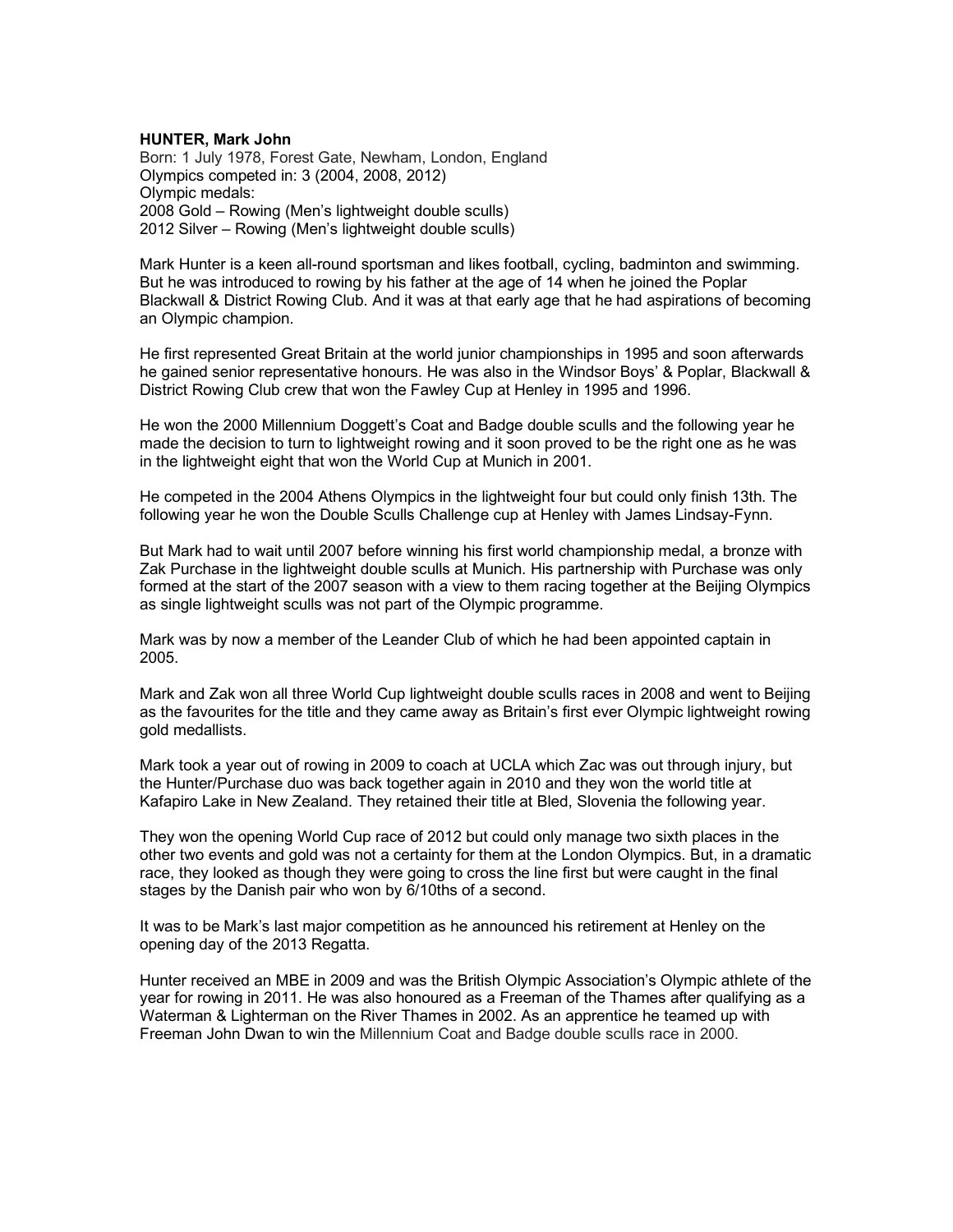In 2013 Mark was elected as a steward at Henley. In February 2014 he was made the programme director at London Youth Rowing.

Mark has been a keen supporter of West Ham United Football Club all his life.

#### **JAMES, Thomas Watkin**

Born: 11 March 1984, Cardiff, South Glamorgan, Wales Olympics competed in: 3 (2004, 2008, 2012) Olympic medals: 2008 Gold – Rowing (Men's coxless fours) 2012 Gold – Rowing (Men's coxless fours)

Although born in Cardiff, Tom James calls Wrexham his home as he was brought up in Coedpoeth near the North Wales town.

He went to King's School in Chester where he first learnt to row, taking up the sport when a knee injury ended his athletics career. When he went up to Cambridge he continued rowing, and went on to become a four-time Blue.

He was chosen for the British team at the 2001 world junior championships and won a bronze medal in the eights and a year later he went one better with a silver in the coxless fours.

He made his senior debut for Great Britain in 2003 and was a member of the British eights crew that won the bronze medal at that year's world championship. He also won his first Cambridge Blue in 2003.

He competed in the Boat race on four occasions, the last being in 2007 when he gained his first win when he was also President of the Cambridge Boat Club.

He turned down the chance to take part in the 2004 Boat Race, but he took a year out to practice with the Great Britain team for the Los Angeles Olympics, but the eights of which Tom was a member could finish only ninth.

A second world championship bronze medal with the British eights followed in 2007 and in 2008 he was, along with Steve Williams, Pete Reed & Andrew Triggs Hodge, in the boat that won the coxless fours for Great Britain at the Beijing Olympics.

He won his first world championship gold medal in 2011 when Tom, Matthew Langride, Richard Egington and Alex Gregory came away from Bled in Slovenia with the coxless fours title.

But the following year was probably the most memorable in Tom James' rowing career when he won a second successive Olympic gold medal to become the first Welshman since Richard Meade in 1968 and 1972 to win consecutive golds, as Great Britain won the coxless fours for the fourth Games in a row. The British crew was made up of the same four that won gold in 2008 with the exception of Steve Williams who was replaced by Alex Gregory.

Following his second Olympic gold medal, Tom was granted the Freedom of Wrexham as he became only the 30th recipient of the honour since it was first made in 1906 and the first individual since 1978 to receive it. He had already been honoured with the MBE in the 2009 New Year's Honours list for his services to sport.

Tom retired in November 2013 to concentrate on his business consultancy career but maintained his connections with the sport as he worked with both the Cambridge University and Molesey Boat Clubs.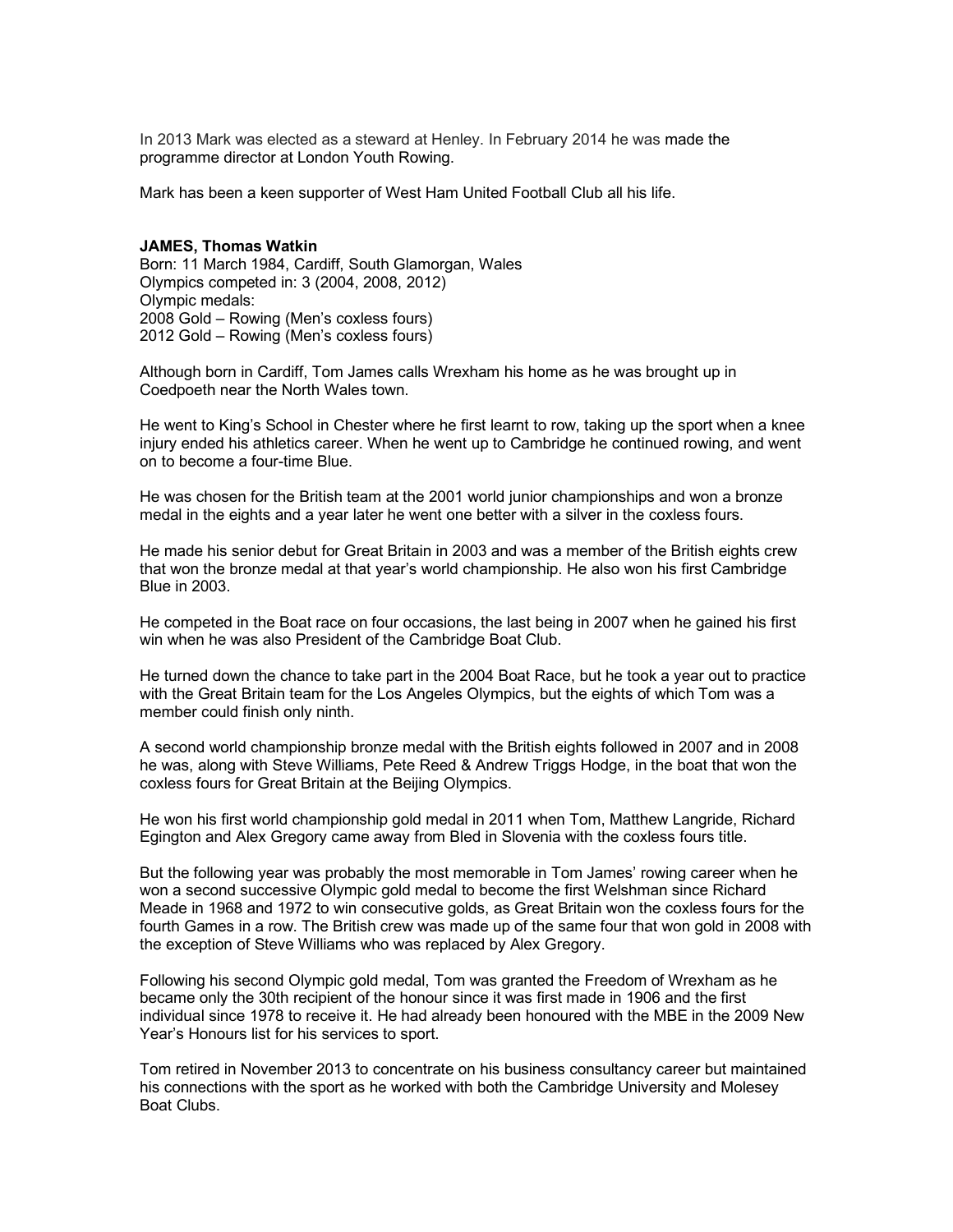## **JOHNSTONE, Banner Carruthers**

Born: 11 November 1882, Bebington, Cheshire (now Merseyside), England Died: 20 June 1964, Parkstone, Dorset, England Olympics competed in: 1 (1908) Olympic medals: 1908 Gold – Rowing (Eights)

Educated at Eton and Cambridge, Banner Johnstone was in four Boat Race teams, winning in 1904, 1906 and 1907. He also won the Grand Challenge Cup at Henley twice and the Silver Goblets twice. But his greatest triumph was in being part of the excellent Leander team that won he gold medal in the eights at the 1908 Olympics.

In the late 1920s he was the Provincial Commissioner in Zanzibar and was awarded the OBE in the 1930 New Year's Honours list. In later years Banner Johnstone was the rowing correspondent for the Daily Telegraph.

*For further details see LEANDER CLUB in the CLUB SIDES OR TEAMS WHO WON GOLD MEDALS REPRESENTING GREAT BRITAIN section*

## **KELLY, Frederick Septimus** Born: 29 May 1881, Sydney, Australia Died: 13 November 1916, Beaucourt-sur-l'Ancre, France Olympics competed in: 1 (1908) Olympic medals: 1908 Gold – Rowing (Eights)

Frederick Kelly was equally at home as a sculler or a member of an eights team, either with the Oxford Boat Race crew or the Leander eights.

He won the Diamond Sculls three times between 1902-05. His winning time in 1905 stood as a record for 30 years. He also won the Wingfield Sculls in 1905, the only time he entered the race.

He was a member of the Leander Club eights that represented Great Britain at the 1908 Olympic Games and won the gold medal. It was to be Kelly's last competitive event.

At the beginning of the First World War Kelly joined the Royal Naval Division, achieving the rank of Lieutenant Commander. He served on HMS Hood, along with his good friend, the poet Rupert Brooke.

Kelly was twice wounded at Gallipoli and was awarded the Distinguished Service Medal (DSM). He joined the Hood Battalion for his third tour of duty on 24 May 1916 and less than six months later was killed when they rushed a German machine gun station in the closing days of the Battle of the Somme.

Before his death Kelly was gaining a reputation for being a musical composer of some ability and had given many concerts. His Elegy for String Orchestra: "In Memoriam Rupert Brooke" was written in 1915 following the death of his friend who lost his life on a French hospital ship during the war in April 1915, two months after receiving what turned out to be a fatal mosquito bite.

*For further details see LEANDER CLUB in the CLUB SIDES OR TEAMS WHO WON GOLD MEDALS REPRESENTING GREAT BRITAIN section.*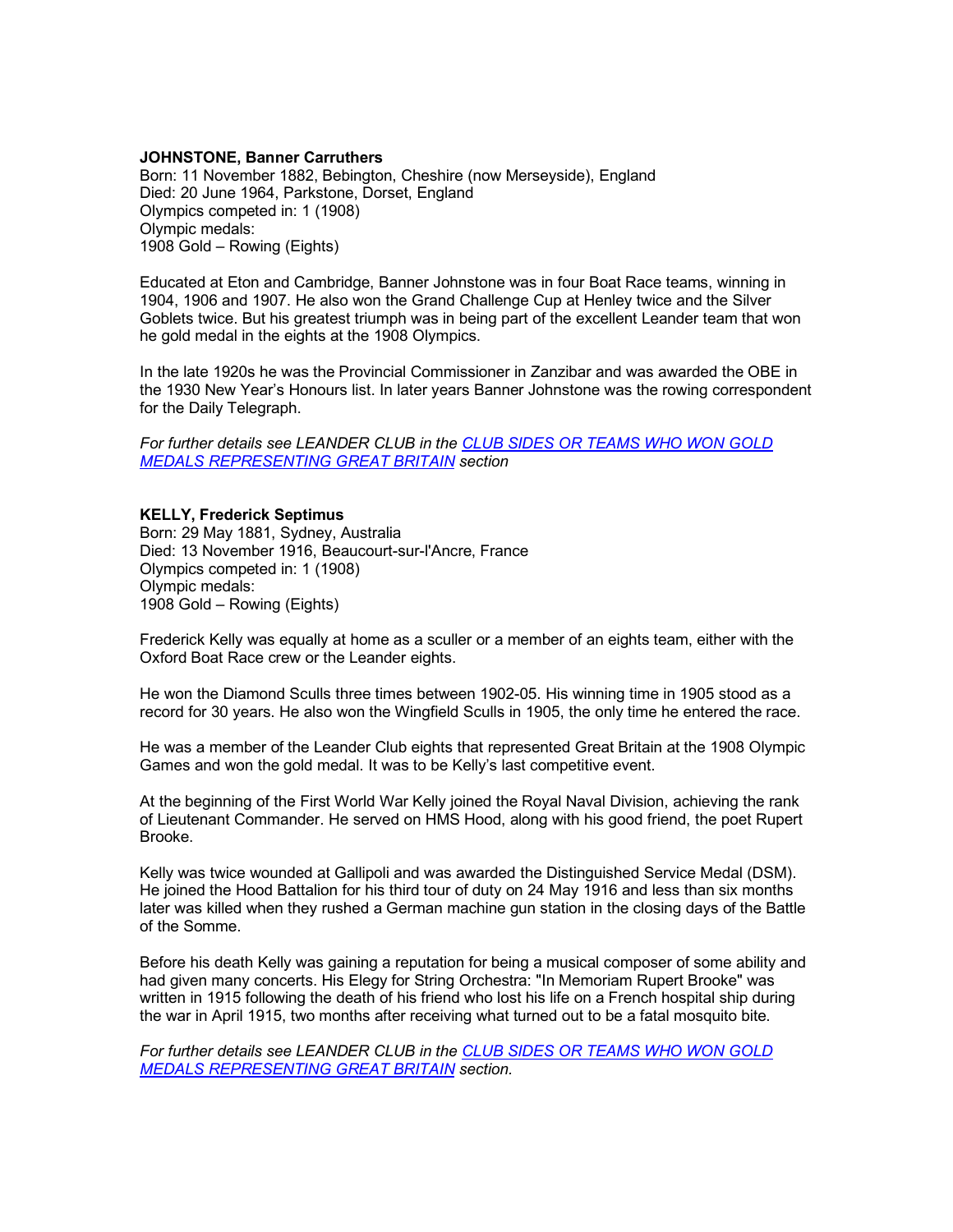## **KINNEAR, William Nicoll Duthie**

Born: 3 December 1880, Marykirk, Kincardine, Forfarshire, Scotland Died: 5 March 1974, Leicester, Leicestershire, England Olympics competed in: 1 (1912) Olympic medals: 1912 Gold – Rowing (Single sculls)

Having worked in the drapery trade in Brechin, Scotland, Wally Kinnear moved to London in 1902 to take up a post as a travelling salesman with the famous Debenham's company. And it was that move that introduced him to the sport of rowing.

He joined Debenham's own recreational club, the Cavendish club, and he joined their rowing section and rowed for them from 1902-05 and soon discovered his talent for sculling which led him to win the West End ARA Sculling Championship in three consecutive years 1903-05.

In order to compete at Henley he had to join a more established rowing club and in 1905 he became a member of the Kensington Rowing Club (now Auriol Kensington Rowing Club). He was a member of the club for 69 years up to his death in 1974 and he was three times the club president, the last time being in 1972.

He always had a dream of winning the Diamond Sculls from the first time he went to Henley as a spectator and in 1910 he won both the Diamond and Wingfield Sculls. The following year he went one better when he won the sculling Triple Crown when he won the London Cup and both the Diamond and Wingfield sculls.

But even those achievements were overshadowed in 1912 when he became the second Briton after Harry Bickerstaffe to win the Olympic single sculls title. Sadly for Wally, he failed to win his third consecutive Diamond Sculls but he had established himself as the world's best sculler of the day.

He retired from competitive sculling in 1914 and turned to rowing in eights crews before later becoming a coach.

The story has it that Wally's wife Lillian used to encourage other rowers wives not to have sex with their husbands in the time leading up to Henley each year. Harry and Lillian certainly stuck to it, but he swapped sex for Guinness and Champagne (Black Velvet) as part of his training schedule!

During World War One Wally served with the Royal Naval Air Service. He enlisted in 1915 at the age of 34. The RNAS merged with the Royal Flying Corps in April 1918 to form the RAF so Wally was a founder member of the RAF.

Harry later moved to Desford in Leicestershire and became a security officer. He died in Leicester General Hospital in 1974.

He was inducted into Scottish Sports Gall of Fame in 2007 and he is permanently remembered at the Kensington Rowing Club with a plaque in his honour located over the club's main entrance to the club.

## **KIRBY, Alister Graham**

Born: 14 April 1886, Kensington, London, England Died: 29 March 1917, France Olympics competed in: 1 (1912) Olympic medals: 1912 Gold – Rowing (Eights)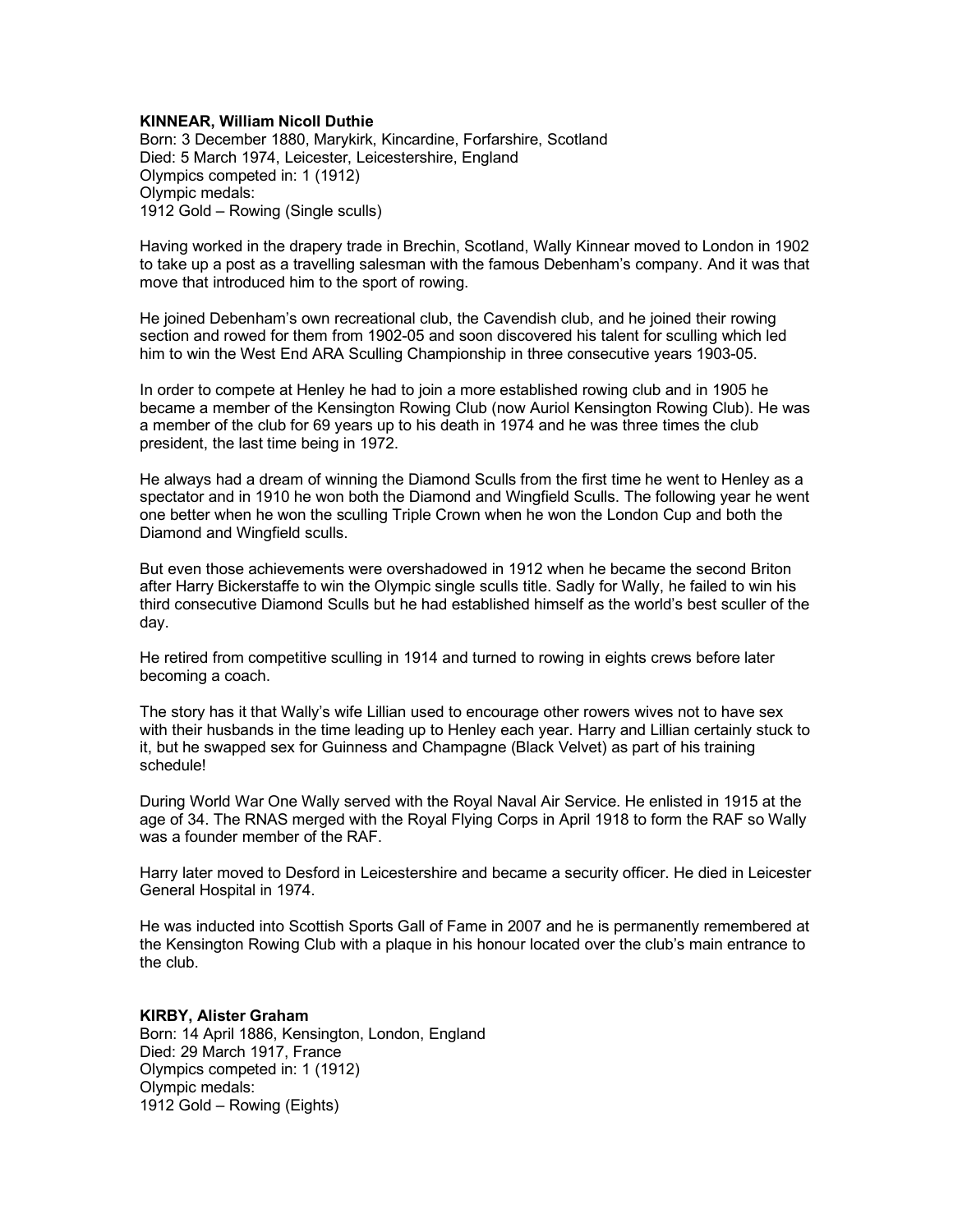Alister Kirby went to Oxford from Eton and rowed in four Boat Race teams 1906-09, winning in the last of those four years when they halted Cambridge's run of three straight wins. He was also captain and number seven in the Leander eights that won the gold medal at the 1912 Olympics.

During the First World War he served with the 5th Battalion of the London Regiment Rifle Brigade but Captain Alister Kirby died of illness while serving in France in 1917.

*For further details see LEANDER CLUB in the CLUB SIDES OR TEAMS WHO WON GOLD MEDALS REPRESENTING GREAT BRITAIN section*

#### **LANDER, John Gerard Heath**

Born: 7 September 1907, Liverpool, Lancashire, England Died: 25 December 1941, Stanley Fort, Hong Kong Olympics competed in: 1 (1928) Olympic medals: 1928 Gold – Rowing (Coxless fours)

The son of a Liverpool vicar, John Lander was educated at Shrewsbury College where he started his rowing career, and then went to Cambridge, where he rowed with the First Trinity Boat Club.

Whilst at Shrewsbury he won the Ladies' Challenge Plate at Henley in 1924. He was still at Oxford when he rowed for Great Britain in the coxless fours at the 1928 Amsterdam Olympics and Lander, Richard Beesly, Michael Warriner and Edward Bevan won the gold medal by one second from the Americans.

Lander was expected to get his place as stroke in the Cambridge boat for the 1929 Boat Race but Club president Beesly overlooked his gold-medal winning team-mate in favour of Tom Brocklebank. It was probably the right move as Cambridge won the race and also the next two with Brocklebank as stroke.

After University he went to live and work in Hong Kong where his father was the Bishop of Victoria from 1907 to 1920.

During the second World War John Lander served as a gunner with the Hong Kong Volunteer Defence Corps but lost his life at Stanley Village when he was killed in action during the Battle of Hong Kong which was bombed by the Japanese at the same time as they bombed Pearl Harbour. He was killed on Christmas Day 1941 and he is the only British Olympic gold medalists to have been killed in action during World War Two. At the time he worked for the Asiatic petroleum company.

#### **LAURIE, William George Ranald Mundell**

Born: 4 May 1915, Grantchester, Cambrideshire, England Died: 19 September 1998, Hethersett, Norfolk, England Olympics competed in: 2 (1936, 1948) Olympic medals: 1948 Gold – Rowing (Coxless pairs)

William George Ranald Mundell Laurie, but known simply as Ran, won many prestigious races at Henley throughout his career but not finer than the Olympic coxless pairs title with his partner Jack Wilson. And what made their performance remarkable was they had not raced together for a decade.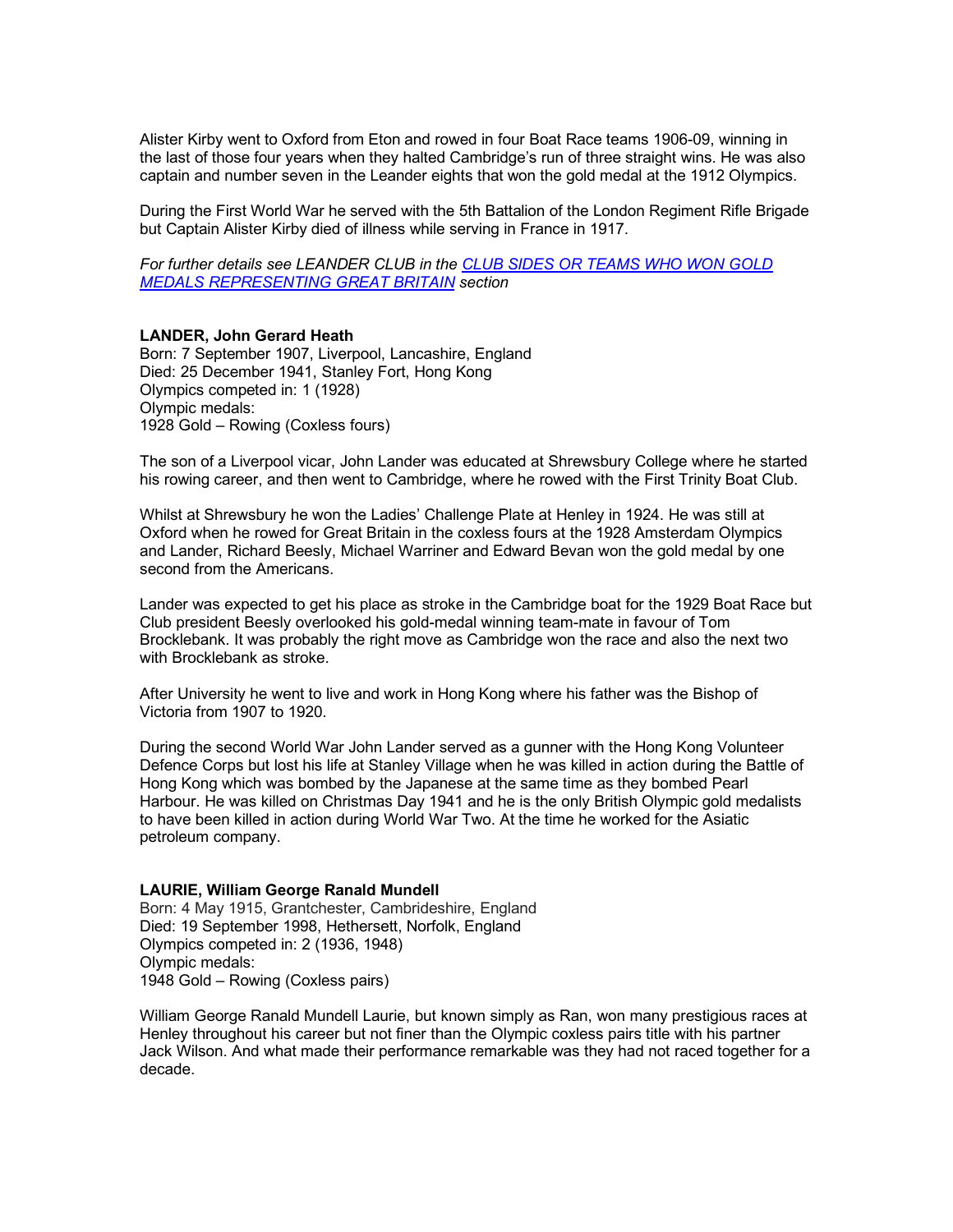Laurie was educated at Monkton Combe School in Bath, and Selwyn College, Cambridge, where he won the first of his three rowing Blues as a freshman in 1934. That same year he stroked the Leander eight to victory in the Grand Challenge Cup at Henley in a then record time of 6 minutes 45 seconds. It stood as a record for 18 years.

Having been on his third consecutive winning Boat Race crew in 1936 he also stroked the Leander fours and eights in both the Stewards' Challenge Cup and Grand Challenge Cup finals at Henley, finishing second in both races. He was then in the British eight at the Berlin Olympics but they could only finish in fourth place a long way behind the German bronze medallists.

Later in 1936 Laurie joined the Sudan Political Service but returned to Henley in 1938 to win the Stewards Cup with Leander, and the Silver Goblets with Jack Wilson.

After the war, Laurie and Wilson were tempted back to re-form their old partnership and they won the Silver Goblets before going on to win the Olympic gold medal by beating the Swiss pair by nearly three seconds.

He left the Sudan Political Service in 1950 to study medicine and Ran entered private practice in Oxford in 1955.

Elected as a steward of the Henley Royal Regatta in 1951 he served on the management committee from 1965 to 1986 and became a Henley umpire in 1966.

Laurie had two daughters and two sons from his first marriage and both the sons became Cambridge rowing Blues. One of them, Hugh Laurie, also found fame as an actor and comedian.

Ran's pairs partner Jack Wilson also rowed in the same 1934, 1935 and 1936 Cambridge Boat Race winning crews as Ran, and the pair of them also served together in Sudan.

### **LINDSAY, Andrew James Ronald**

Born: 25 March 1977, Portree, Isle of Skye, Scotland Olympics competed in: 1 (2000) Olympic medals: 2000 Gold – Rowing (Men's eights)

The bowman of the gold medal winning eights at Sydney in 2000, Andrew Lindsay has the distinction of being the only British Olympic gold medallist born on the Isle of Skye, and he followed his uncle Alexander who rowed in the British eights at the 1960 Rome Olympics.

He was educated at Eton before going to Oxford and like his two brothers he started rowing during his time at Eton because, as he said: "I didn't want to play cricket!"

Andrew was chosen to represent Britain at the 1994 world junior championships and he was in the eights that won the bronze medal in Germany. Simon Dennis, a team-mate at Sydney in 2000, was also in the boat at the 1994 world juniors.

He was then a member of the Eton team that won the Princess Elizabeth Challenge Cup at Henley in 1995 before going on to Oxford and representing them in the Boat Race three times between 1997 and 1999 and he was president of the Oxford University Boat Club in 1998. Sadly, all three Boat Races resulted in a loss.

Andrew's uncle Alexander was also an Oxford Blue in 1959 and 1960 and his grandfather was a Cambridge Blue in the 1930s.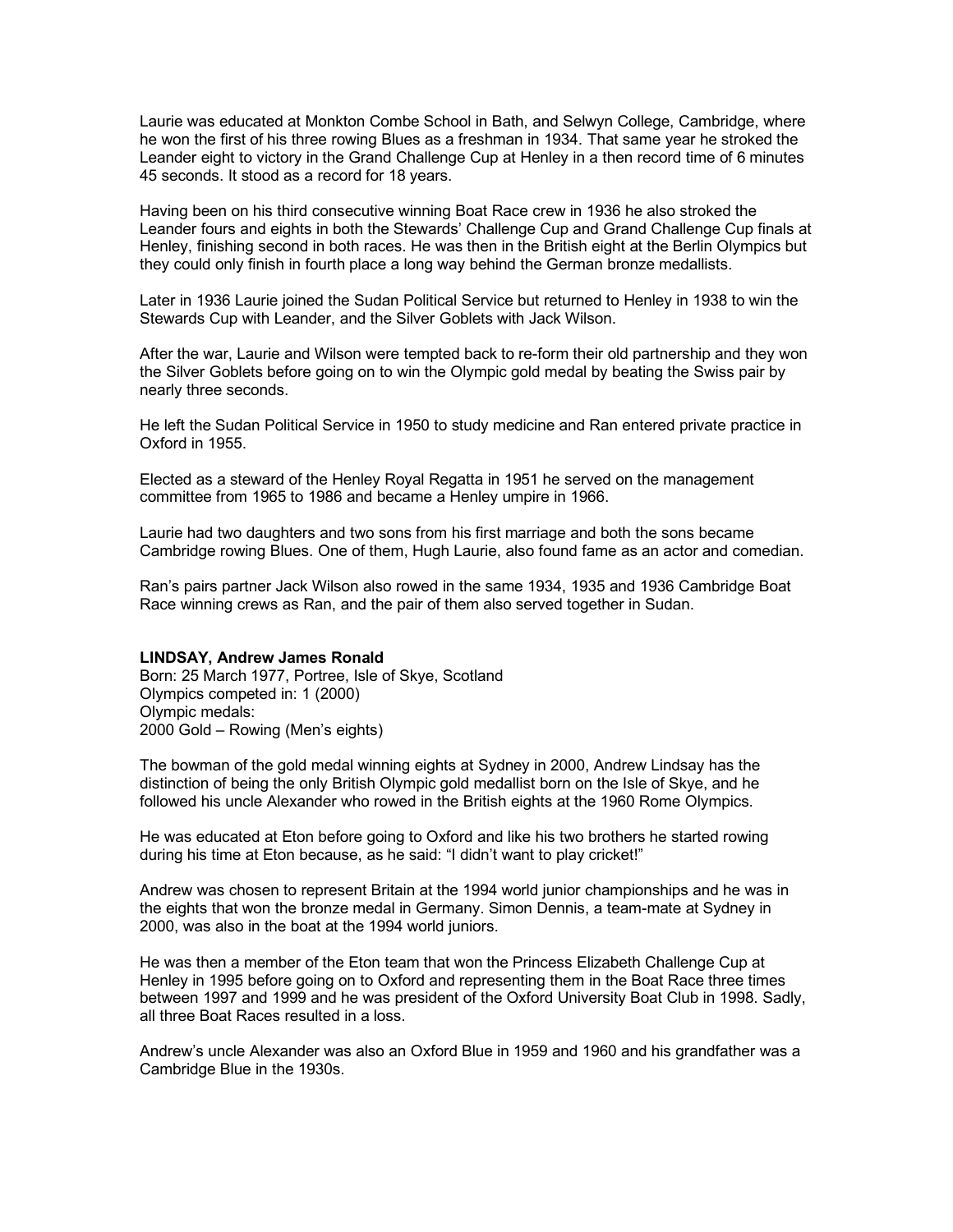After his triumph in Sydney in 2000, Andrew retired from rowing to concentrate on his business interests and in 2007 joined Telecom Plus, which owns the Utility Warehouse, and in 2010 he became the CEO, and was one of the youngest CEO's of a Footsie company at the time.

Andrew married Lady Amy Jane Gordon, the daughter of the 13th Marquis of Huntly, the premier Marquis of Scotland and the oldest marquessate in Scotland and second oldest in Britain after the marquessate of Winchester.

Andrew enjoys playing the bagpipes as a hobby.

For his services to rowing he was awarded the MBE in the 2001 Hew Year Honours list.

## **MACKINNON, DUNCAN**

Born: 29 September 1887, Paddington, London Died: 9 October 1917, Ieper, Ypres, Belgium Olympics competed in: 1 (1908) Olympic medals: 1908 Gold – Rowing (Coxless fours)

Lieutenant Duncan Mackinnon was killed in action serving with the Scots Guards at Ypres in Belgium in 1917. He was just 30 at the time and was the third and last surviving son of Mr & Mrs Duncan Mackinnon. Their second son died at sea in 1904 aged just 19 and their oldest son was also killed in action just five months before Duncan. Four months after Duncan junior died, his father died aged 73.

Duncan junior was educated at Rugby before going to Magdalen College Oxford in 1905 and it was then that he first took up rowing seriously. With Magdalen he won the Visitor's Cup and Wyfold Cup at Henley in 1907.

The quartet of Mackinnon, Richard Cudmore, Angus Gillan and Robert Somers-Smith won both the Stewards' Cup and Visitors' Cup at Henley in 1908 and then went on to represent Britain at the Olympics where they beat Leander to win the coxless fours.

Duncan eventually won his Oxford Blue in 1909 and again in 1910 and 1911. Oxford won all three races; the 1911 race being in record time. Duncan was president of the Oxford University Boat Club in 1910.

His last appearance at Henley was in 1911 when he was part of the Magdalen crew that won the Grand Challenge Cup for the second successive year.

He left England to join the family company, The British India Steam Navigation Company based in Calcutta, but returned to England to serve in the Great War, but he would sadly lose his life.

In his will published in 1918 Mackinnon left just short of £226,000 – equivalent to around £13.5 million in present-day money.

**MACLAGAN, Gilchrist Stanley** Born: 5 October 1879, London, England Died: 25 April 1915, Ieper, Belgium Olympics competed in: 1 (1908) Olympic medals: 1908 Gold – Rowing (Eights)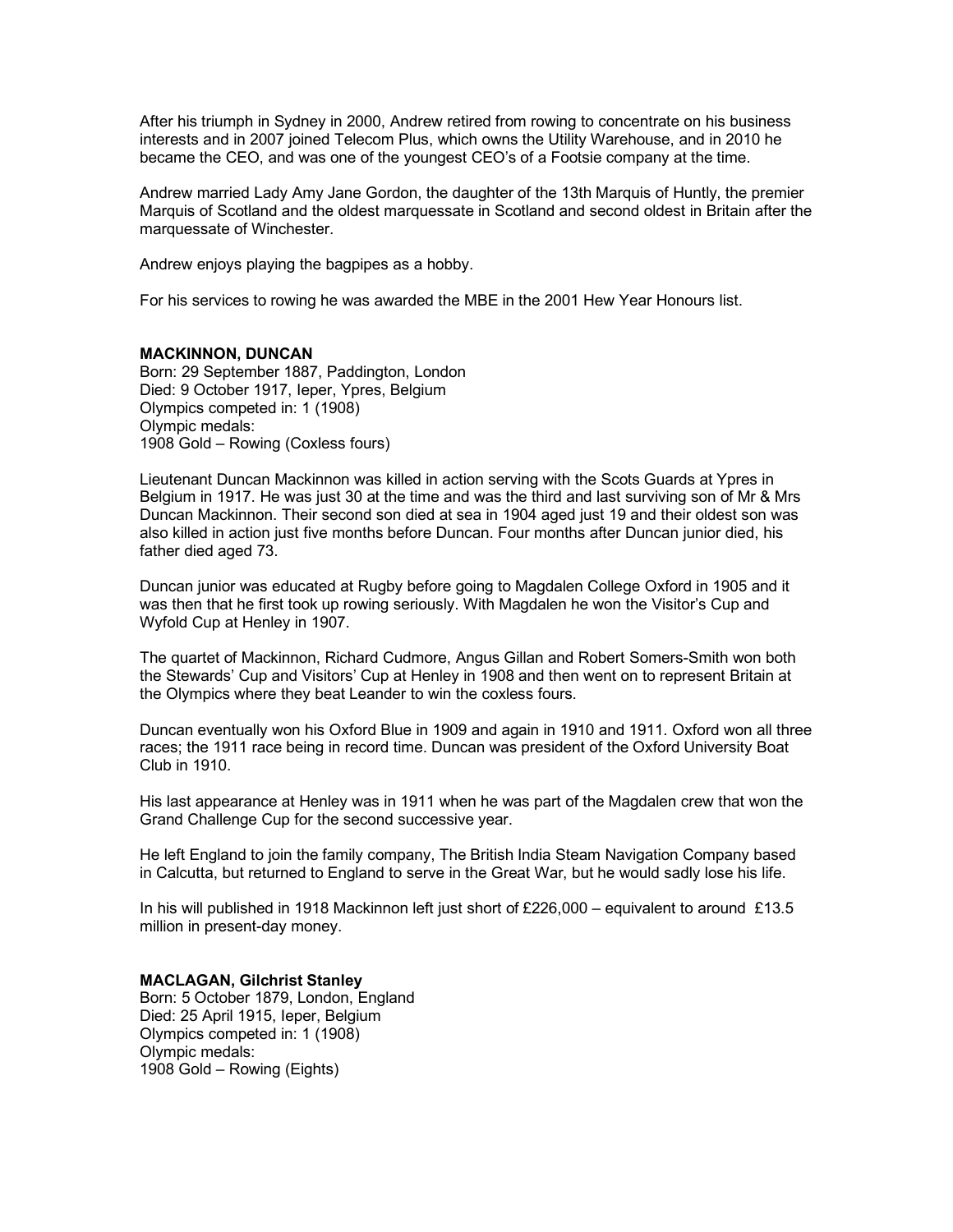Gilchrist Maclagan was not only the cox to the 1908 gold medal rowing eights team, but he was cox to the Oxford Boat Race crew four times between 1899-1902 and was cox to the Leander Club in a record six Grand Challenge Cups between 1899-1905.

A member of the London Stock Exchange, Maclagan served with the 3rd Battalion of the Royal Warwickshire Regiment as a Lieutenant in World War One but was killed in action in Belgium during the Second Battle of Ypres in 1915.

Maclagan left over £35,000 in his will, the equivalent of over £3 million in present terms.

*For further details see LEANDER CLUB in the CLUB SIDES OR TEAMS WHO WON GOLD MEDALS REPRESENTING GREAT BRITAIN section*

## **MACNABB, James Alexander**

Born: 26 December 1901, Keighley, West Riding of Yorkshire (now West Yorkshire), England Died: 6 April 1990, Westminster, London, England Olympics competed in: 1 (1924) Olympic medals: 1924 Gold – Rowing (Coxless fours)

James Macnabb was the son of an Indian-born Yorkshire vicar who was raised at Bolton Abbey near Skipton and educated at Eton and Cambridge.

He first rowed at Henley while still at Eton in 1920 and the partnership of Macnabb, Maxwell Eley, Robert Morrison and Terence Sanders, who rowed together at Eton and Cambridge, developed and in 1922 and 1923 they won the Stewards' Challenge Cup twice and the Visitors' Challenge Cup. But McNabb's crowning year was 1924 when he won his Cambridge Blue, the Stewards' Cup at Henley along with the Silver Goblets, with Maxwell Eley, and then the four Cambridge team-mates went on to win the Olympic coxless fours gold medal at Paris. At Henley, Macnabb had the impressive the record of five wins from nine races.

An accountant by profession, Macnabb was the treasurer of the Amateur Rowing Association for 20 years after the War and was the secretary of the Leander Club (although he never rowed for them) in 1950-51 and then treasurer until 1957. He became a steward at the Henley Royal Regatta in 1966. He also had the rare distinction of coaching both the Cambridge and Oxford Boat Race crews. He won three times with Cambridge and lost all three races whilst Oxford coach.

He served in the Royal Artillery in Africa, India and Burma during World War Two and was awarded the TD (Territorial Decoration). He was demobbed as a Lieutenant Colonel.

In 1972 he received the OBE for his work as an administrator with the Peabody Trust as he spent most of his working career raising awareness of charitable housing in Britain.

He was appointed the 21st Chief of the Macnab Clan (NB spelling, only one 'n') in 1954 but surrendered his claim in favour of his uncle.

On his death meant he was the last surviving member of the Olympic winning four and his family presented his Olympic gold medal to the Leander Club. Another legacy of Macnabb's that can be found at Leander is the megaphone he used at Dunkirk and was used to coach rowing crews on the Thames.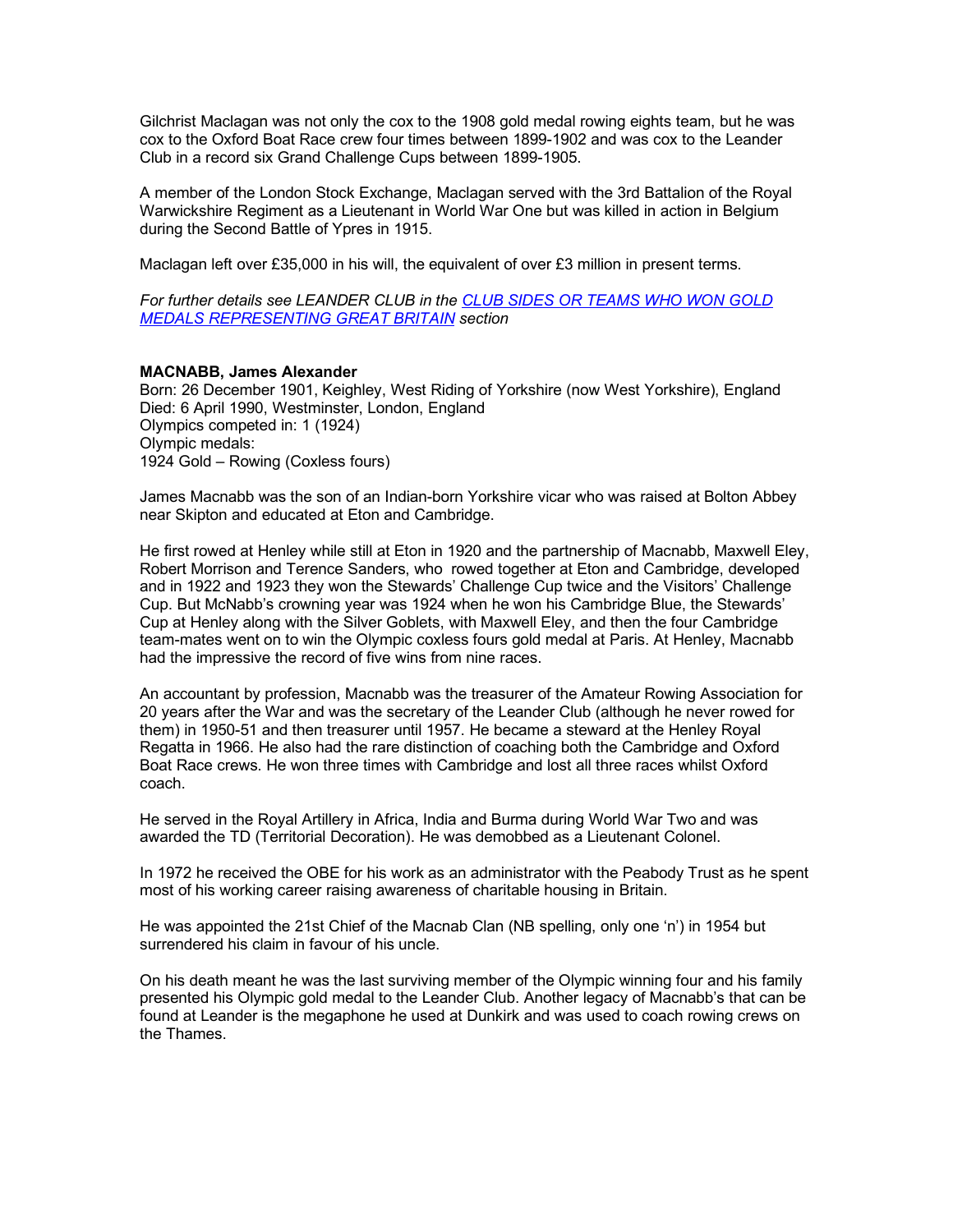## **MORRISON, Robert Erskine**

Born: 26 March 1902, Richmond-on-Thames, Surrey, England Died: 19 February 1980, Longstanton, Cambridgeshire, England Olympics competed in: 1 (1924) Olympic medals: 1924 Gold – Rowing (Coxless fours)

The only child of an Irish-born Barrister, Robert Morrison was educated at Eton and Trinity College, Cambridge, just like James Macnabb, Maxwell Eley and Terence Sanders who, along with Morrison made up the coxless four crew that won the 1924 Olympic gold medal in Paris.

The four men, who started rowing together at Eton, had a reputation in the early to mid-1920s for being one of the best crews around and in the three years between 1922 and 1924 they won three successive Stewards' Cups at Henley. They also won the Visitors' Cup in 1922. Morrison won his only Blue in 1923 when he was on the losing Cambridge eight. He was scheduled to race in 1924 but contracted measles and couldn't take part and was replaced by his Olympic teammate Maxwell Eley. He also missed the 1925 race through illness.

The 1924 Olympic gold medal was followed by three wins at Henley in 1925; the Steward's Cup (for the fourth time), the Visitors' Cup and the Silver Goblets with Edric Hamilton-Russell. In all, he won eight times at Henley

By profession, Morrison was a mechanical engineer.

## **NICKALLS, Guy**

Born: 13 November 1866, Horton Kirkby, Kent, England Died: 8 July 1935, Bramham, near Leeds, West Riding of Yorkshire, England Olympics competed in: 1 (1908) Olympic medals: 1908 Gold – Rowing (Eights)

Guy Nickalls is one of the most successful rowers of all time.

Born into a large family, he was one of 12 children. His father was one of the founders of the London Rowing Club and his mother was an experienced mountaineer.

Not only was Guy Nickalls the oldest member of the British team that won the eights gold medal in 1908, when he was just short of his 42nd birthday, but he won all the honours his sport had to offer at the turn of the last century. He was to rowing what W G Grace was to cricket at the time.

He rowed for Oxford five times in the Boat Race 1887-91, and was on the winning crew on two occasions. In 1891 his brother Vivian was also in the winning crew.

Guy was Captain of Oxford and at Henley he took part in 81 races, winning 22 including the Stewards' Challenge Cup seven times, the Silver Goblets six times, Diamond Sculls five times, and the Grand Challenge Cup four times each. He also won the Wingfield Scull four times.

Since 1895 the Silver Goblets has been called the Silver Goblets and Nickalls Challenge Cup after Guy's father presented a trophy to go with the Silver Goblets.

In 1917 he signed up to serve with the Lancashire Fusiliers during World War One despite being in his 50th year.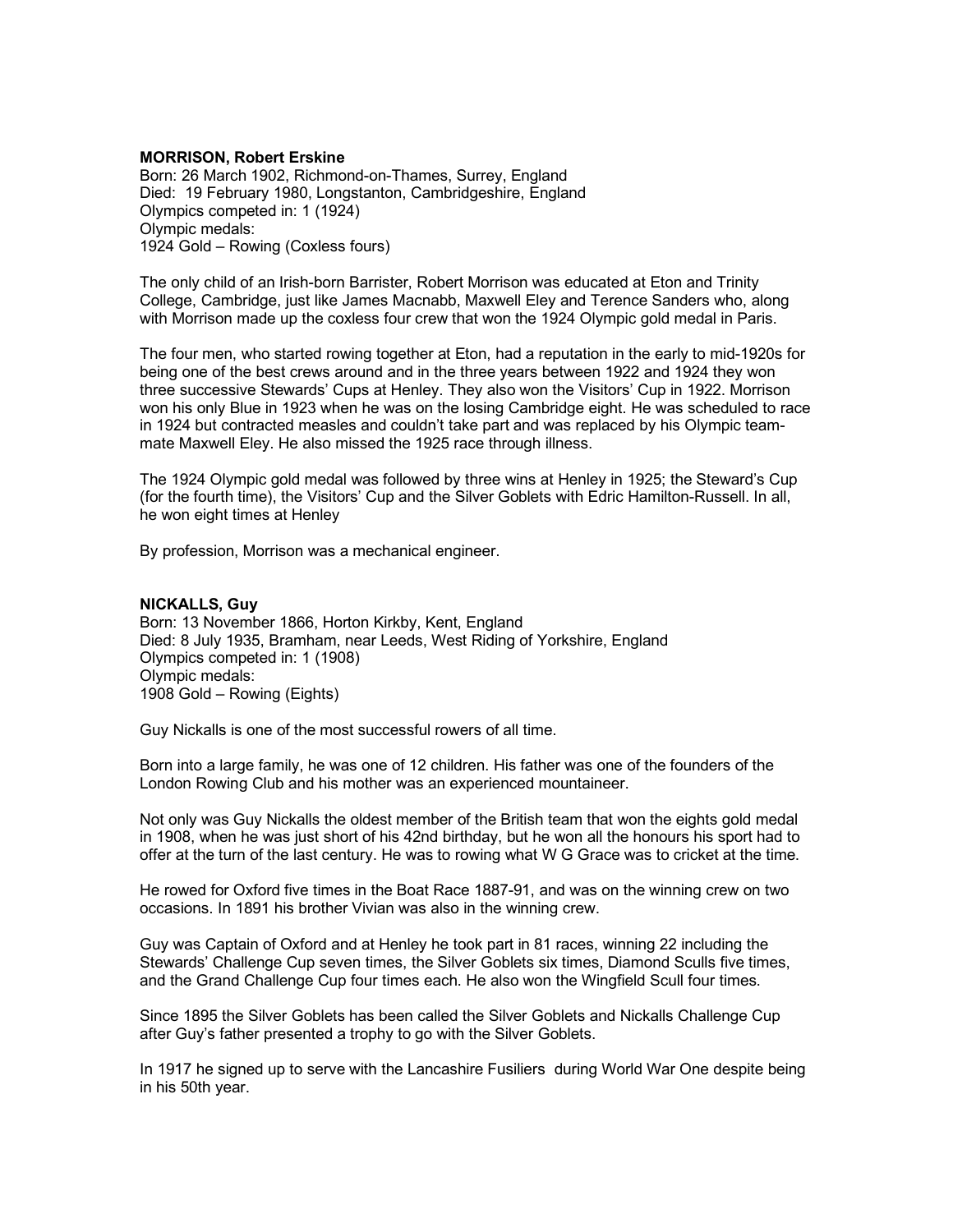A wealthy stockbroker, Nickalls was killed in a car accident in 1935 while on his way to join his wife on holiday in Scotland where he was hoping to enjoy his great love of fishing. Sadly, an accident at a junction on the Leeds to York road at Bramham brought an abrupt end to those plans, and his life. It was the seventh fatal accident of the year at the same junction.

Nickalls won the Silver Goblets in 1890 and 1891 with Lord Ampthill. Coincidentally, Ampthill died the day Nickalls had his fatal car accident. Guy Nickalls' widow Ellen died five weeks after her husband.

Guy's son Guy Oliver raced in three Boat Race crews for Oxford, winning once. He won two Olympic silver medals in the British eights team at the 1920 and 1928 Olympics.

*For further details see LEANDER CLUB in the CLUB SIDES OR TEAMS WHO WON GOLD MEDALS REPRESENTING GREAT BRITAIN section*

### **PINSENT, Matthew Clive**

Born: 10 October 1970, Holt, Norfolk, England Olympics competed in: 4 (1992, 1996, 2000, 2004) Olympic medals: 1992 Gold – Rowing (Coxless pairs) 1996 Gold – Rowing (Coxless pairs) 2000 Gold – Rowing (Coxless fours) 2004 Gold – Rowing (Coxless fours)

The son of a Norfolk vicar, Matthew Pinsent was educated at a Yorkshire boarding school before going to Eton where he started rowing and in 1987 and 1988 he took part in the junior world championships, winning a gold medal in the double sculls with Tim Foster in the second of those years.

After Eton, Matthew went to Oxford to study Geography and he took part in three Boat Races losing only in 1993 when he was the Boat Club President. He would have competed in four races but took a year out in 1992 to prepare for the Barcelona Olympics,

The year after his junior world championship success he joined the senior squad and won a bronze medal in the coxed fours at the 1989 worlds and another bronze the following year when he started a long and successful career with Steve Redgrave in the coxless pairs.

The pair struck world championship gold in 1991 and they repeated their success at the Barcelona Olympics. They then won three consecutive world titles between 1993 and 1995 and in the latter two of those years

Pinsent and Redgrave also won the Silver Goblets & Nickalls Challenge Cup at Henley.

They continued their amazing run at the Atlanta Olympics in 1996 before Matthew and Steve teamed up with James Cracknell and Tim Foster to establish another formidable crew in the coxless fours.

They won three consecutive world titles between 1997 and 1999, although Tim Foster was replaced by Ed Coode in the third of those years. However, the four were back together again for the 2000 Sydney Olympics and Pinsent collected his third gold medal. He also had the honour of being the Great Britain flagbearer at the opening ceremony.

At the 2001 world championships Matthew won the rare double of coxed and coxless pairs, with James Cracknell, and Neil Chugani in the coxed event.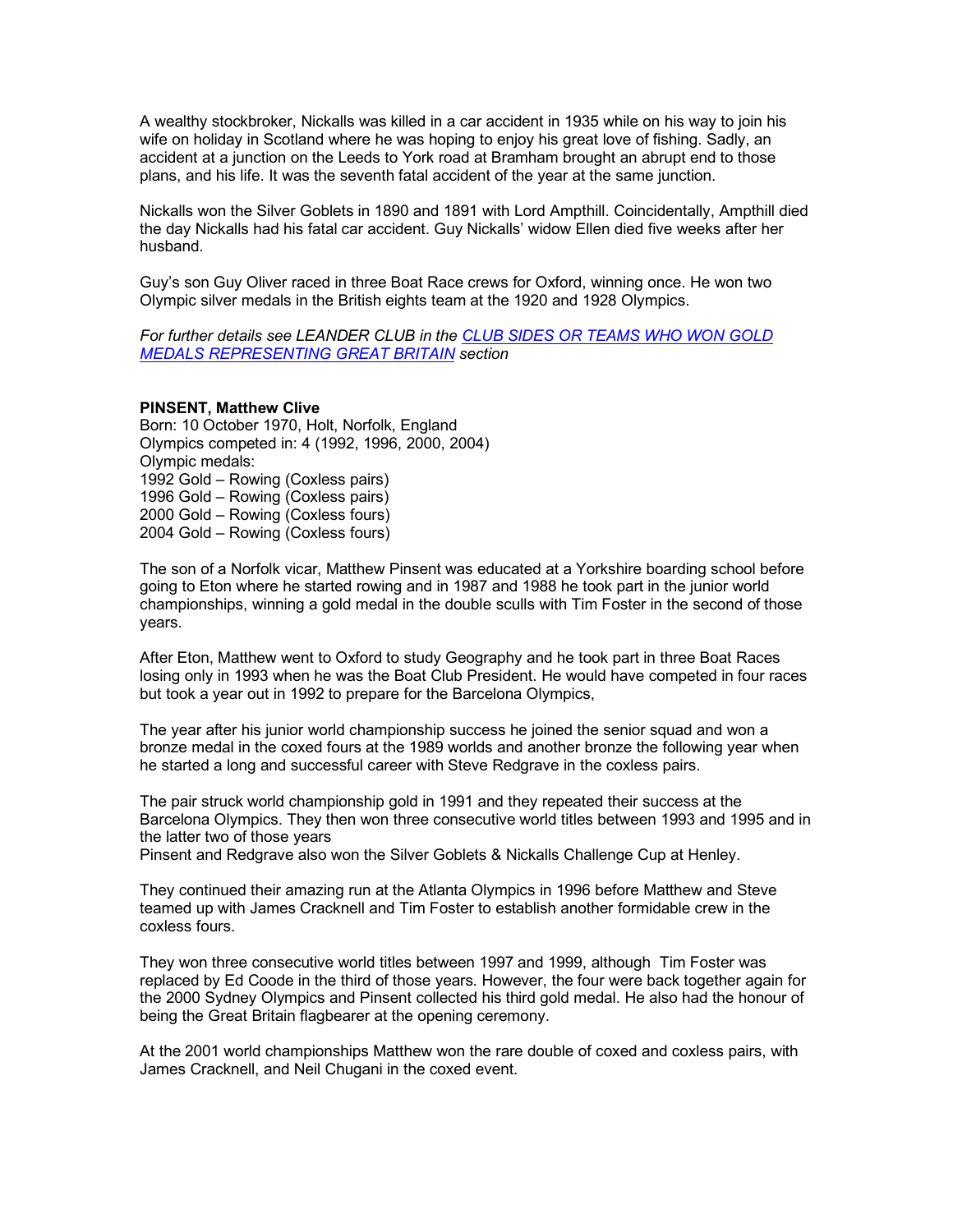The new combination of Pinsent and Cracknell was to be nearly as successful as the Pinsent/Redgrave pairing.

They won a second world title at coxless pairs in 2002 and between 2001 and 2003 they won three consecutive Silver Goblets. In total, Matthew won 14 times at Henley.

For the 2004 Athens Olympic Games, Matthew teamed up with Ed Coode, Steve Williams and James Cracknell in the coxless fours and they pipped Canada in a final that saw the lead constantly changing hands until Britain won by eight hundredths of a second. At the medal ceremony Matthew was in tears as he claimed his fourth gold medal to become only the third Briton (at the time) to wins four golds after Steve Redgrave and Paulo Radmilovic.

Shortly after his Olympic triumph, Matthew announced his retirement from rowing on 30 November 2004 and a month later, it was announced in the New Year's Honours list that he was to receive a Knighthood, to go with the MBE he received in 1993 and OBE he got in 2000.

Between 2001 and 2004 Matthew served on the IOC Athletics Commission and since retiring he has been much sought after for media work and motivational and after-dinner speaking.

## **PURCHASE, Zachary Jake Nicholas**

Born: 2 May 1986, Cheltenham, Gloucestershire, England Olympics competed in: 2 (2008, 2012) Olympic medals: 2008 Gold – Rowing (Men's lightweight double sculls) 2012 Silver – Rowing (Men's lightweight double sculls)

A keen sportsman, Zac found rowing in 1997 while at King's College, Worcester. Being too small to row competitively he offered his services as a cox but soon his ability as a rower was spotted after he joined the Upton Rowing Club, and he took part in the junior world championships in 2003 and 2004.

In 2005 he progressed to the under-23 British squad he won the lightweight single sculls at the world under-23 championships in Amsterdam and a few weeks later went to Japan for the senior world championships and came close to another gold but was just pipped by the seasoned Greek sculler Vasileios Polymeros. Zac was just 20 at the time.

He became a fully-fledged member of the senior side in 2006 when Zac and girlfriend Felicity (Fliss) Hill, who he met at King's College and was also a rower, moved to Berkshire to be nearer the GB rowing team's base. In his first full season on the senior squad he won the world single sculls title at Dorney Lake.

As lightweight single sculling was not an Olympic event, Zac teamed up with Mark Hunter in 2007 in the double sculls in readiness for the Beijing Olympics and they won two silvers and a bronze medal at that year's World Cup and also won a bronze medal at the world championships. Prior to the 2008 Beijing Games the pair were unbeatable as they won all three World Cup races before capturing Olympic gold – the first lightweight rowing gold for Britain.

Due to illness, Zac had to miss the 2009 season but the gold-medal winning due were back together again in 2010 and after a couple of World Cup wins they won the world title, which they retained in 2011.

Zac and Mark won the opening World Cup event of 2012 but then could only finish sixth in the other two races in Lucerne and Munich and they had a lot of pressure on to retain their Olympic title.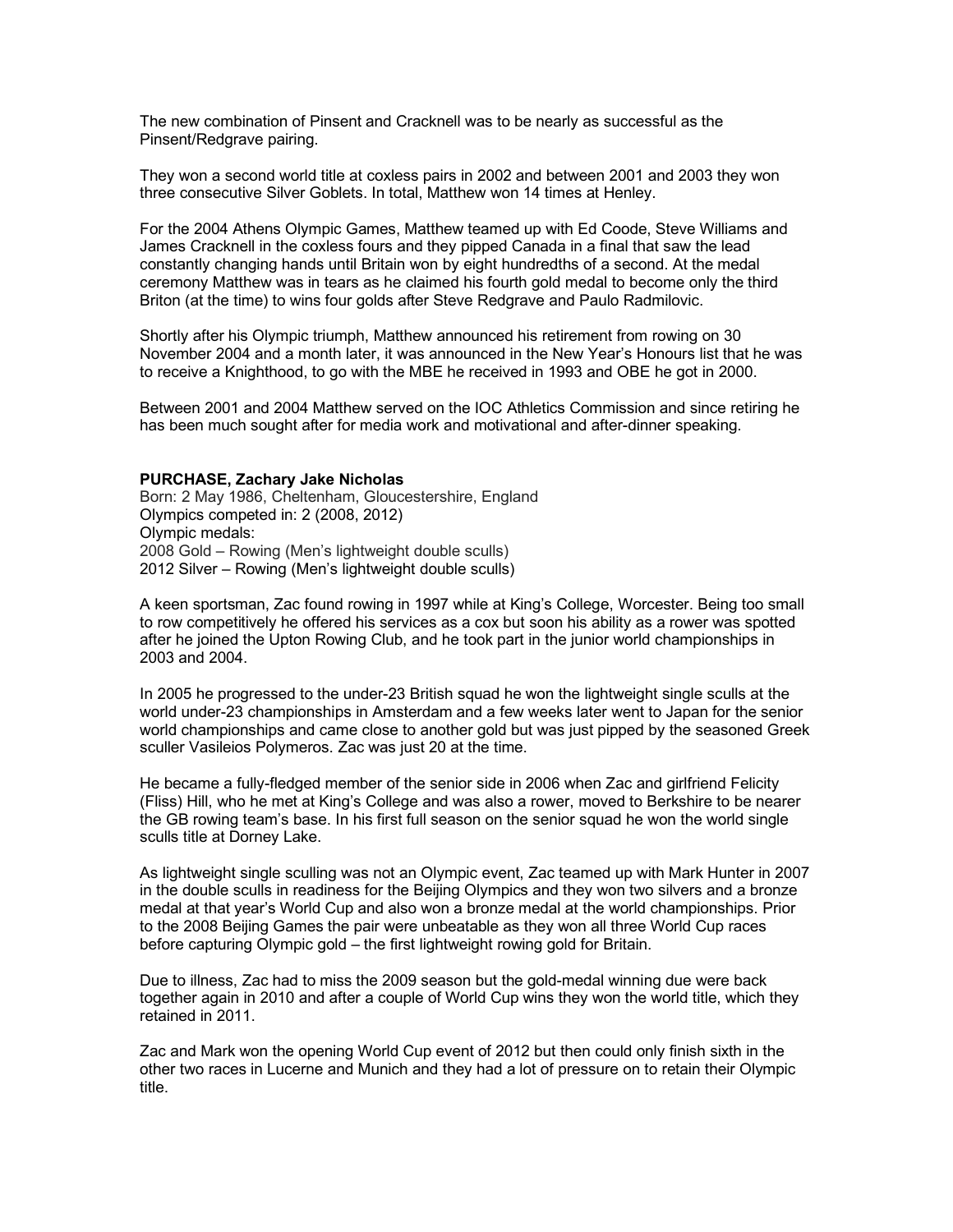With the fervent home fans willing them on at Dorney they had a second gold within their sights with just metres to but then they were overtaken in the final stages by the Danish pair who won gold by less than half a second.

To make up for the disappointment of winning only silver at the Olympics Zac married long-time sweetheart Fliss at St Pauls' Cathedral a month after the Olympics and then took 18 months away from the sport. He returned at the beginning of 2014 with a view to joining the heavyweight squad but that proved fruitless and he retired from competitive rowing in February 2014.

An excellent saxophonist, he performed live at the at the 2008 BBC Sports Personality of the Year Awards ceremony and later that month he learned that he had been made an MBE in the 2009 New Year's Honours list – for rowing, not saxophone playing!

## **REDGRAVE, Stephen Geoffrey**

Born: 23 March 1962, Marlow, Buckinghamshire, England Olympics competed in: 5 (1984, 1988, 1992, 1996, 2000) Olympic medals: 1984 Gold – Rowing (Men's coxed fours) 1988 Gold – Rowing (Men's coxless pairs) 1988 Bronze – Rowing (men's coxed pairs) 1992 Gold – Rowing (Men's coxless pairs) 1996 Gold – Rowing (Men's coxless pairs) 2000 Gold – Rowing (Men's coxless pairs)

Steve Redgrave is quite simply one of Britain's greatest sportspeople and certainly one of its most celebrated Olympians.

He is Britain's most successful male rower in Olympic history with six medals, including five golds. Only his fellow Knight of the Realm, cyclist Sir Chris Hoy, has won more gold medals. But Sir Steve stands alone as the only Briton to win a gold medal at five consecutive Olympics. He is also the only man to be the Great Britain flag bearer at two Summer Olympics, 1992 and 1996.

In a sport were a University background seems normal, Steve Redgrave's record of achievements is even greater when you consider he is a former comprehensive schoolboy with just one GCSE to his name. Although being dyslexic did not help him academically.

He started rowing with his hometown club in Marlow as a youngster but joined the Leander Club in 1989.

At he age of 18 Steve won a silver medal in the double sculls at the 1980 junior world championships. The following year he won the double sculls at Henley with Eric Sims and then repeated the feat in 1982 with Adam Clift. But he first came to the public and media eye after winning the Diamond Sculls in 1983.

A year later he was in the coxed four with Martin Cross, Richard Budgett, Andy Holmes and cox Adrian Ellison as Britain won its first Olympic rowing gold medal for 36 years at Los Angeles.

He regained his Diamond Sculls title in 1985 and in 1986 won an unprecedented three gold medal at the Commonwealth Games at Edinburgh when he won gold in the singles, coxless pairs and coxless fours. That same year he won the first of his nine world titles, seven of them with his long-standing partner Matthew Pinsent.

Redgrave won the first of three consecutive Olympic coxless pairs titles in 1988 with Andy Holmes, and he retained the title in 1992 and 1996, this time with Pinsent, who was also in the coxless fours crew with Steve when he won his record fifth consecutive gold at Sydney in 2000.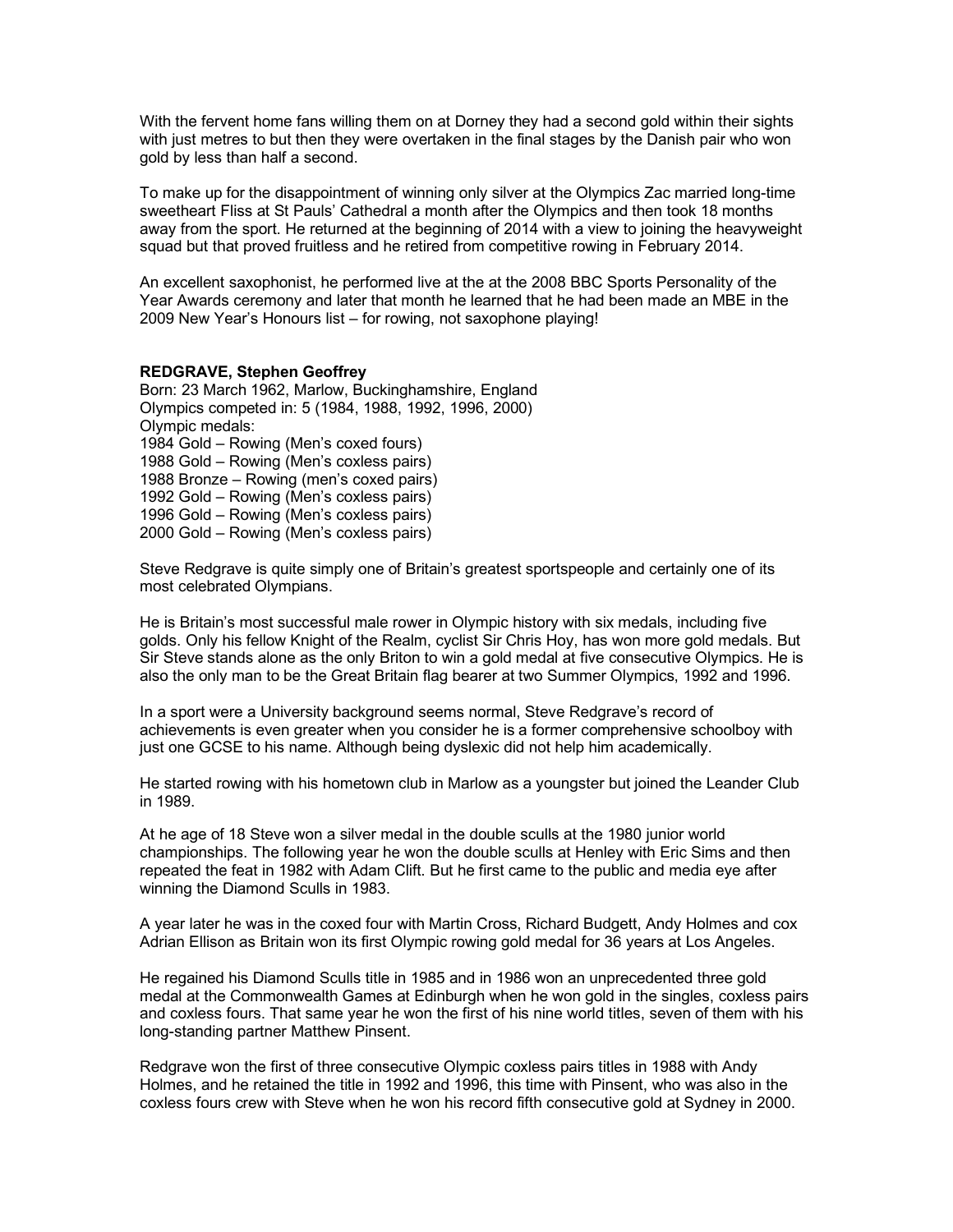Between 1993-96 Steve enjoyed four unbeaten seasons.

After the 1996 Atlanta Olympics he said: "Shoot me if you see me in a boat again" – either the gun wasn't loaded or nobody took him seriously because he was back to win gold medal number five at Sydney. But he did eventually called it a day in 2001.

His tally of titles is impressive. He won five Olympic gold medals and one often forgotten bronze; nine world titles plus two silvers and a bronze. He also won 23 Henley titles between 1981 and 2001 including the Silver Goblets and Nickalls for coxless pairs seven times; the Wingfield Sculls seven times; the Steward's Challenge Cup for coxless fours on five occasions; the Diamond Sculls twice and the Double Sculls Challenge Cup and Queen Mother Challenge Cup, for quadruple sculls, on one occasion each,

After winning his fifth Olympic gold in 2000 it was little surprise that he was that year's BBC Sports Personality of the Year and he was honoured by them again in 2011 when he won their Lifetime Achievement Award.

Multi-talented, Steve turned his hand to bobsledding and was a member of the British team during the 1989-90 season. He has also competed in the London Marathon several times and his performances have helped boost the funds of his charity , The Steve Redgrave Fund, which was set up to use the power and inspiration of sport to bring about positive change in the lives of disadvantaged children, young people and their communities, and it has raised more than  $£5$ million.

Steve was awarded a MBE in 1987, was elevated to a CBE in 1997, and received a Knighthood in 2001.

He is much sought after as an inspiration speaker and after dinner speaker, and he does a lot of media and television work. He also devotes his time to being a source of inspiration to diabetes sufferers since he was diagnosed with type 2 diabetes in 1997.

He was heavily involved with the 2012 London Olympics, and also played a big part in London getting the vote to host the Games in the first place. Consequently he had the honour of bringing the torch into the stadium with it before handing over to the seven youngsters who lit the cauldron to signify to start of the Games.

Steve met his wife Ann at the 1984 Olympics when she was in the British ladies eights team. They married three years later and she was the chief medical officer to GB Rowing between 1992 and 2001, but continued to act as a consultant doctor to the team and in 2011 became their first full-time medical officer.

Steve and Ann's daughter Natalie took up rowing in 2009 and was on the winning Oxford crew at the 2011 women's Boat Race. She then converted to netball and became a Blue at her new sport in 2012 and 2013.

## **REED, Peter**

Born: 27 July 1981, Seattle, Washington, USA Olympics competed in: 2 (2008, 2012) Olympic medals: 2008 Gold – Rowing (Men's coxless fours) 2012 Gold – Rowing (Men's coxless fours)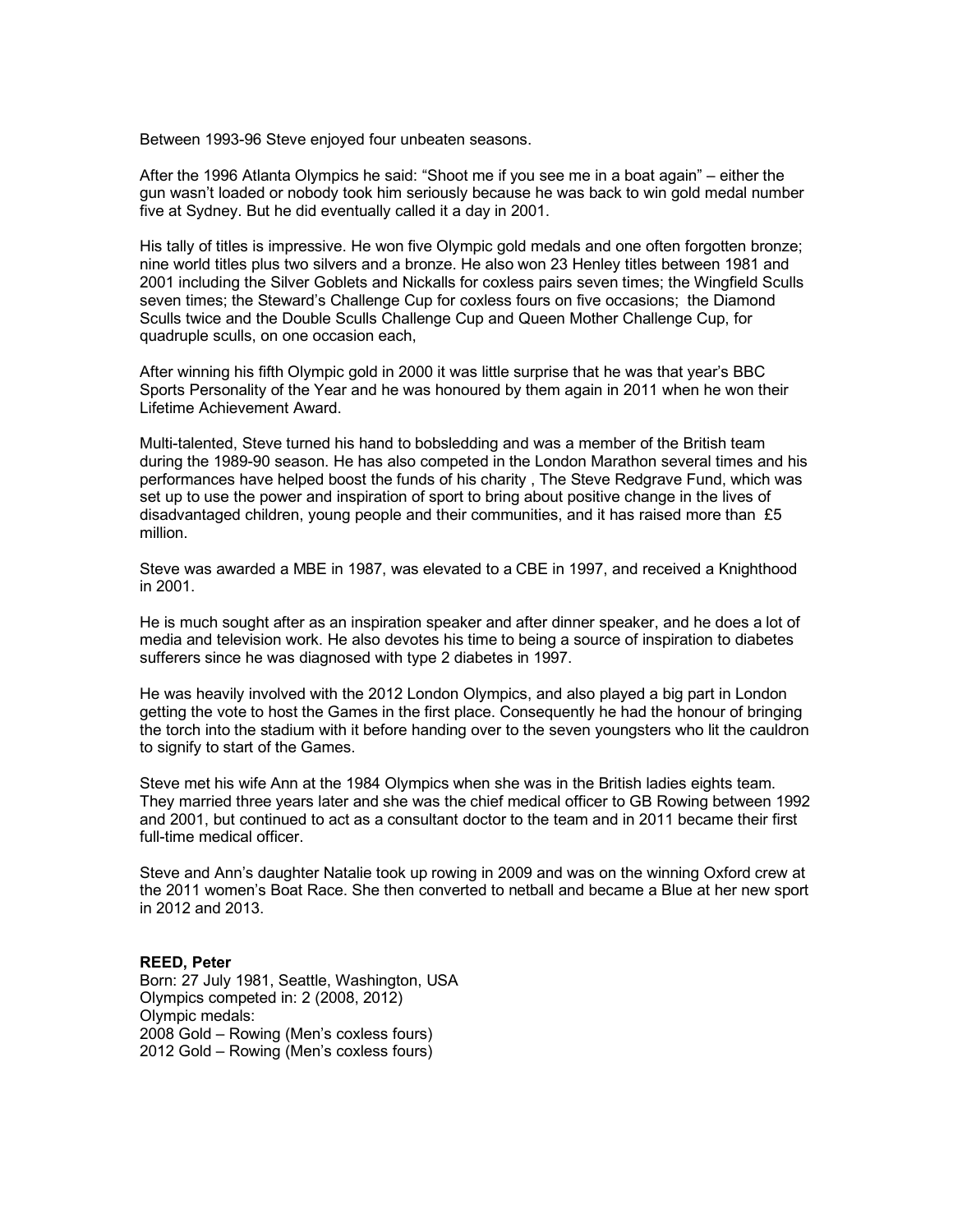Pete Reed was born in the United States but moved to Gloucestershire when he was a youngster. An all-round sportsman he was good at rugby, basketball and, with his US roots, American football. But rowing was still not in his sporting agenda at that time.

He joined the Royal Navy as an engineering officer cadet in 1999 and it was while he was in the Navy that he started using a rowing machine as part of his fitness regime and when he went to the University of the West of England at Bristol he started rowing in his second year and very quickly progressed from novice to president of the rowing club.

After Bristol, Pete then went to Oxford for two years in 2004 and was a rowing Blue in both 2004 and 2005 when he also gained selection for the Great Britain senior squad and as a member of the coxless fours that won all three world cup races in 2005 and also the world championship gold in Japan. They repeated the feat in 2006, again with all three world cup race golds and the world championship, this time on home waters ay Eton Dorney.

Reed and his team-mates could only finish fourth in the 2007 world championships but the following year Pete, Steve Williams, Tom James & Andrew Triggs Hodge won the gold medal at the Beijing Olympics in a dramatic final which saw Britain overtake Australia with 200 metres to go an win by half a boat.

Pete switched to coxless pairs in 2009, partnering Hodge and the pair won world championship silver medals in the three years from 2009 to 2011 behind the strong new Zealand pair of Eric Murray and Hamish Bond on each occasion.

He reverted back to coxless fours in 2012 and after two world cup race wins he won his second Olympic gold medal with Alex Gregory replacing Steve Williams from the 2008 gold medal winning team.

Since 2013 Reed has been rowing with the British eights and he won another world title at Korea. Up to the start of the 2014 season he had won 16 world cup races at pairs, fours and eights, including eight consecutive race wins (fours) between 2005-07.

Pete Reed was once measured as having the greatest lung capacity of all sportsmen, with a capacity of 11.68 litres. He was awarded the MBE in the 2009 New Year's Honours list.

## **SANDERS, Terence Robert Beaumont**

Born: 2 June 1901, Charleville, Kilmallock, County Cork, Ireland Died: 6 April 1985, Dorking, Surrey, England Olympics competed in: 1 (1924) Olympic medals: 1924 Gold – Rowing (Coxless fours)

Like his three 1924 Olympic gold medal winning team-mates, Terence Sanders was educated at Eton and then Trinity College, Cambridge. And whilst the four rowed together at Eton, it was during their time at University that they gained a reputation for being the most successful crew of the era, with Sanders as stroke.

Sanders, along with James Macnabb, Maxwell Eley and Robert Morrison, won the Stewards' Cup and the Visitors' Cup at Henley in 1922. They also retained the Steward's Cup in 1923 and 1924, when the four schoolmates were also selected to represent Great Britain in the coxless fours at the Paris Olympic Games, which they duly won.

Sanders won his Cambridge Blue in 1923 on what was the only time Cambridge lost between 1914 and 1936. He ended his competitive rowing career in 1929 when he was a member of the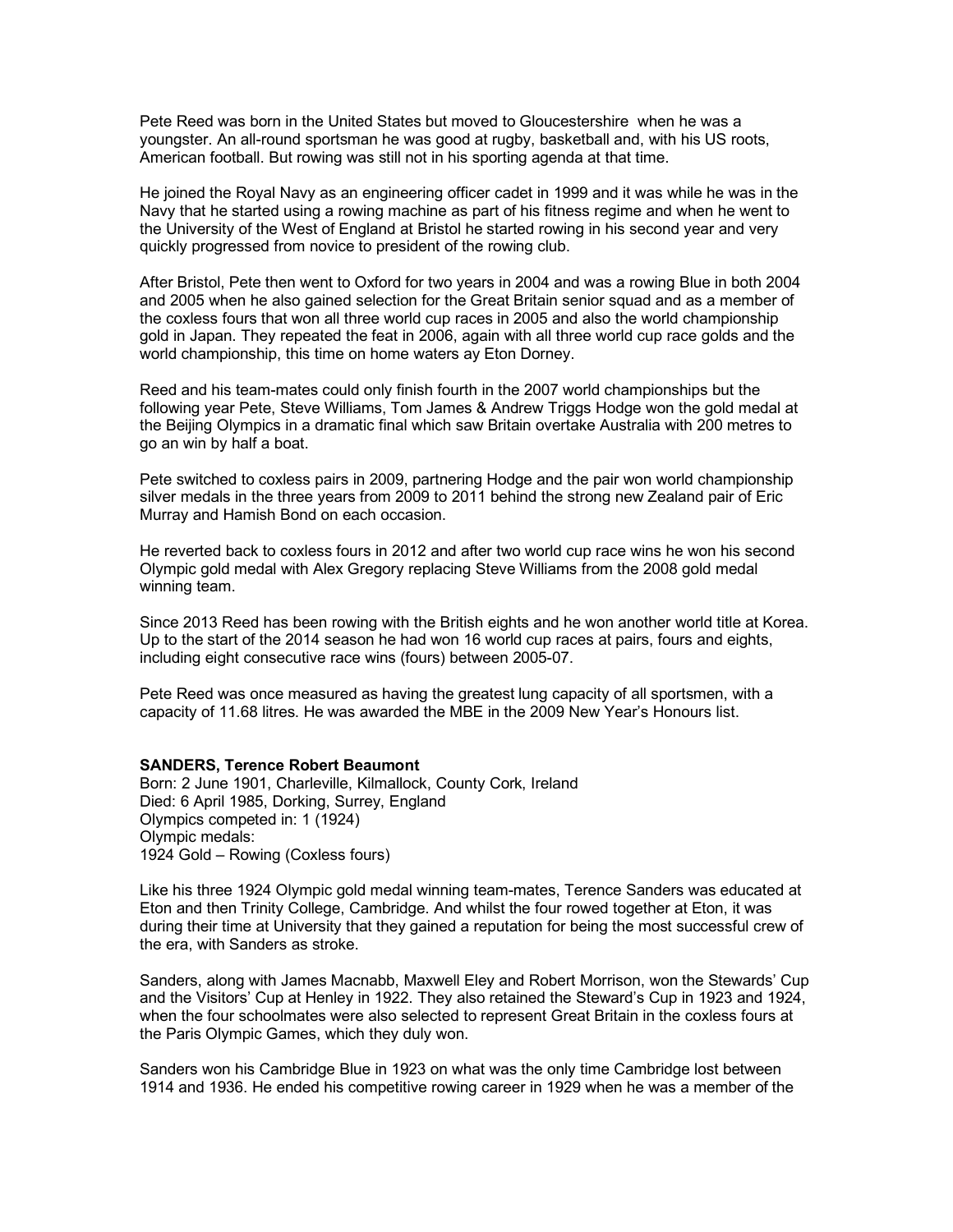Leander eight that won the Grand Challenge Cup at Henley. In that same year he was co-editor, with George Drinkwater (a double Oxford Blue), of the official centenary history of the Boat Race.

At Cambridge, Terence obtained a first class honours degree in Mechanical Sciences and in 1924 he became a Fellow of Corpus Christi College, Cambridge, where he held various positions until being appointed a lecturer in engineering in 1935.

He held a commission in the Territorial Army in 1939 but was run over by a tank (honest!) in 1941 and was transferred to the armaments design department of the Ministry of Supply and his ideas were to play a significant part in World War Two, including at the D-Day landings. He was demobbed with the rank of Colonel in 1946 and then joined the Scientific Civil Service before becoming the engineering advisor to the British Standards Institute in 1952, a job he held for 20 years.

Awarded the CBE in 1950, Sanders served as a councillor, magistrate, High Sheriff and Deputy Lieutenant of Surrey where he was also a chairman of the family firm Buckland Sand and Silica company in Reigate. The site of the company's quarry was used for filming of several Doctor Who episodes in the six-part series entitled The Seeds of Doom, broadcast in 1976.

In 1935 Sanders and his wife endured tragedy when their six month old son fell out of the second floor window of their Cambridge home and was killed,

### **SANDERSON, Ronald Harcourt**

Born: 11 December 1876, Uckfield, Sussex, England Died: 17 April 1918, Gommecourt, France Olympics competed in: 1 (1908) Olympic medals: 1908 Gold – Rowing (Eights)

Like his father before him, Ronald Sanderson was a Cambridge rowing Blue, and was part of the eight that ended Oxford's nine year winning streak in 1899.

Sanderson was a member of the Olympic gold medal winning eights at the 1908 Olympics but ten years later Lieutenant Colonel Sanderson lost his life in military action in France while serving with the Royal Field Artillery.

*For further details see LEANDER CLUB in the CLUB SIDES OR TEAMS WHO WON GOLD MEDALS REPRESENTING GREAT BRITAIN section*

## **SCARLETT, Alexander Frederick Yorke**

Born: 29 April 1975, Ashford, Kent, England Olympics competed in: 1 (2000) Olympic medals: 2000 Gold – Rowing (Men's eights)

Fred Scarlett was educated at King's School, Canterbury before going to Oxford Brookes University to take a hotel and restaurant management degree. In his placement year, 1996, he worked for the Roux brothers and alongside Michel Roux at the famous La Gavroche restaurant.

With Oxford Brookes he won twice at Henley; the Temple Challenge Cup (eights) in 1995 and the Visitors Challenge Cup (coxless fours) in 1997.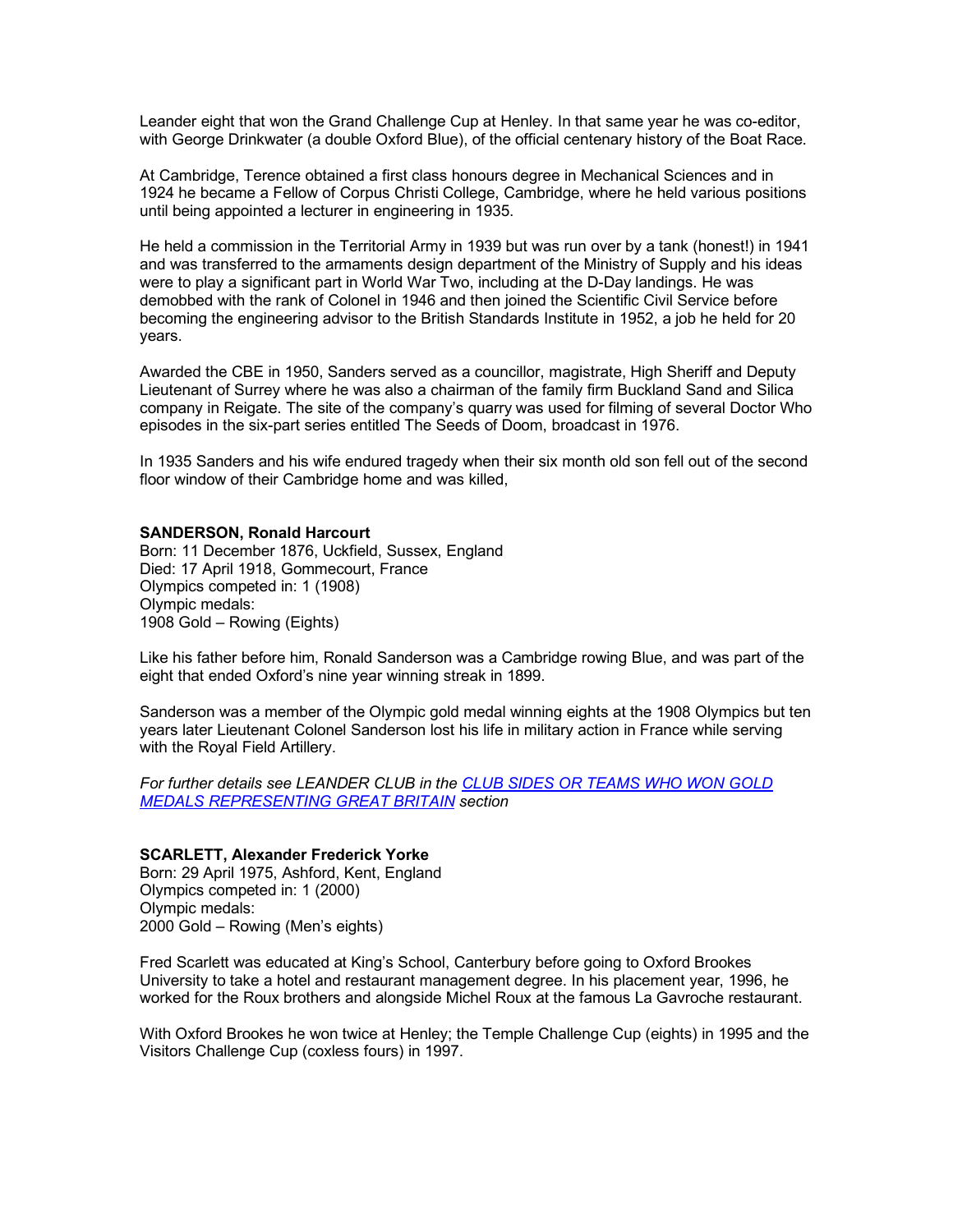In 1998 he turned to the coxless pairs with Steve Williams, a fellow Oxford Brookes student, and the pair reached the world championship final in Germany only to finish sixth. Williams went on to win coxless fours gold at the 2004 and 2008 Olympics.

After Oxford Brookes, Fred rowed with the Leander Club, and he returned to eights in 1999 and was in the British team that won the silver medal at the world championships in Canada. The following year he was a member of the first British Olympic eights gold medal winning team since 1912 at the Sydney Olympics. That was to be Fred's last race as he retired to pursue his career working for the Champagne companies Kruge in France and Moët in the United States before later becoming a yacht broker.

Fred's father Jonathan rowed for Oxford in 1962 Boat Race. His grandfather Sir Peter Scarlett was a British diplomat who was ambassador to Norway and to the Holy See.

For his services to rowing Fred was awarded the MBE in the 2001 New Year Honours list.

#### **SEARLE, Gregory Mark Pascoe**

Born: 20 March 1972, Ashford, Kent, England Olympics competed in: 4 (1992, 1996, 2000, 2012) Olympic medals: 1992 Gold – Rowing (Men's coxed pairs) 1996 Bronze – Rowing (Men's coxless fours) 2012 Bronze – Rowing (Men's eights)

Greg Searle and his older brother Jonny are the reigning Olympic coxed pairs champions as the event has not been contested since they won it at Barcelona in 1992, along with cox Garry Herbert.

Greg started rowing in 1985 after watching Jonny win the Princess Elizabeth Challenge Cup at Henley with Hampton School. Greg also rowed for Hampton School until 1990 and he first represented Great Britain at the 1988 junior world championships, finishing fourth in the coxed pairs. But in the next two years he was a member of the coxless fours that won consecutive gold medals.

He was fourth in the senior eights at the 1990 world championships and followed that with a bronze medal in 1991. He then turned to coxed pairs with brother Jonny and in their first year together they were Olympic champions in a remarkable race which saw them come from third position at the halfway stage to second with 25 strokes to go when they turned a full length defecit into a half a length win over the powerful and experienced Italian team.

Greg and Jonny (and Garry Herbert) followed their Olympic triumph with gold at the 1993 world championships. Perhaps remarkably, for a man who has enjoyed such a long career, that was Greg's last gold medal in a major championship , although he did win the coveted Diamond Sculls at Henley in 1997.

Greg won a second Olympic medal, a bronze in the coxless fours in 1996 and four years later finished fourth with Ed Coode in the pairs at Sydney. They led up to the 1250 metre mark before giving way to the French and in the final 15 strokes were overtaken by the American and Australian pairs to deprive them of a medal. Greg and Coode had won the Silver Goblets and Nickalls Challenge Cup at Henley prior to the Olympics.

Greg retired from competitive rowing in 2001 to take up a position as a grinder in the America's Cup and he competed in the Challenger series with GBR Challenge.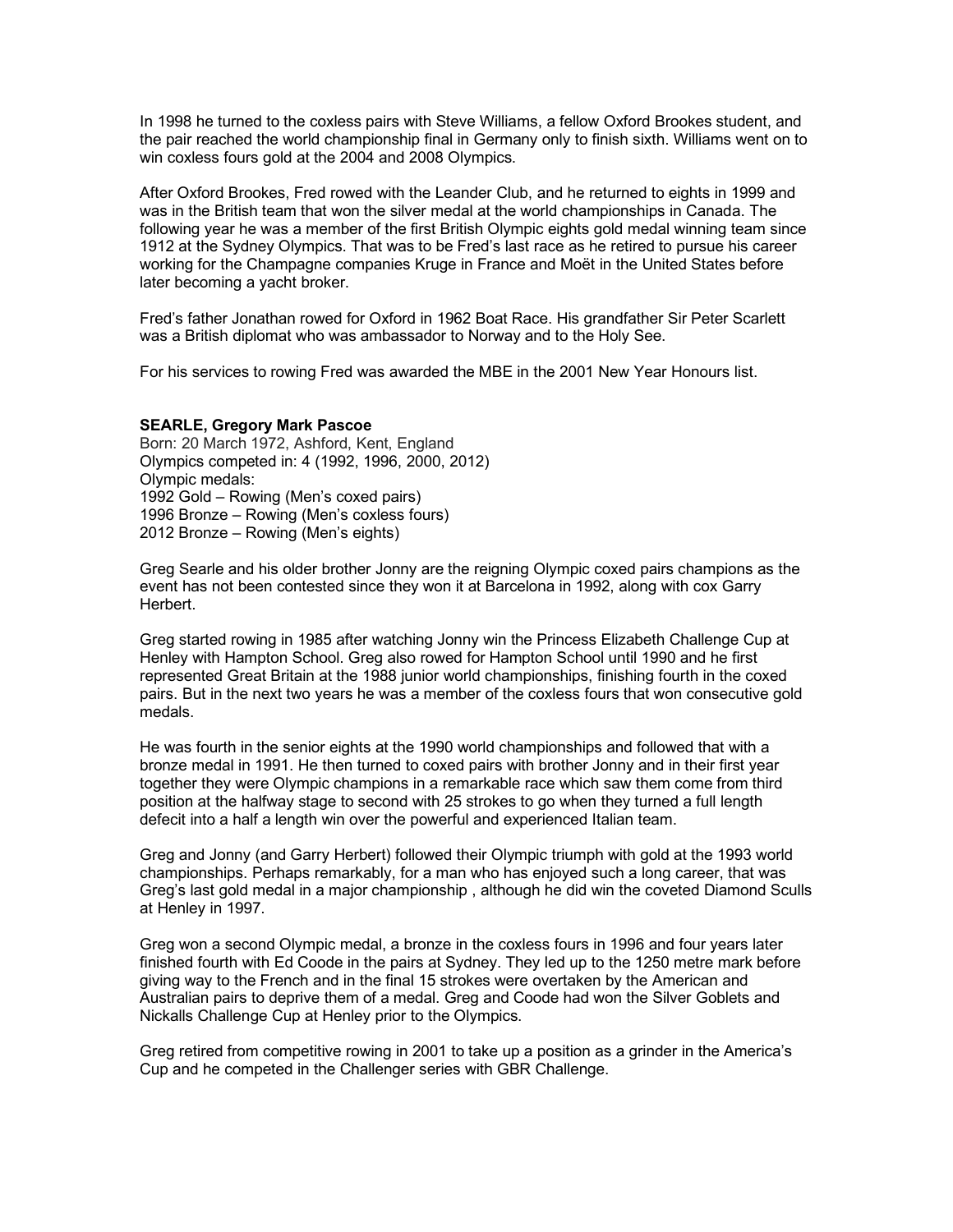Remarkably, after nearly nine years away from the sport Greg made a comeback in the autumn of 2009 with the aim of winning his second Olympic gold medal on home water in 2012 at the age of 40.

A member of the British eights he won a silver medal at both the 2010 and 2011 world championships. The crew was placed in all three events in the 2012 World Cup but Greg failed to win that second Olympic gold and had to settle for a bronze at Lake Dorney.

A fanatical Plymouth Argyle football club supporter, Greg was awarded the MBE for his services to rowing.

#### **SEARLE, Jonathan William C**

Born: 8 May 1969, Walton-on-Thames, Surrey, England Olympics competed in: 2 (1992, 1996) Olympic medals: 1992 Gold – Rowing (Men's coxed pairs) 1996 Bronze – Rowing (Men's coxless fours)

Jonny Searle was educated at Hampton School he was a member of their crew that won their first Princess Elizabeth Challenge Cup at Henley in 1985. He later went to Queen's College, Oxford, where he became a three-time winning rowing Blue and was also President of the Oxford University Boat Club in 1989-90.

Searle first attracted attention as a member of the coxless fours that won the silver medal at the 1986 junior world championships and a year later he turned that silver into gold.

After winning a bronze medal in the eights at the 1991 senior world championships he teamed up with another member of the crew, brother Greg, to form a coxed pairs partnership, along with cox Garry Herbert. And in their first season together the three men carried off the gold medal at the Barcelona Olympics in 1992 after winning a dramatic race in the closing stages against the Italians.

The three men added a second gold to their collection when they won the world championship coxed pairs the year after their Olympic triumph.

Jonny (and Greg) then turned to coxless fours and won a silver medal at the 1995 world championships and followed that with a bronze medal at the 1996 Atlanta Olympics.

Jonny etired after winning a silver in the coxed fours at the 1999 world championships in Canada and has remained in touch with the sport he loved so much and became a steward at the Henley Royal Regatta.

Like Brother Greg, Jonny was awarded the MBE for his services to rowing.

#### **SOMERS-SMITH, John Robert**

Born: 15 December 1887, Hersham, Surrey, England Died: 1 July 1916, Pas-de-Calais, France Olympics competed in: 1 (1908) Olympic medals: 1908 Gold – Rowing (Coxless fours)

The son of Robert Vernon Somers-smith a famous Oxford athlete who was an Oxford Blue and also the Amateur Athletic Club (forerunner of the AAAs) national 880 yards champion in 1869 and 1870.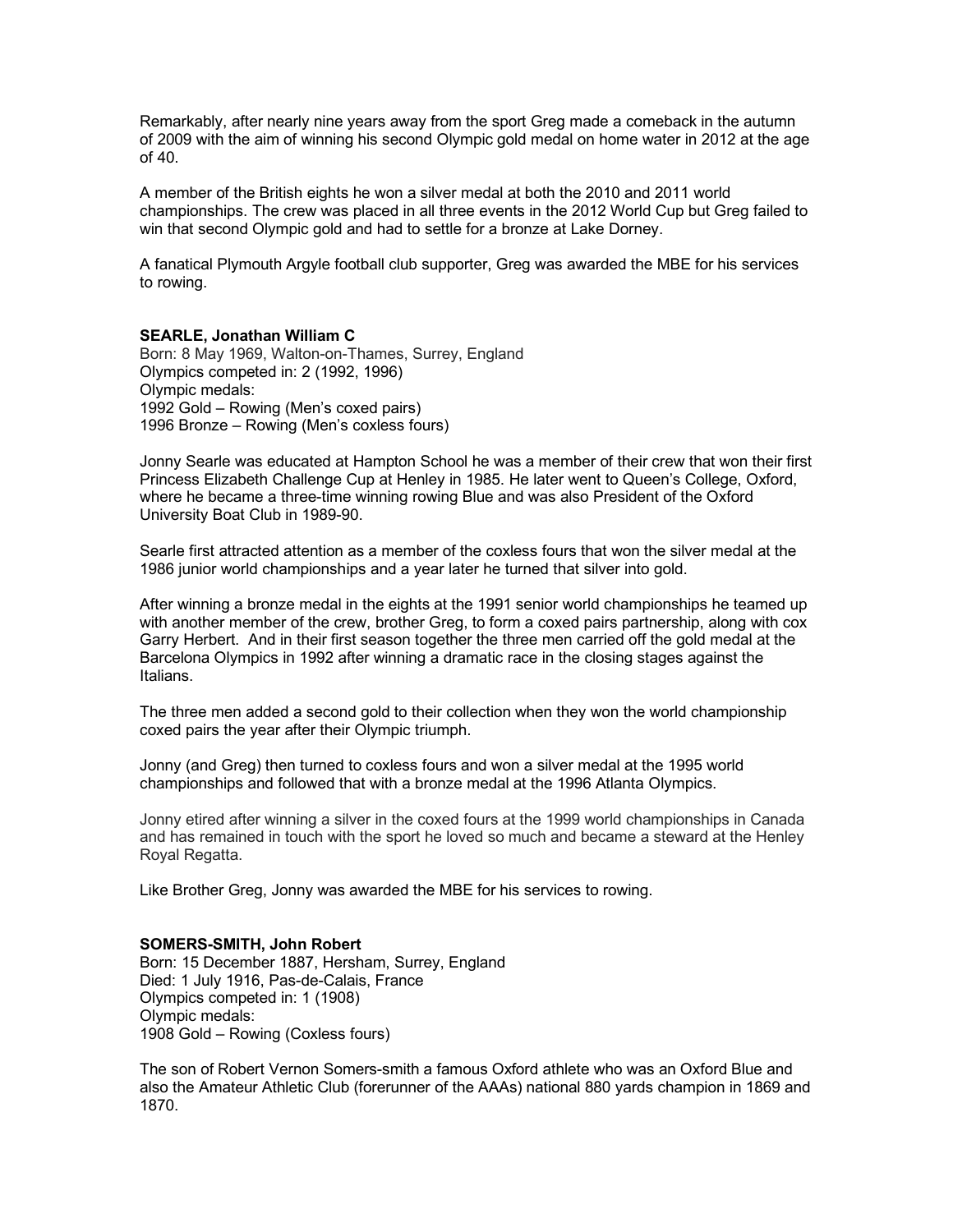Robert junior was educated at Eton before also going to Oxford where he attended Magdalen College and rowed for them although he wasn't a Blue his brother twice raced in the Boat Race, in 1904 and 1905.

Robert was in the Magdalen crew that won the Stewards' Challenge Cup and Visitors' Challenge Cup at Henley in both 1907 and 1908 when the four, consisting of Somers-Smith, Robert Cudmore, Angus Gillan and Duncan Mackinnon went on to represent Great Britain at the Olympic Games and beat Leander to win the gold medal.

A solicitor by professional, he served as a captain with the London Rifle Brigade during the first World War and in 1916 was one of the first officers to be awarded the Military Cross for his bravery in action at Ypres the previous year.

Sadly, on the first day of the Battle of the Somme he was killed in action at Gommecourt on 1 July 1916, the day after the first anniversary of his brother Richard's death who was killed in action in Flanders.

## **SOUTHWOOD, Leslie Frank "Dick"**

Born: 18 January 1906, Fulham, London, England Died: 7 February 1986, Long Wittenham, Oxfordshire England Olympics competed in: 2 (1932, 1936) Olympic medals: 1936 Gold – Rowing (Double sculls)

The son of a Fulham pawnbroker, Dick Southwood had a relatively short rowing career but in the six years between 1933 and 1939 he took part in three memorable sculling races.

He was educated at Latymer Upper School in Kensington and took to rowing when he joined the Auriol Rowing Club. His potential was spotted by Jack Beresford junior who tempted him to join him at the London Rowing Club as a sculler.

Southwood too part in the single sculls at the 1932 Los Angeles Olympics but could only finish fourth after being hit with cramp. But the 1936 Berlin Olympic would be a different story.

The year after his Olympic failure Dick won the prestigious Wingfield Sculls by beating Denis Guye, also of the London Rowing Club. Guye had won the Wingfield in the previous three years and Southwood's time of 21 minutes 11 seconds was a record (some say 'suspect' record) and was not beaten until 1988, by Steve Redgrave,

In 1935 Dick teamed up with his mentor Jack Beresford to form a partnership with the aim of winning the Olympic double sculls gold medal.

They went to Berlin with 10 months practice and 2,000 miles on the water behind them but to win the gold medal they had to beat the strong German pair. Germany had won the first five rowing gold medals of the Games and looked like taking the double sculls but Dick and Jack clawed their way back into contention and stepped up a gear in the final 200 metres to win by two and a half lengths. Beresford later claimed it was the greatest and sweetest win of his career. And to make it even sweeter, they won in front of Hitler.

Southwood won only once at Henley and that was with Beresford in the special Centenary Double Sculls to mark the 100th anniversary of Henley in 1939. They actually dead-heated with the reigning Italian European champions Giorgio Scherli and Ettori Broschi. All four rowers were so exhausted after the race that there was no re-run and both crews were awarded the title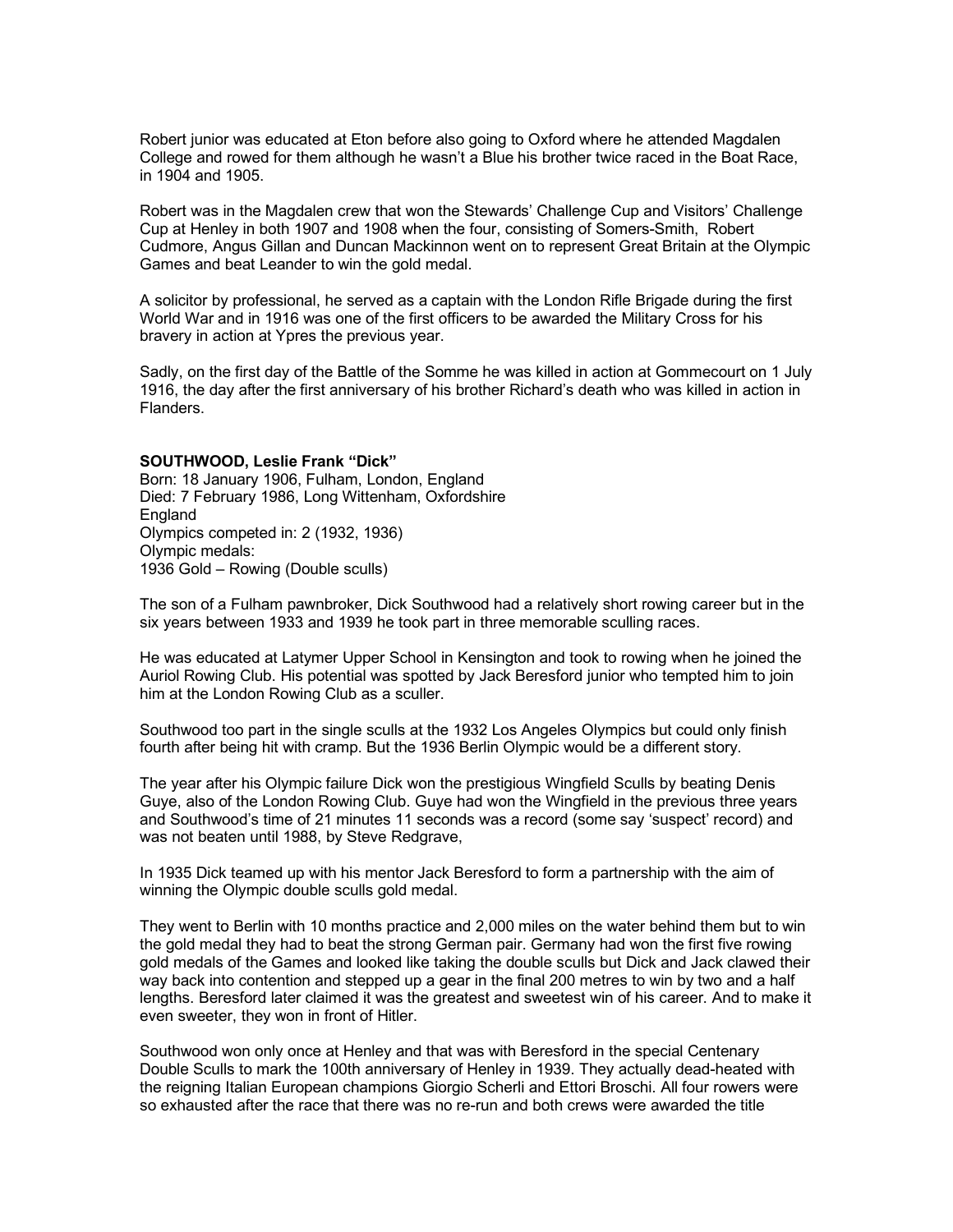jointly.

Dick Southwood died at his Oxfordshire home three weeks after his 80th birthday in 1986. In his will he left more than £1.5 million (the majority of his net estate) to St Joseph's Hospice in Hackney.

## **STANNING, Heather**

Born: 26 January 1985, Yeovil, Somerset Olympics competed in: 1 (2012) Olympic medals: 2012 Gold – Rowing (Women's coxless pairs)

Heather Stanning obtained a BSc (Hons) in Sports Technology from the University of Bath. She then attended Sandhurst Military College and was commissioned into the Royal Artillery in August 2008.

A very keen sportswoman she excelled at sailing and snowboarding before taking up rowing, and at the 2007 world under-23 championships in Glasgow she won the gold medal in the coxless pairs with Olivia Whitlam.

But the glory years started after forming a partnership with Helen Glover in 2010 which saw them win the coxless pairs silver medal at the world championships in New Zealand. Captain Stanning was given two years away from her Garrison to prepare for the 2012 Olympic Games.

Her regiment gave her full support as she went on to win a second world championship silver medal in 2011. And she then fully justified her two years away training, because Heather and Helen became the first British women to win an Olympic rowing gold medal when they crossed the line ahead of Australia and New Zealand to take the coxless pairs gold medal at Dorney Lake,

Seven weeks after her Olympic triumph Heather rejoined her Garrison at Larkhill and went on a tour of Afghanistan. It forced her to miss the 2013 rowing season but she teamed up with Helen Glover once more in 2014 and the winning just carried on coming when they won the first World Cup race of the season in France.

Heather was awarded the MBE in 2012 New Year's Honours list

### **SWANN, Sidney Ernest**

Born: 24 June 1890, Sulby, Isle of Man Died: 19 September 1976, Minehead, Somerset, England Olympics competed in: 2 (1912, 1920) Olympic medals: 1912 Gold – Rowing (Eights) 1920 Silver – Rowing (Eights)

Sidney Swann came from a sporting background. His father, Reverand Sydney Swann, rowed for Cambridge in the Boat Race three times and Sidney's brother Arthur rowed in the 1920 winning Cambridge team.

Sidney appeared in four Boat Race crews 1911-14. With Arthur, Sidney won the Silver Goblets at Henley in 1913 and 1914.

Sidney's greatest achievement was in winning Olympic gold in 1912 as part of the Leander eights. Of the 18 crew that took part in the all-British final, Swann was the only Cambridge man in the British team.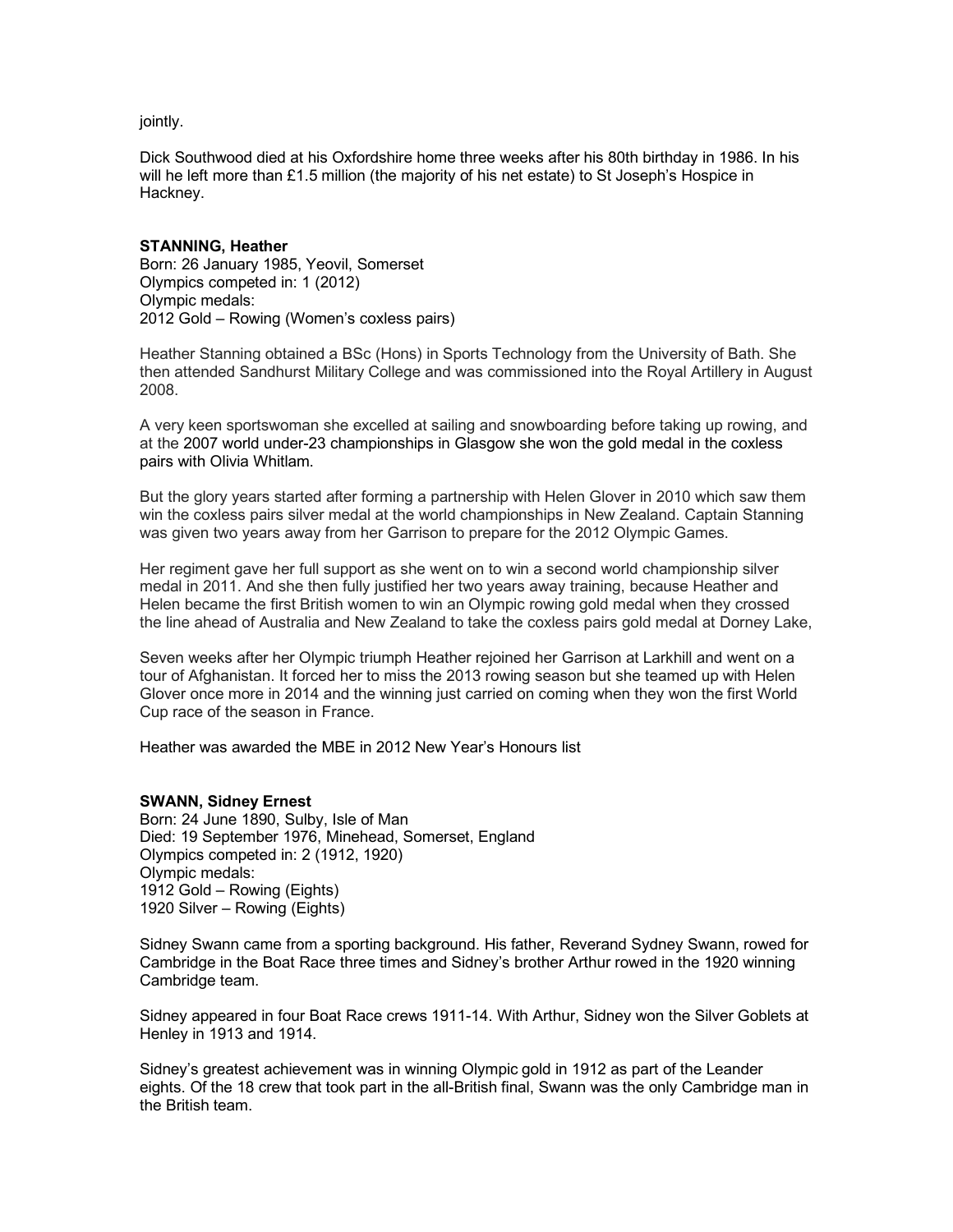Like his father before him, Swann entered the Church and was Chaplain to the Forces during the First World War. He continued rowing and won a silver medal at the 1920 Antwerp Olympics.

After serving in Africa with the Church, the Rev. Canon Swann was appointed Chaplain to King George VI in 1941.

Swann 1912 was the first Manxman to win and Olympic gold medal, the second was cyclist Peter Kennaugh in 2012.

*For further details see LEANDER CLUB in the CLUB SIDES OR TEAMS WHO WON GOLD MEDALS REPRESENTING GREAT BRITAIN section*

#### **THOMSON, Gordon Lindsay**

.

Born: 27 March 1884, Wandsworth, London, England Died: 6 July 1953, Staplehurst, Kent, England Olympics competed in: 1 (1908) Olympic medals: 1908 Gold – Rowing (Coxless pairs) 1908 Silver – Rowing (Coxless fours))

The son of a Scottish-born surveyor, Gordon Thomson was educated at University College school in Hampstead before going to Cambridge Trinity Hall.

Having rowed at Henley and won the Thames Challenge Cup with the Thames Rowing Club eights in 1905, he then represented Cambridge Trinity at Henley in 1907 and the following year, as a member of the Leander Club, he was selected for the London Olympic Games and he won the gold medal in the coxless pairs with John Fenning.

A few hours later Thomson and Fenning joined Philip Filleul and Harold Barker in the coxless fours but that had to settle for a silver medal behind Magdalen, Oxford.

The year after his Olympic success Gordon won his rowing Blue but Cambridge lost to Oxford. That same year he lost in the final of the Diamond Sculls to the German Rudolph Lucas.

He had mixed fortunes at Henley after that.

In 1910 he won the Silver Goblets with John Burn and in 1911 he was in the Trinity Cambridge four which lost to Thames Rowing Club in the final of the Stewards' Challenge Cup. He did win the Steward's in 1914, as a member of the Leander crew.

He rowed with the Leander eights in the 1920 Grand Challenge Cup at the age of 36. Thomson got cramp shortly after the start and his crew never recovered as Magdalen, Oxford went on to win.

The following year, by which time Thomson had turned to coaching, he guided Lady Margaret, Cambridge to second place to Eton in the Ladies; Challenge Plate at Henley and in 1922 he coached the Cambridge University Boat Race crew.

In addition to being a fine rower, Douglas Thomson was a good rugby player and played for London Scottish and Surrey.

Thomson obtained his pilot's license in 1914 and at the outbreak of World War One he joined the Royal Naval Air Service and he was awarded both the DSC (Distinguished Service Cross) and DFC (Distinguished Flying Cross) for his bravery and gallantry.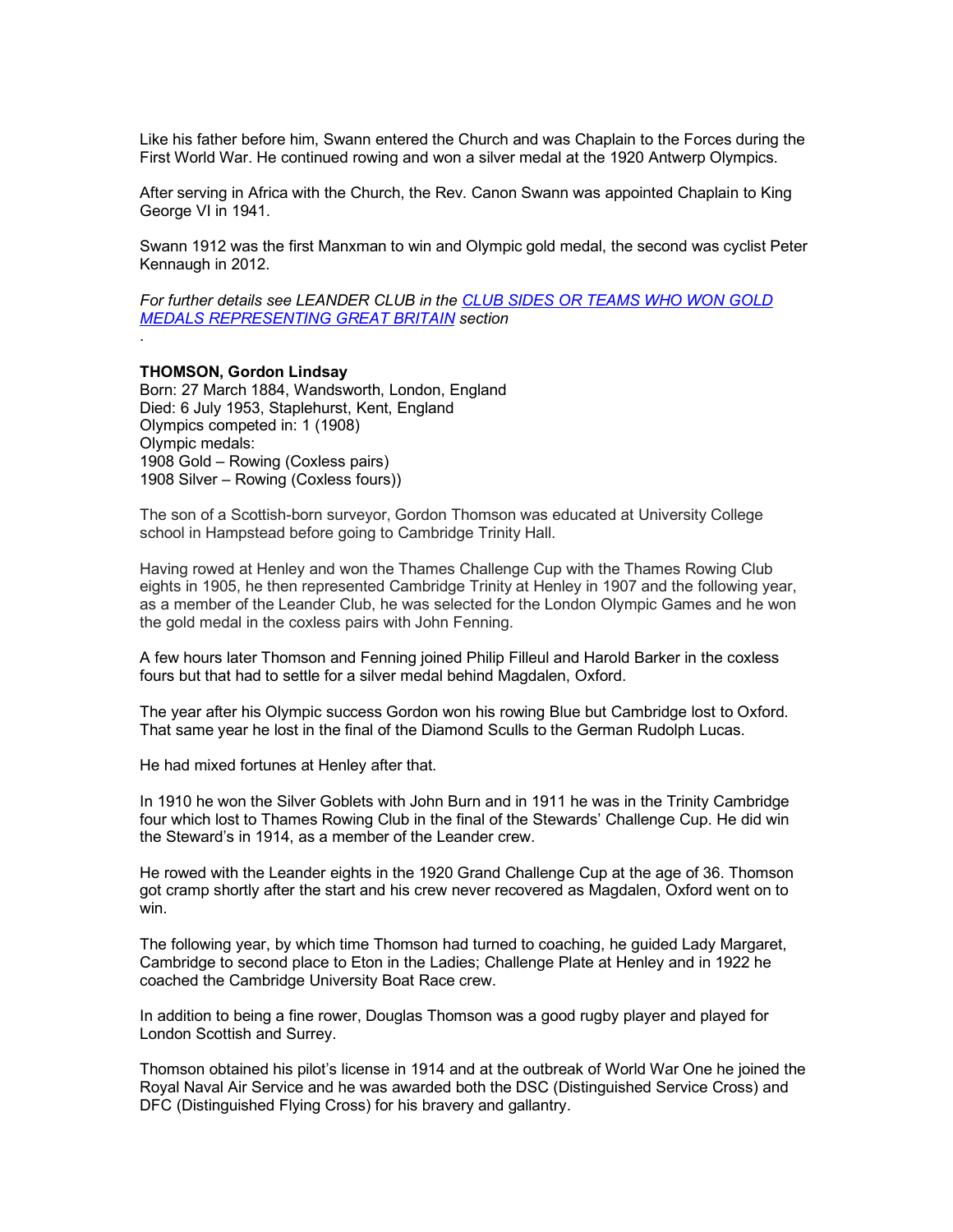## **TRAPMORE, Stephen Patrick**

Born: 18 March 1975, Hammersmith, London, England Olympics competed in: 1 (2000) Olympic medals: 2000 Gold – Rowing (Men's eights)

Steve Trapmore started his association with rowing at the age of 12 when he used to cox for his father's eight at Molesey Boat Club but at 15 he took to the oars when he joined the Walton Rowing Club on the Thames. Within two years he was in the Great Britain team and he competed in the fours at the 1993 world junior championship in Norway. He also won at Henley in 1993.

After a year training with Leander he went to study electrical engineering at Nottingham University where he continued his rowing. He also trained with the Notts County Rowing Association.

He won a complete set of medals at the world championships. The first being a bronze in the coxed fours in 1997 and a silver then followed in the eights at Canada in 1999.

The Olympic gold medal at Sydney came the following year when Steve was the team's stroke. However, unlike many of his team-mates he kept on rowing and won a third world championship medal, a gold in the coxed fours in 2002.

A back injury forced him to retire in 2003 and he set up an IT business with a friend, but he carried on rowing coaching in his spare time until 2008 when he was offered the full time head coach job at Imperial College. He held that post for two years before being offered the head coach job at the Cambridge University Boat Club.

For his services to rowing he was awarded the MBE in the 2001 New Year Honours list.

### **WARRINER, Michael Henry**

Born: 3 December 1908, Chipping Norton, Oxfordshire, England Died: 7 April 1986, Shipston-on-Stour, Worcestershire, England Olympics competed in: 1 (1928) Olympic medals: 1928 Gold – Rowing (Coxless fours)

Educated at Harrow and Cambridge, Michael Warriner rowed for Cambridge Trinity Boat club as did his three coxless fours gold medal winning teammates from the 1928 Olympics, John Lander, Richard Beesly and Edward Bevan.

Whilst at Cambridge he became a three-time Blue, taking part in the winning Boat Race crews of 1928, 1929 and 1930. He was president of the Cambridge Boat Club in the third of those wins.

Warriner won three times at Henley with the First Trinity club, winning the Visitors' Challenge Cup in 1928 and the Stewards' Challenge Cup and Ladies' Plate in 1929.

After his rowing days he working in the Colonial Service and ran an engineering business. He served in World War Two and was awarded the MBE in 1945 for his work with the Royal Electrical and Mechanical Engineers (REME) where he became an acting Major.

He served as the Deputy Lieutenant of Warwickshire and then served as an Alderman of the Warwickshire County Council.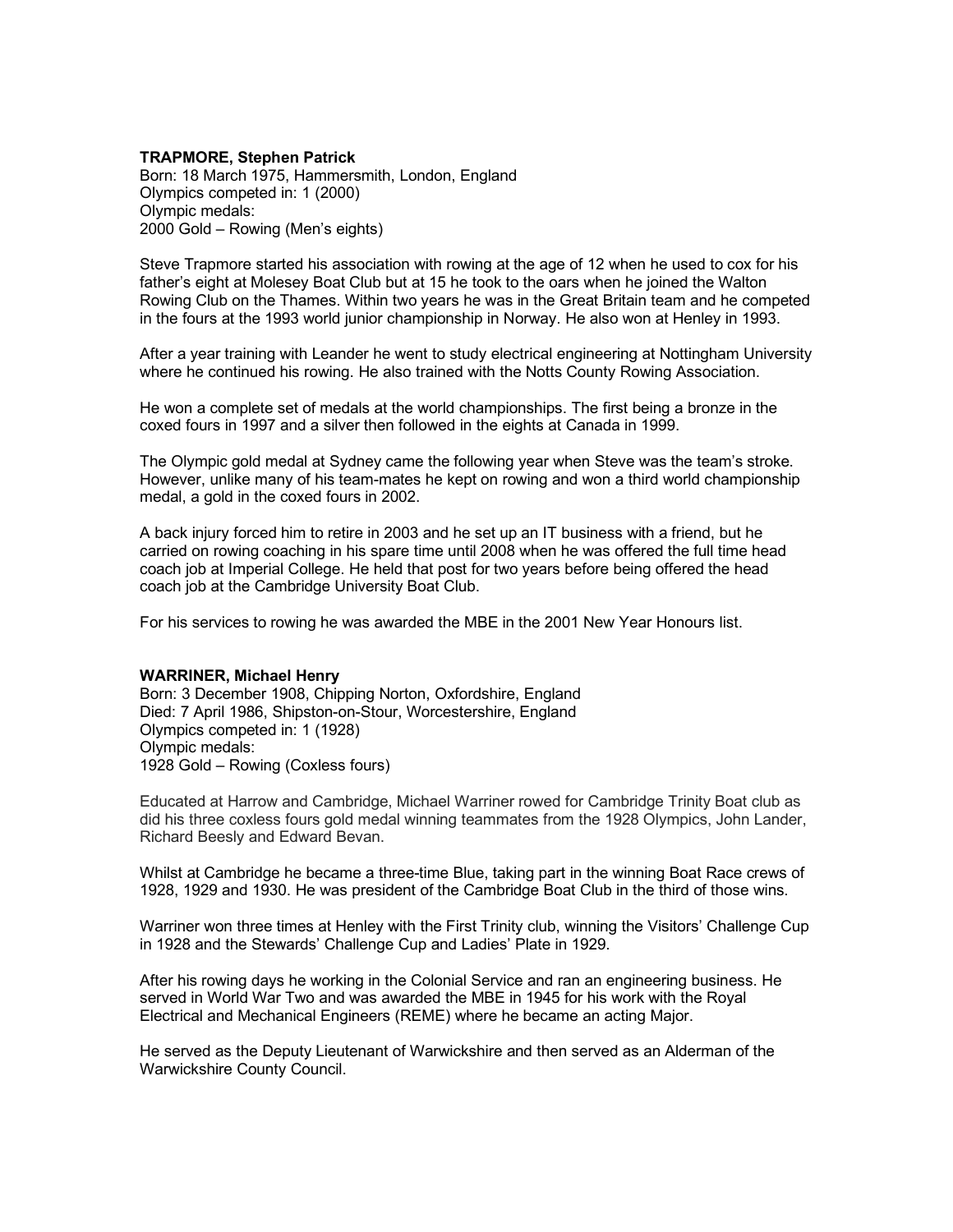He died at the family hone at Weston Park, Shipton-on-Stour in 1986 at the age of 77.

## **WATKINS (née Bebington), Anna Rose** Born: 13 February 1983, Leek, Staffordshire, England Olympics competed in: 2 (2008, 2012) Olympic medals: 2008 Silver – Rowing (Women's double sculls) 2012 Gold – Rowing (Women's double sculls)

Ann Bebington, as she was then, started rowing in 2001 when she was at Cambridge, from where she obtained a PhD in Mathematics.

After University she rowed with the Leander Club and in 2003 she won a gold medal in the coxless fours at the world under-23 championships. The following she rowed in the eights and added a bronze to her gold medal, in the coxless pairs.

She made her senior international debut in 2005 when she was in the eights at the world championships in Japan but hey could only finish fifth.

She switched to her favourite double sculls in 2006, teaming up with Anabel Vernon. The pair won the world Cup series in their first season together but could only finish fourth in the world championships on Dorney Lake.

A change of partner in 2007 saw Anna row with Elize Laverick and the pair won the bronze medal at both the world championships at Munich in 2007 and at the Beijing Olympic Games.

Rowing with Anabel Vernon again in 2009 she won a silver medal at the world championships. But it was only after forming a new partnership with Katherine Grainger that the gold medals came her way.

After an undefeated season in 2010 they then went on to win the world championship gold medal in New Zealand. They retained their double sculls title at Bled in 2011 and at Dorney Lake the following year they won the Olympic title as Anna became the first Leander member to win a women's Olympic gold medal.

Little surprise that Anna and Katherine were named the FISA World Rowing Female Crew of the Year in 2010 and 2012 and also the Sunday Times Women's Sports Team of the Year for those same years.

Anns was awarded the CBE in the 2012 New Year's Honours list.

She is married to Oliver Watkins and they had their first baby in September 2013. Ann ran in the 2014 London Marathon, raising money for Macmillan Cancer Support

## **WELLS, Henry Bensley**

Born: 12 January 1891, Kensington, London Died: 4 July 1967, Newton Abbott, Devon, England Olympics competed in: 1 (1912) Olympic medals: 1912 Gold – Rowing (Eights)

Henry Wells was cox to the Oxford Boat Race team in the last four races leading up to World War One. He was on two winning crews.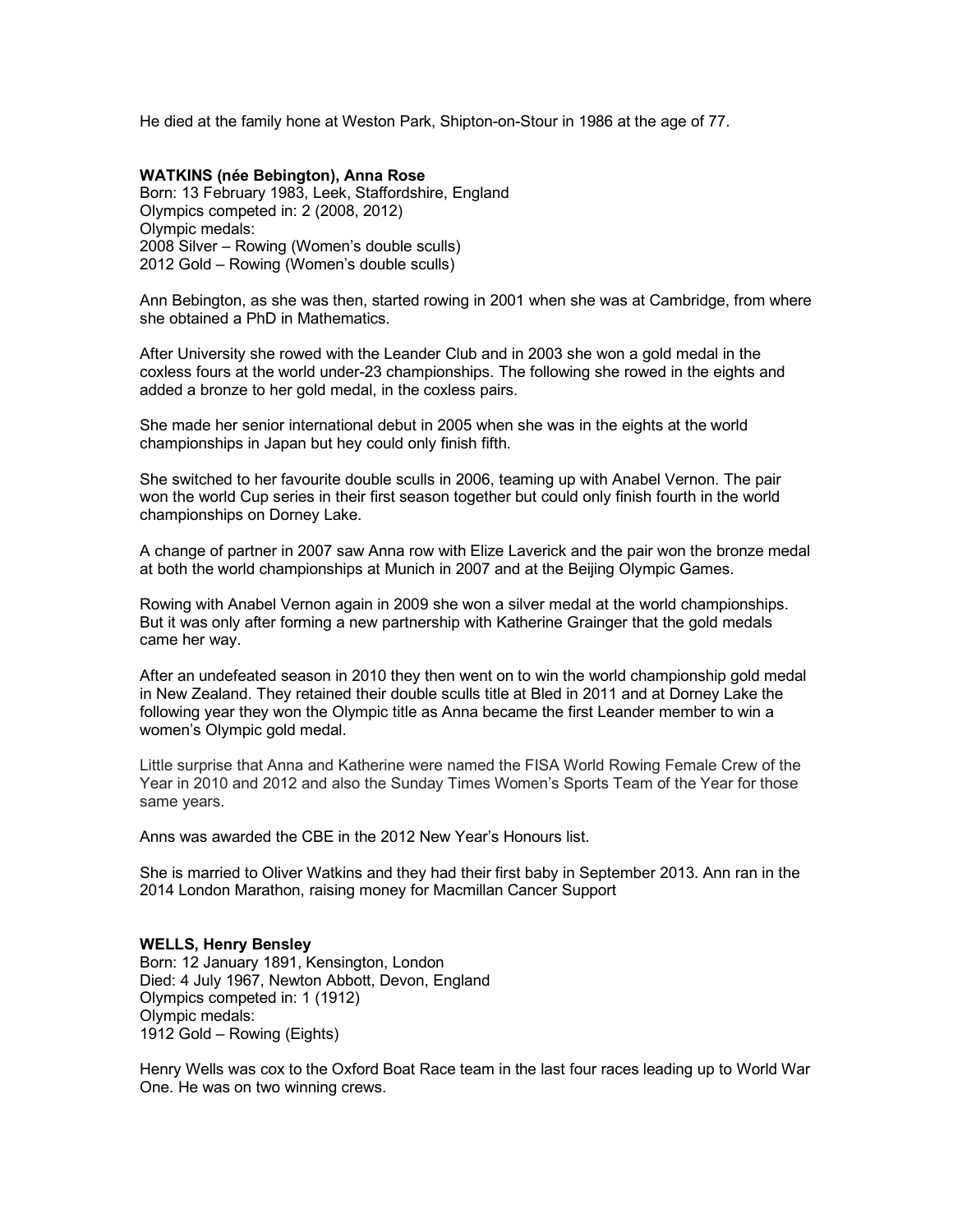He was also cox to the 1912 Olympic winning team.

During the War he served with the 6th London Brigade and was awarded the Military MBE in 1919. Having been called to the Bar in 1914 he was appointed a County Court Judge in 1934. He retired in 1958 after struggling with severe deafness in the latter part of his career.

*For further details see LEANDER CLUB in the CLUB SIDES OR TEAMS WHO WON GOLD MEDALS REPRESENTING GREAT BRITAIN section*

## **WEST, Kieran Martin**

Born: 18 September 1977, Kingston-upon-Thames, London, England Olympics competed in: 2 (2000, 2004) Olympic medals: 2000 Gold – Rowing (Men's eights)

Keiran West was introduced to rowing by father and was coxing at the age of 10. But when he outgrew that role he took to sculling and he was the national single sculls champion for his age group when he was 15.

Educated at Dulwich College he went to Cambridge for the first time in 1995. Sadly he suffered a back injury at the same time he was out of rowing action for around three years.

However, shortly after returning to action he was selected for the Great Britain squad in 1998 and in 1999 he eventually made his Boat Race debut, having appeared in the reserve race the previous year. He rowed in four Boat Races between 1999 and 2007. He left Cambridge and took up a teaching post at Wimbledon College but he returned in 2004 for further studies. It is the longest span between first and last Blue in Boat Race history.

He was Captain of Cambridge University Boat Club 2001 and in his four races was on three winning teams.

As a member of the Great Britain squad he won a silver medal in the eights crew at the 1999 World Championship in Canada. That was followed by Olympic glory at Sydney in 2000. He then moved from eights to coxed fours and won a gold medal at the 2002 world championships in Seville and a silver the following year in Milan.

He was back in the British eights boat at the 2004 Olympics but he returned home without a medal this time. His victory in 2000 meant he was the first Cambridge University oarsman to win an Olympic gold medal whilst still at University.

In addition to his Olympic and World titles, Kieran won the Head of the River race and the Head of the River fours and in 2008, a year after his retirement, he made a comeback to win the Visitors' Challenge Cup at Henley.

Kieran's older brother Damian rowed for Oxford in the 1996 Boat Race and represented Great Britain from 1993 to 1997

For his services to rowing Kieran was awarded the MBE in the 2001 New Year Honours list.

## **WILLIAMS, Stephen David**

Born: 15 April 1976, Leamington Spa, Warwickshire, England Olympics competed in: 2 (2004, 2008) Olympic medals: 2004 Gold – Rowing (Coxless fours)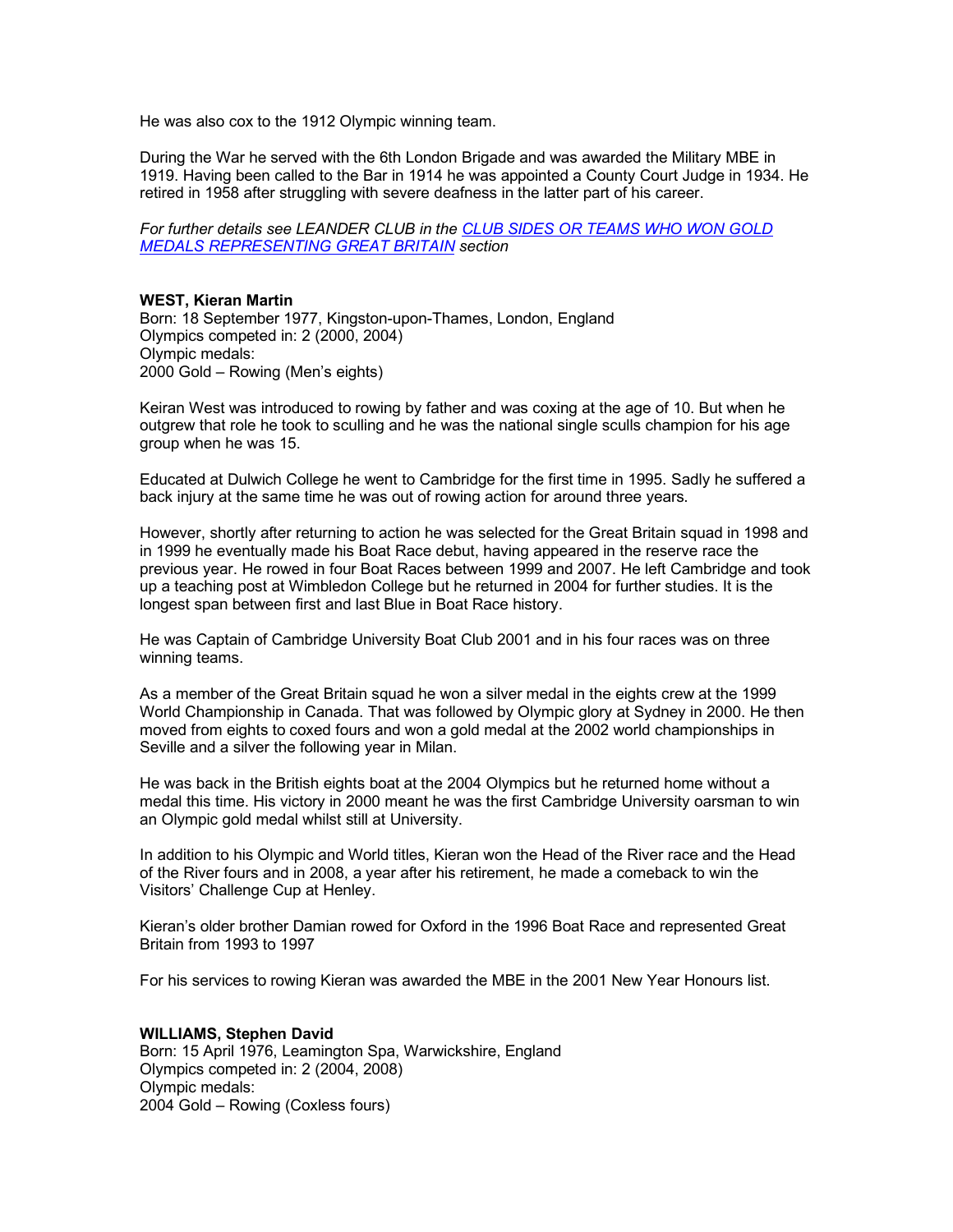2008 Gold – Rowing (Coxless fours)

Steve Williams started rowing at the age of 13 whilst at Monkton Combe School in Bath. He then went to Oxford Brookes University to study History and Town Planning. At Oxford Brookes he won the Temple Challenge Cup and the Visitor's Challenge Cup at Henley.

He made his international debut in 1997 when he appeared at the world Under-23 championships. That same year he went to the senior world championships as a reserve but the following year he joined the senior squad and in his first world championships he finished sixth in the coxless pairs with Fred Scarlett. The duo went on to win the gold medal at the world university championships that same year. Also in 1998 Williams won the Silver Goblets & Nickalls Challenge Cup at Henley with Simon Dennis

Steve was overlooked for the 2000 Olympics but won his first world championship that year when Steve, Rick Dunn, Toby Garrett, Graham Scott and Alistair Potts won the coxed fours. The following year he won a coxless fours gold medal with Dunn, Garrett and Ed Coode.

Coode was replaced by Josh West for the 2002 worlds but they could only take silver after losing by a quarter of a second to the Germans. The same four took silver again a year later but by the time the 2004 Athens Olympics came around, Steve Williams was now teamed up with Ed Coode, Matthew Pinsent and James Cracknell and the formidable crew took the gold medal. For their exploits they won the FISA Male crew of the Year award for 2004.

Steve was the only one of the gold medal winning crew to carry on racing and a new partnership of Williams, Alex Partridge, Pete Reed and Andy Triggs Hodge was formed and they won all three coxless four races at the 2005 World Cup and then went on to win the world championship gold medal.

The foursome won all three World Cup races again in 2006 and repeated their world championship success at Eton Dorney.

That was Steve's last major gold medal until the 2008 Beijing Olympics when Steve, Reed, Triggs Hodge and Tom James took the gold medal from the fancied Australians, who led for much of the race. But thanks to a big push in the final 400 metres the British four got up to win by 1.28 seconds.

Steve announced his retirement on 22 January 2010 and like many of his former team-mates he became a motivational speaker. He also didn't sit still because, within two months in 2011 in back-to-back expeditions he walked to the North Pole and also to the summit of Mount Everest – only the second Olympic champion to reach the summit of the world's highest mountain.

Have been awarded an MBE 2004 he was then made an OBE in 2008 New Year's Honours list.

### **WILSON, John Hyrne Tucker**

Born: 17 September 1914, Bristol, Rhode Island, United States Died: 16 February 1997, Exeter, Devon, England Olympics competed in: 1 (1948) Olympic medals: 1948 Gold – Rowing (Coxless pairs)

The coxless pairs gold medal at the 1948 London Olympics were John Hyrne Tucker Wilson and William George Ranald Mundell Laurie. But, fortunately for the commentators of the day they were known simply as "Jack" and "Ran".

The older of the two, Jack Wilson had a relatively short rowing career. He was born to English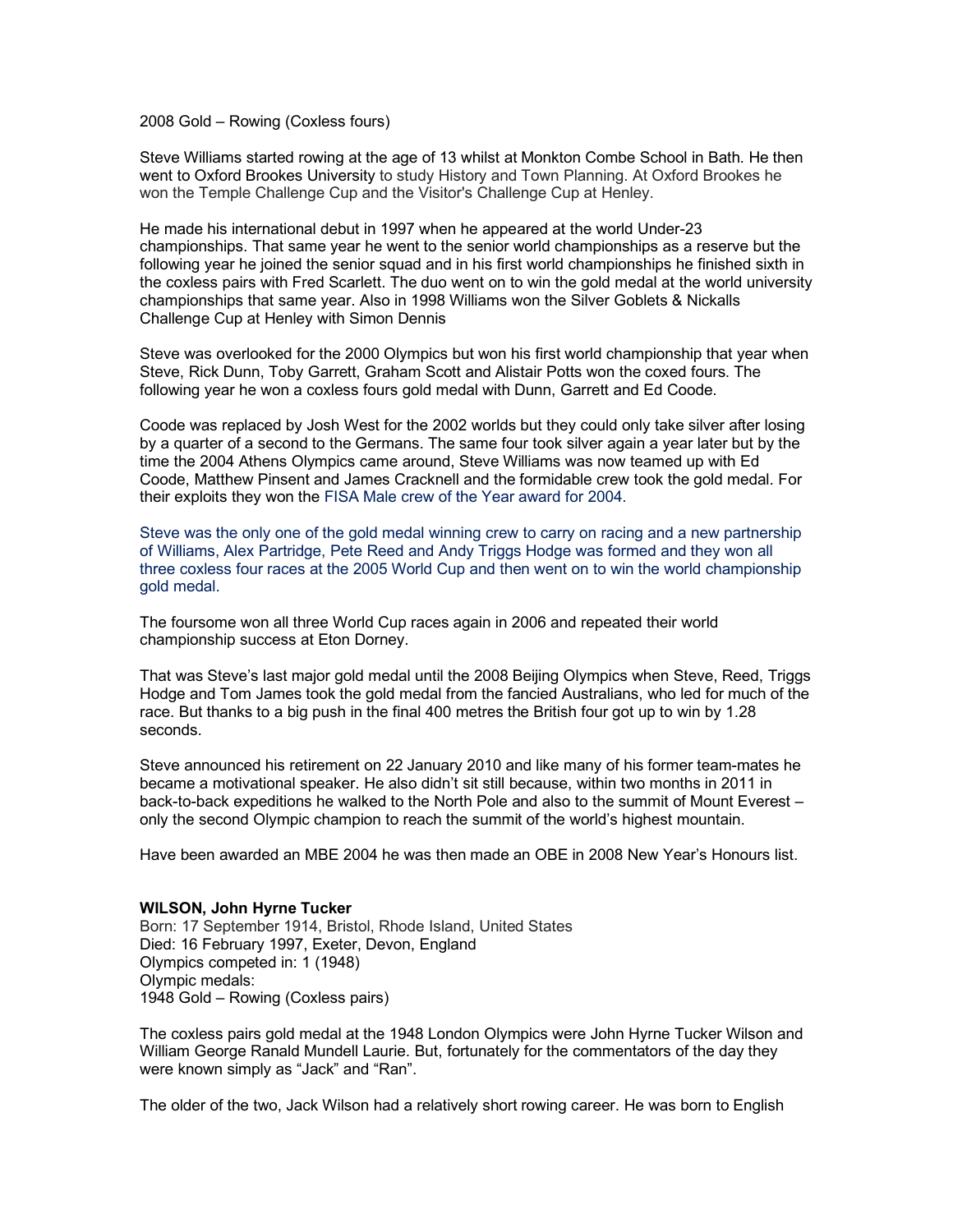parents in the United States and was educated in Texas before going to Shrewsbury School in 1924, It was here that he first took up rowing and was in the winning Shrewsbury eight that won the Ladies' Plate at Henley in 1932.

After going to Pembroke College, Cambridge, where he read engineering, he became a three time Blue, appearing on three winning Boat Race crews in 1934, 1935 and 1936. He was appointed the president of the Cambridge University Boat Club in 1935. Olympic team-mate Laurie was also a member of the same three winning Boat Race crews.

Also, at Henley between 1933-35 he won the Steward's Cup twice and the Grand Challenge Cup on one occasion during a great era for Pembroke.

Wilson joined the Sudan Political Service in 1936, which probably cost him a place on the British eights at the Berlin Olympics. Laurie always maintained that had Jack been in the boat they would have won a medal.

Wilson took leave from Sudan in 1938 to return to England and row at Henley were he won the Stewards' Cup with Leander and the Silver Goblets with his new doubles partner Ran Laurie. The next time Wilson and Laurie raced together was to be ten years later.

Wilson returned to Sudan, where Laurie also worked with him. After the war, the two men took further leave to return to Britain to take part in the Silver Goblets which they won with ease, despite only three months training together. Such was the ease of their win that the "Desert Rats" as they became known, were selected to represented Britain at the Olympics a month later when, despite a late challenge from the Swiss brothers Hans and Josef Kalt in the final, they won gold by nearly three seconds.

Wilson returned to Sudan and was the deputy Governor of the Bahe El Ghazal region when the country obtained independence in 1954. He then left and went to Canada to look for work but was not successful and returned to England where he got a job with the Stewart and Lloyds steel company (later nationalised as part of British Steel Corporation) where he stayed until his retirement in 1976.

After retiring from competitive rowing Jack Wilson maintained a close connection with the sport he loved and in 1951 he coached the Pembroke College crew to winning the Ladies' Plate at Henley. He became a steward at Henley in 1953 and he never missed the annual regatta and was actively involved with such duties as timekeeping up to the year before his death.

He retired to Budleigh Salterton in Devon and died in his adopted county in 1997.

### **WORMALD, Leslie Graham**

Born: 19 August 1890, Maidenhead, Berkshire, England Died: 10 July 1965, Knightsbridge, London, England Olympics competed in: 1 (1912) Olympic medals: 1912 Gold – Rowing (Eights)

The son of Sir John Wormald, Leslie Wormald rowed for Eton and Oxford and was a member of the winning Boat Race crew in 1911 and 1912 and was a member of the Leander Club that represented Great Britain at the 1912 Olympics he rowed at number three and helped them to win the gold medal.

He won a Military Cross serving with the Royal Field Artillery during World War I, where he reached the rank of Major. Wormald eventually left Britain to retire in Marbella, Spain. He died at the Hyde Park Hotel in London in 1965 while on a visit to England.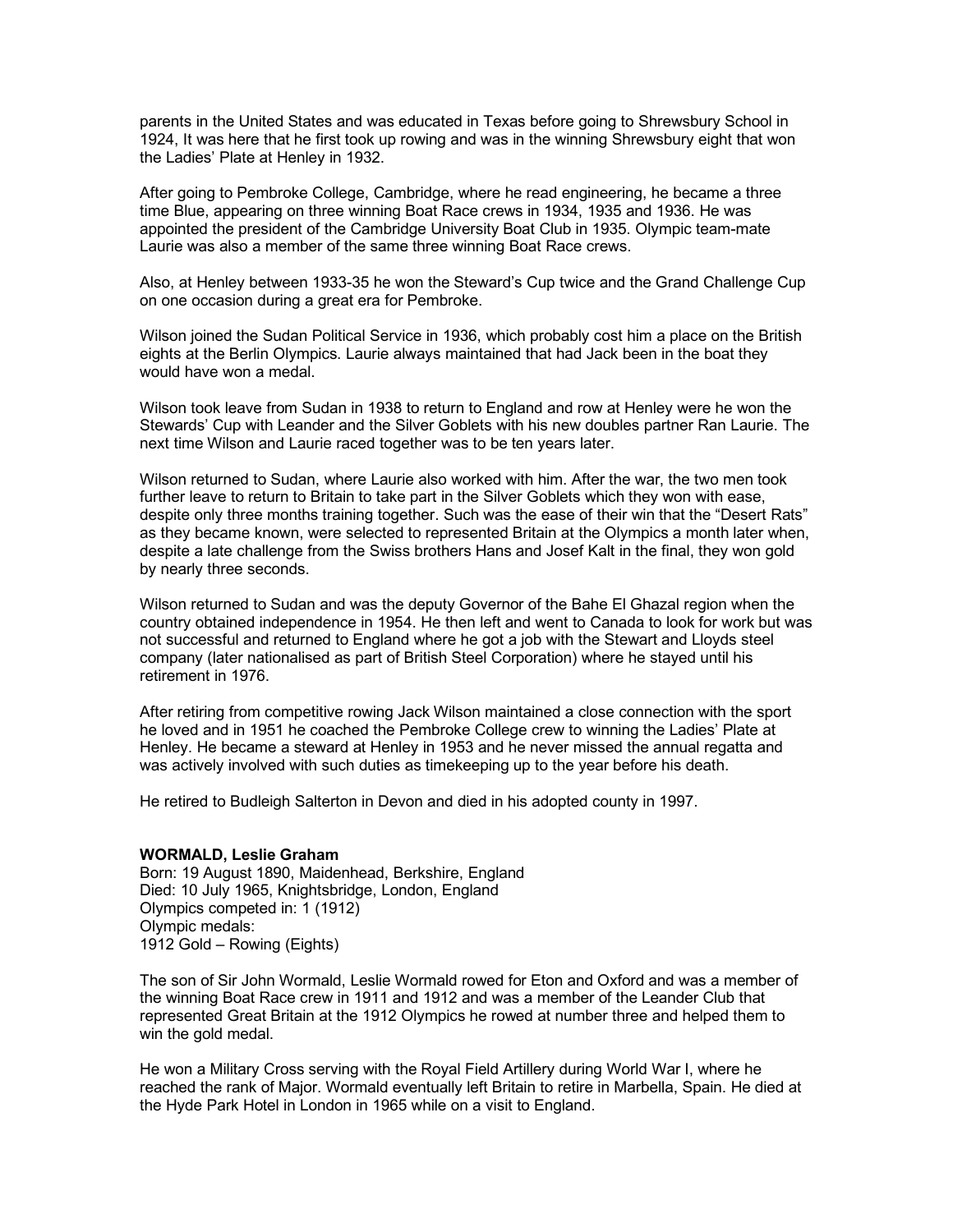Wormald's second daughter Benita married Jack Bowles who was at one time a director of the National Trust.

*For further details see LEANDER CLUB in the CLUB SIDES OR TEAMS WHO WON GOLD MEDALS REPRESENTING GREAT BRITAIN section*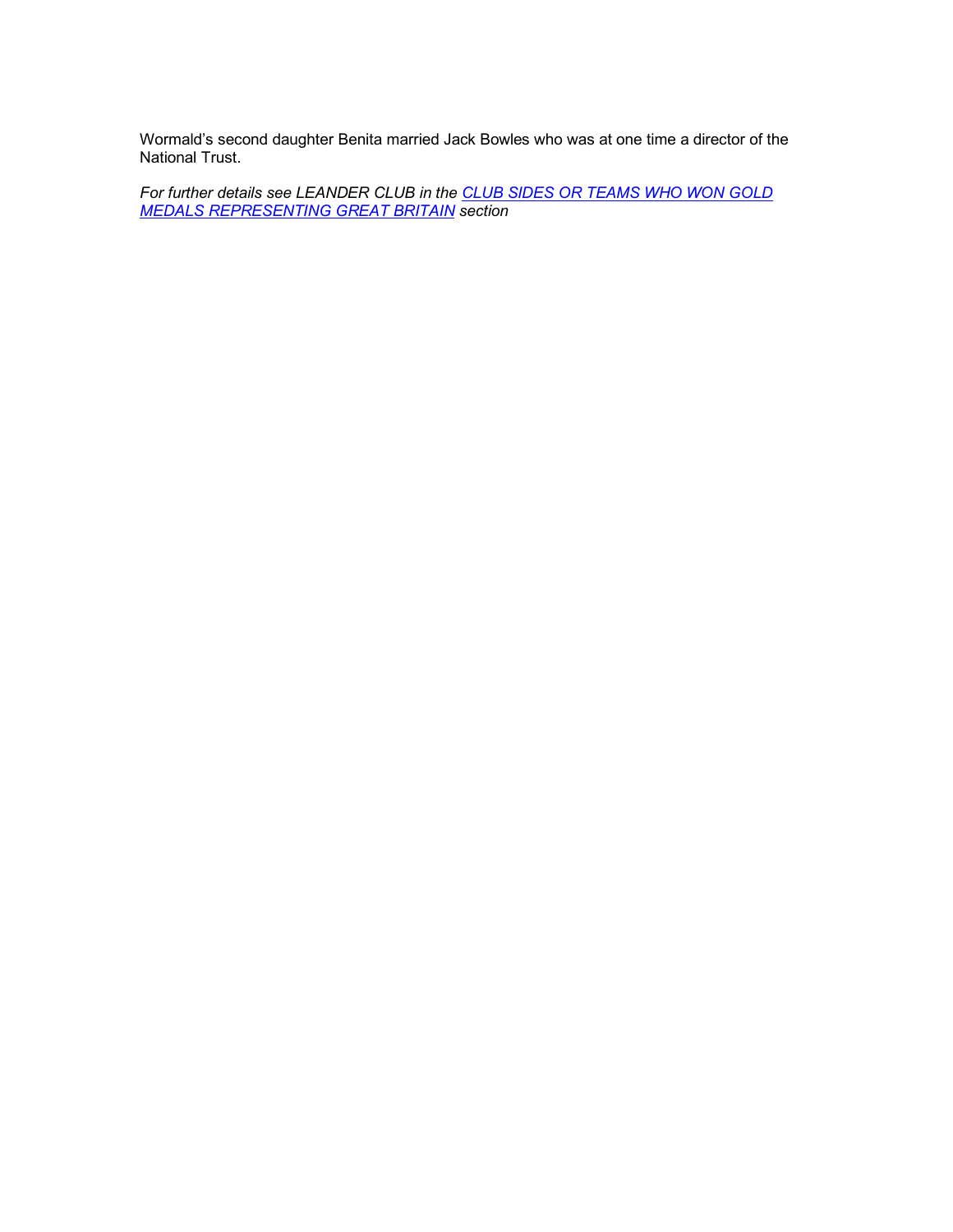WALLY KINNER http://www.bbc.com/sport/0/scotland/18447142

http://www.oxforddnb.com/templates/article.jsp?articleid=103705&back=

GOOD REFERENCE SOURCES http://hear-the-boat-sing.blogspot.com.es/search/label/Harry%20Blackstaffe

IMPERIAL COLLEGE AT HENLEY

http://en.wikipedia.org/wiki/Imperial\_College\_Boat\_Club#Major\_event\_wins\_and\_international\_co mpetition

GOOD SITE http://www.rowingone.com/n\_bio\_rower.fwx?no\_id=4146

2012 OLYMPIUC MEDALLISTS AT DEBRETTS http://www.debretts.com/people/people-today/olympic-medalists

ANDREW LINDSAT at DEBRETTS http://www.debretts.com/people-of-today/profile/21058/Andrew-James-Ronald-LINDSAY

OXFORD BOAR RACE CREWS http://en.wikipedia.org/wiki/List\_of\_Oxford\_University\_Boat\_Race\_crews#1946-1970

CAMBRIDGE BOAR RACE CREWS http://en.wikipedia.org/wiki/List\_of\_Cambridge\_University\_Boat\_Race\_crews

ROWING RESULTS http://www.total.rowing.org.uk/events.html

1992 BRITISH OLY SQUAD

http://find.galegroup.com/ttda/newspaperRetrieve.do?sgHitCountType=None&sort=DateAscend& tabID=T003&prodId=TTDA&resultListType=RESULT\_LIST&searchId=R1&searchType=BasicSea rchForm&currentPosition=19&qrySerId=Locale%28en%2C%2C%29%3AFQE%3D%28tx%2CNo ne%2C14%29adrian+ellison%24&retrieveFormat=MULTIPAGE\_DOCUMENT&userGroupName= bright&inPS=true&contentSet=LTO&&docId=&docLevel=FASCIMILE&workId=&relevancePageB atch=IF503330873&contentSet=TDA&callistoContentSet=TDA&docPage=article&hilite=y

DUNCAN MACKINNON OBITUARY

http://find.galegroup.com/ttda/newspaperRetrieve.do?sort=DateAscend&docLevel=FASCIMILE& prodId=TTDA&tabID=T003&bookId=&resultListType=RESULT\_LIST&searchId=R4&currentPositi on=22&qrySerId=Locale%28en%2C%2C%29%3AFQE%3D%28tx%2CNone%2C8%29+cudmore %3AAnd%3AFQE%3D%28tx%2CNone%2C6%29rowing%24&retrieveFormat=MULTIPAGE\_DO CUMENT&bucketSubId=&inPS=true&userGroupName=bright&hilite=y&docPage=article&nav=pr ev&docId=CS101124438&searchTypeName=AdvancedSearchForm&contentSet=LTO

MCNABB MEGAPHONE & OBIT (BBC) http://www.bbc.com/sport/0/scotland/18402797

GOOD REFERENCE SOURCES